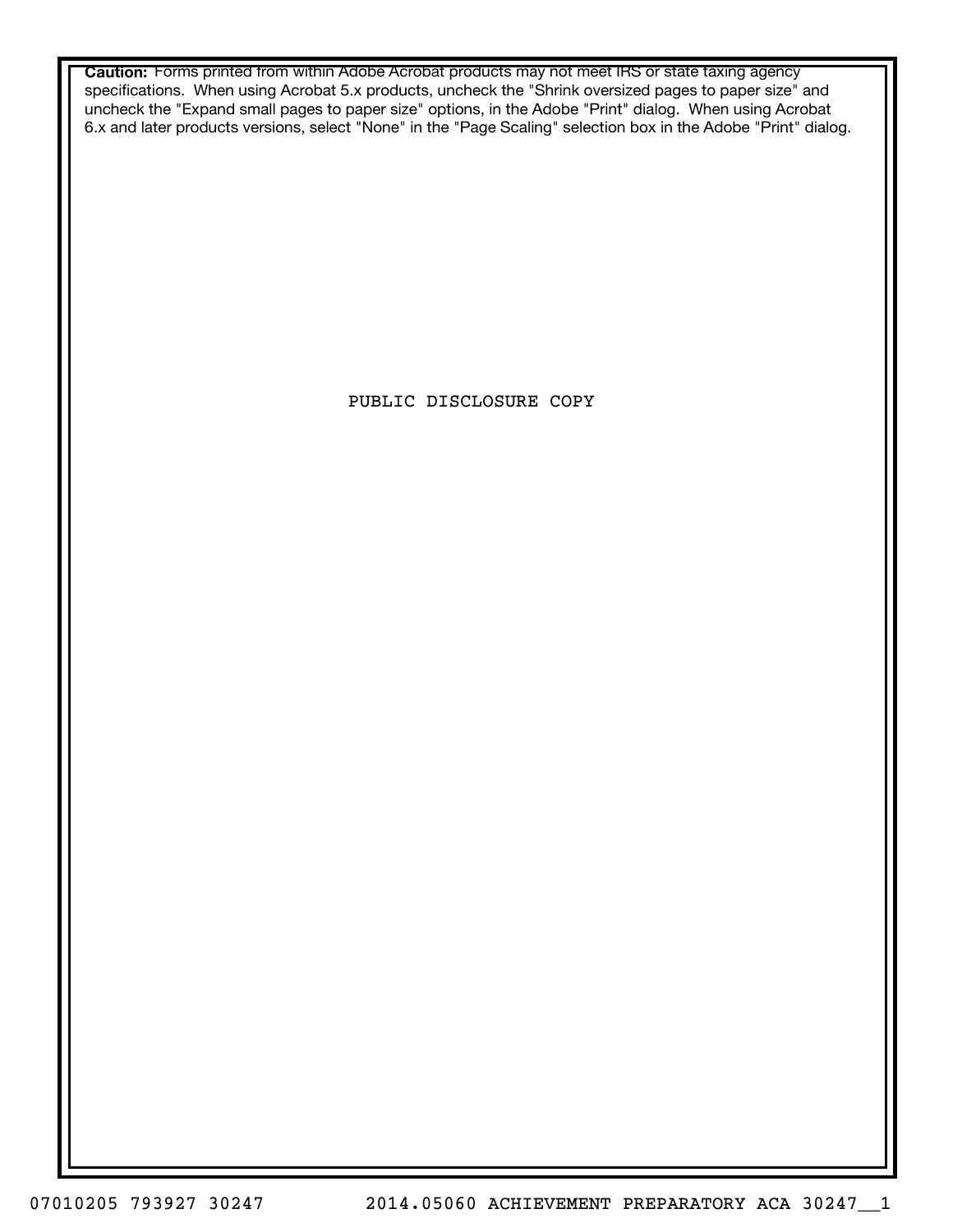|                                |                               | PUBLIC DISCLOSURE COPY **                                                                                                                                                  |                                          |                                                     |                                                                        |
|--------------------------------|-------------------------------|----------------------------------------------------------------------------------------------------------------------------------------------------------------------------|------------------------------------------|-----------------------------------------------------|------------------------------------------------------------------------|
|                                |                               | <b>Return of Organization Exempt From Income Tax</b>                                                                                                                       |                                          |                                                     | OMB No. 1545-0047                                                      |
| Form                           |                               | 990<br>Under section 501(c), 527, or 4947(a)(1) of the Internal Revenue Code (except private foundations)                                                                  |                                          |                                                     |                                                                        |
|                                |                               | Do not enter social security numbers on this form as it may be made public.<br>Department of the Treasury                                                                  |                                          |                                                     | <b>Open to Public</b>                                                  |
|                                |                               | Internal Revenue Service<br>Information about Form 990 and its instructions is at www.irs.gov/form990.                                                                     | and ending $J\bar{U}N$ 30, $2015$        |                                                     | Inspection                                                             |
|                                |                               | A For the 2014 calendar year, or tax year beginning $JUL$ 1, $2014$                                                                                                        |                                          |                                                     |                                                                        |
|                                | <b>B</b> Check if applicable: | <b>C</b> Name of organization<br>ACHIEVEMENT PREPARATORY ACADEMY,                                                                                                          |                                          | D Employer identification number                    |                                                                        |
|                                | ]Address<br>]change           | INC.                                                                                                                                                                       |                                          |                                                     |                                                                        |
|                                | ]Name<br>]change              | Doing business as                                                                                                                                                          |                                          | 20-8156566                                          |                                                                        |
|                                | Initial<br>return             | Number and street (or P.O. box if mail is not delivered to street address)                                                                                                 | Room/suite $\mathsf{E}$ Telephone number |                                                     |                                                                        |
|                                | Final<br>return/              | 908 WAHLER PLACE, SE                                                                                                                                                       |                                          |                                                     | $202 - 562 - 1214$                                                     |
|                                | termin-<br>ated               | City or town, state or province, country, and ZIP or foreign postal code                                                                                                   | G Gross receipts \$                      |                                                     | 12,466,688.                                                            |
|                                | Amended<br>Ireturn            | 20032<br>WASHINGTON, DC                                                                                                                                                    |                                          | H(a) Is this a group return                         |                                                                        |
|                                | Applica-<br>tion<br>pending   | F Name and address of principal officer: SHANTELLE WRIGHT                                                                                                                  |                                          | for subordinates?                                   | $\sqrt{\ }$ Yes $\sqrt{\ \mathrm{X}}\ \mathrm{No}$                     |
|                                |                               | 908 WAHLER PLACE, SE, WASHINGTON, DC<br>20032                                                                                                                              |                                          |                                                     | H(b) Are all subordinates included? Ves<br><b>No</b>                   |
|                                |                               | <b>I</b> Tax-exempt status: $X \over 301(c)(3)$<br>$501(c)$ (<br>$\sqrt{\frac{1}{1}}$ (insert no.)<br>$4947(a)(1)$ or<br>J Website: WWW.ACHIEVEMENTPREP.ORG                | 527                                      |                                                     | If "No," attach a list. (see instructions)                             |
|                                |                               | K Form of organization: $X$ Corporation<br>Other $\blacktriangleright$<br>  Trust<br>Association                                                                           |                                          | $H(c)$ Group exemption number $\blacktriangleright$ | L Year of formation: $2007$ M State of legal domicile: $\overline{DC}$ |
|                                | Part I                        | <b>Summary</b>                                                                                                                                                             |                                          |                                                     |                                                                        |
|                                |                               | Briefly describe the organization's mission or most significant activities: TO PREPARE STUDENTS TO EXCEL AS                                                                |                                          |                                                     |                                                                        |
| Governance                     | 1                             | HIGH-ACHIEVING SCHOLARS AND LEADERS IN HIGH SCHOOL, COLLEGE AND                                                                                                            |                                          |                                                     |                                                                        |
|                                | 2                             | Check this box $\blacktriangleright$ $\Box$ if the organization discontinued its operations or disposed of more than 25% of its net assets.                                |                                          |                                                     |                                                                        |
|                                | 3                             | Number of voting members of the governing body (Part VI, line 1a)                                                                                                          |                                          | 3                                                   | 11                                                                     |
|                                | 4                             |                                                                                                                                                                            |                                          | 4                                                   | $\overline{11}$                                                        |
|                                | 5                             |                                                                                                                                                                            |                                          | 5                                                   | 169                                                                    |
| <b>Activities &amp;</b>        | 6                             |                                                                                                                                                                            |                                          | 6                                                   | $\overline{11}$                                                        |
|                                |                               |                                                                                                                                                                            |                                          | 7a                                                  | $\overline{0}$ .                                                       |
|                                |                               |                                                                                                                                                                            |                                          | 7 <sub>b</sub>                                      | $\overline{0}$ .                                                       |
|                                |                               |                                                                                                                                                                            | <b>Prior Year</b>                        |                                                     | <b>Current Year</b>                                                    |
|                                | 8                             | Contributions and grants (Part VIII, line 1h)                                                                                                                              | 10,063,189.                              |                                                     | 1,986,723.                                                             |
| Revenue                        | 9                             | Program service revenue (Part VIII, line 2g)                                                                                                                               |                                          | 45,784.                                             | 10,471,506.                                                            |
|                                | 10                            |                                                                                                                                                                            |                                          | 4,655.                                              | 8,459.                                                                 |
|                                | 11                            | Other revenue (Part VIII, column (A), lines 5, 6d, 8c, 9c, 10c, and 11e)                                                                                                   |                                          | 4,275.                                              | $-1, 353.$                                                             |
|                                | 12                            | Total revenue - add lines 8 through 11 (must equal Part VIII, column (A), line 12)                                                                                         |                                          | 10, 117, 903.                                       | 12,465,335.                                                            |
|                                | 13                            | Grants and similar amounts paid (Part IX, column (A), lines 1-3)                                                                                                           |                                          | 0.<br>σ.                                            | 3,000.<br>$\overline{0}$ .                                             |
|                                | 14                            | Benefits paid to or for members (Part IX, column (A), line 4)                                                                                                              |                                          | 6,703,093.                                          | 7,177,531.                                                             |
| Expenses                       |                               | 15 Salaries, other compensation, employee benefits (Part IX, column (A), lines 5-10)                                                                                       |                                          | О.                                                  | 0.                                                                     |
|                                |                               |                                                                                                                                                                            |                                          |                                                     |                                                                        |
|                                |                               |                                                                                                                                                                            |                                          | 3, 197, 103.                                        | 3,371,730.                                                             |
|                                | 18                            | Total expenses. Add lines 13-17 (must equal Part IX, column (A), line 25)                                                                                                  |                                          | 9,900,196.                                          | 10,552,261.                                                            |
|                                | 19                            |                                                                                                                                                                            |                                          | 217,707.                                            | 1,913,074.                                                             |
|                                |                               |                                                                                                                                                                            | <b>Beginning of Current Year</b>         |                                                     | <b>End of Year</b>                                                     |
| Net Assets or<br>Fund Balances | 20                            | Total assets (Part X, line 16)                                                                                                                                             |                                          | 2,470,875.                                          | 10,938,624.                                                            |
|                                | 21                            | Total liabilities (Part X, line 26)                                                                                                                                        |                                          | 560, 645.                                           | 7, 115, 320.                                                           |
|                                | 22                            |                                                                                                                                                                            |                                          | 1,910,230.                                          | 3,823,304.                                                             |
|                                | Part II                       | <b>Signature Block</b>                                                                                                                                                     |                                          |                                                     |                                                                        |
|                                |                               | Under penalties of perjury, I declare that I have examined this return, including accompanying schedules and statements, and to the best of my knowledge and belief, it is |                                          |                                                     |                                                                        |
|                                |                               | true, correct, and complete. Declaration of preparer (other than officer) is based on all information of which preparer has any knowledge.                                 |                                          |                                                     |                                                                        |
| Sign                           |                               | Signature of officer                                                                                                                                                       |                                          | Date                                                |                                                                        |

| Here            | SHANTELLE WRIGHT,<br>CEO<br>Type or print name and title                          |                      |      |                                             |
|-----------------|-----------------------------------------------------------------------------------|----------------------|------|---------------------------------------------|
| Paid            | Print/Type preparer's name<br>DAVID JONES                                         | Preparer's signature | Date | PTIN<br>Check<br>P01361002<br>self-emploved |
| Preparer        | JONES MARESCA & MCQUADE PA<br>Firm's name                                         |                      |      | 52-1853933<br>Firm's EIN                    |
| Use Only        | Firm's address 1730 RHODE ISLAND AVE, N.W.,                                       | SUITE 800            |      |                                             |
|                 | WASHINGTON, DC 20036                                                              |                      |      | Phone no. $202 - 296 - 3306$                |
|                 | May the IRS discuss this return with the preparer shown above? (see instructions) |                      |      | X<br><b>No</b><br>Yes                       |
| 432001 11-07-14 | LHA For Paperwork Reduction Act Notice, see the separate instructions.            |                      |      | Form 990 (2014)                             |
|                 | SEE SCHEDULE O FOR ORGANIZATION MISSION STATEMENT CONTINUATION                    |                      |      |                                             |

|  |  |  |  | SEE SCHEDULE O FOR ORGANIZATION MISSION STATEMENT CONTINUATION |  |  |  |
|--|--|--|--|----------------------------------------------------------------|--|--|--|
|--|--|--|--|----------------------------------------------------------------|--|--|--|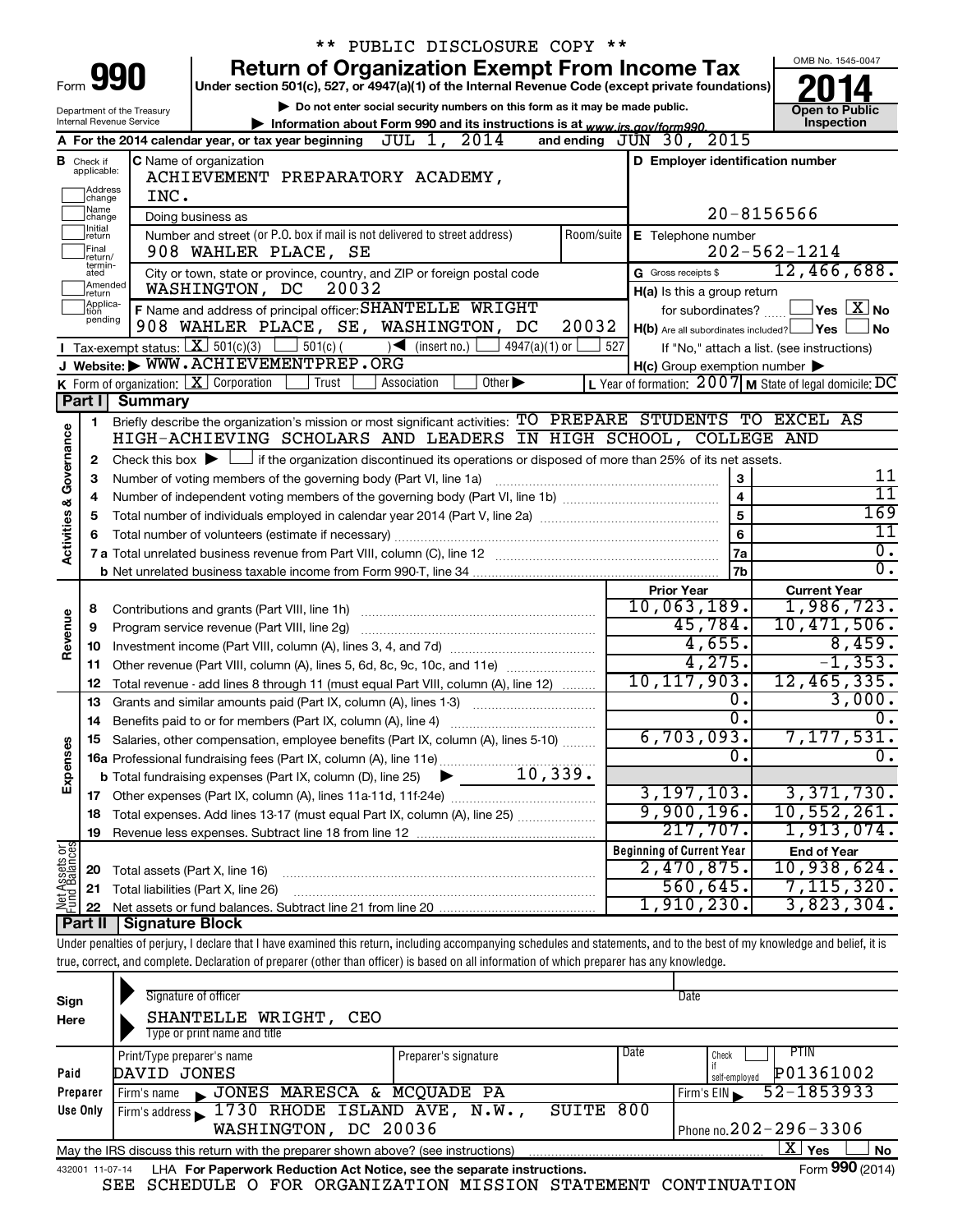|              | INC.<br>Form 990 (2014)                                                                                                                                                                                                                                                                                                                                                                                                                                                                                                                                                                                                                                                                                                                                                                                                                                                                                                                                                                                                                                                                                                                                                                                                                                                                                                                                                                                                                                                                                                                                                                                                                                                                                                                                                                                                                                                                                                              | ACHIEVEMENT PREPARATORY ACADEMY, |  | $20 - 8156566$ | Page 2 |
|--------------|--------------------------------------------------------------------------------------------------------------------------------------------------------------------------------------------------------------------------------------------------------------------------------------------------------------------------------------------------------------------------------------------------------------------------------------------------------------------------------------------------------------------------------------------------------------------------------------------------------------------------------------------------------------------------------------------------------------------------------------------------------------------------------------------------------------------------------------------------------------------------------------------------------------------------------------------------------------------------------------------------------------------------------------------------------------------------------------------------------------------------------------------------------------------------------------------------------------------------------------------------------------------------------------------------------------------------------------------------------------------------------------------------------------------------------------------------------------------------------------------------------------------------------------------------------------------------------------------------------------------------------------------------------------------------------------------------------------------------------------------------------------------------------------------------------------------------------------------------------------------------------------------------------------------------------------|----------------------------------|--|----------------|--------|
|              | Part III   Statement of Program Service Accomplishments                                                                                                                                                                                                                                                                                                                                                                                                                                                                                                                                                                                                                                                                                                                                                                                                                                                                                                                                                                                                                                                                                                                                                                                                                                                                                                                                                                                                                                                                                                                                                                                                                                                                                                                                                                                                                                                                              |                                  |  |                |        |
|              |                                                                                                                                                                                                                                                                                                                                                                                                                                                                                                                                                                                                                                                                                                                                                                                                                                                                                                                                                                                                                                                                                                                                                                                                                                                                                                                                                                                                                                                                                                                                                                                                                                                                                                                                                                                                                                                                                                                                      |                                  |  |                |        |
| 1            | Briefly describe the organization's mission:                                                                                                                                                                                                                                                                                                                                                                                                                                                                                                                                                                                                                                                                                                                                                                                                                                                                                                                                                                                                                                                                                                                                                                                                                                                                                                                                                                                                                                                                                                                                                                                                                                                                                                                                                                                                                                                                                         |                                  |  |                |        |
| $\mathbf{2}$ |                                                                                                                                                                                                                                                                                                                                                                                                                                                                                                                                                                                                                                                                                                                                                                                                                                                                                                                                                                                                                                                                                                                                                                                                                                                                                                                                                                                                                                                                                                                                                                                                                                                                                                                                                                                                                                                                                                                                      |                                  |  |                |        |
| 3            |                                                                                                                                                                                                                                                                                                                                                                                                                                                                                                                                                                                                                                                                                                                                                                                                                                                                                                                                                                                                                                                                                                                                                                                                                                                                                                                                                                                                                                                                                                                                                                                                                                                                                                                                                                                                                                                                                                                                      |                                  |  |                |        |
| 4            |                                                                                                                                                                                                                                                                                                                                                                                                                                                                                                                                                                                                                                                                                                                                                                                                                                                                                                                                                                                                                                                                                                                                                                                                                                                                                                                                                                                                                                                                                                                                                                                                                                                                                                                                                                                                                                                                                                                                      |                                  |  |                |        |
| 4a           | (Expenses \$<br>(Code:                                                                                                                                                                                                                                                                                                                                                                                                                                                                                                                                                                                                                                                                                                                                                                                                                                                                                                                                                                                                                                                                                                                                                                                                                                                                                                                                                                                                                                                                                                                                                                                                                                                                                                                                                                                                                                                                                                               |                                  |  |                |        |
|              |                                                                                                                                                                                                                                                                                                                                                                                                                                                                                                                                                                                                                                                                                                                                                                                                                                                                                                                                                                                                                                                                                                                                                                                                                                                                                                                                                                                                                                                                                                                                                                                                                                                                                                                                                                                                                                                                                                                                      |                                  |  |                |        |
|              |                                                                                                                                                                                                                                                                                                                                                                                                                                                                                                                                                                                                                                                                                                                                                                                                                                                                                                                                                                                                                                                                                                                                                                                                                                                                                                                                                                                                                                                                                                                                                                                                                                                                                                                                                                                                                                                                                                                                      |                                  |  |                |        |
|              |                                                                                                                                                                                                                                                                                                                                                                                                                                                                                                                                                                                                                                                                                                                                                                                                                                                                                                                                                                                                                                                                                                                                                                                                                                                                                                                                                                                                                                                                                                                                                                                                                                                                                                                                                                                                                                                                                                                                      |                                  |  |                |        |
| 4b           |                                                                                                                                                                                                                                                                                                                                                                                                                                                                                                                                                                                                                                                                                                                                                                                                                                                                                                                                                                                                                                                                                                                                                                                                                                                                                                                                                                                                                                                                                                                                                                                                                                                                                                                                                                                                                                                                                                                                      |                                  |  |                |        |
|              |                                                                                                                                                                                                                                                                                                                                                                                                                                                                                                                                                                                                                                                                                                                                                                                                                                                                                                                                                                                                                                                                                                                                                                                                                                                                                                                                                                                                                                                                                                                                                                                                                                                                                                                                                                                                                                                                                                                                      |                                  |  |                |        |
|              |                                                                                                                                                                                                                                                                                                                                                                                                                                                                                                                                                                                                                                                                                                                                                                                                                                                                                                                                                                                                                                                                                                                                                                                                                                                                                                                                                                                                                                                                                                                                                                                                                                                                                                                                                                                                                                                                                                                                      |                                  |  |                |        |
|              |                                                                                                                                                                                                                                                                                                                                                                                                                                                                                                                                                                                                                                                                                                                                                                                                                                                                                                                                                                                                                                                                                                                                                                                                                                                                                                                                                                                                                                                                                                                                                                                                                                                                                                                                                                                                                                                                                                                                      |                                  |  |                |        |
| 4с           | (Code: ) (Expenses \$                                                                                                                                                                                                                                                                                                                                                                                                                                                                                                                                                                                                                                                                                                                                                                                                                                                                                                                                                                                                                                                                                                                                                                                                                                                                                                                                                                                                                                                                                                                                                                                                                                                                                                                                                                                                                                                                                                                |                                  |  |                |        |
|              | TO PREPARE STUDENTS TO EXCEL AS HIGH-ACHIEVING SCHOLARS AND LEADERS IN<br>HIGH SCHOOL, COLLEGE AND BEYOND.<br>Did the organization undertake any significant program services during the year which were not listed on<br>$\sqrt{}$ Yes $\sqrt{ \ \overline{\text{X}}}$ No<br>the prior Form 990 or 990-EZ?<br>If "Yes," describe these new services on Schedule O.<br>$\overline{\ }$ Yes $\overline{\rm X}$ No<br>Did the organization cease conducting, or make significant changes in how it conducts, any program services?<br>If "Yes," describe these changes on Schedule O.<br>Describe the organization's program service accomplishments for each of its three largest program services, as measured by expenses.<br>Section 501(c)(3) and 501(c)(4) organizations are required to report the amount of grants and allocations to others, the total expenses, and<br>revenue, if any, for each program service reported.<br>8,756,725. including grants of \$ 3,000. $($ Revenue \$ 12,405,121.<br>PUBLIC EDUCATION - ACHIEVEMENT PREP OFFERS A COLLEGE-PREPARATORY,<br>TUITION-FREE SCHOOL OPTION TO STUDENTS IN WASHINGTON, DC, WITH A FOCUS<br>ON COMMUNITIES EAST OF THE ANACOSTIA RIVER. OUR PROGRAM IS DESIGNED TO<br>PROVIDE STUDENTS WITH A RIGOROUS COLLEGE-PREP PROGRAM FOCUSED ON<br>LITERACY INTERVENTION, REMEDIATION, AND ACCELERATION.<br>(Code: (Compared to the control of the control of the control of the control of the control of the control of the control of the control of the control of the control of the control of the control of the control of the con<br>) (Revenue \$<br>including grants of \$<br>Other program services (Describe in Schedule O.)<br>(Expenses \$<br>(Revenue \$<br>including grants of \$<br>8,756,725.<br>Total program service expenses<br>Form 990 (2014)<br>432002<br>$11-07-14$<br>2<br>07010205 793927 30247<br>2014.05060 ACHIEVEMENT PREPARATORY ACA 30247 1 |                                  |  |                |        |
|              |                                                                                                                                                                                                                                                                                                                                                                                                                                                                                                                                                                                                                                                                                                                                                                                                                                                                                                                                                                                                                                                                                                                                                                                                                                                                                                                                                                                                                                                                                                                                                                                                                                                                                                                                                                                                                                                                                                                                      |                                  |  |                |        |
|              |                                                                                                                                                                                                                                                                                                                                                                                                                                                                                                                                                                                                                                                                                                                                                                                                                                                                                                                                                                                                                                                                                                                                                                                                                                                                                                                                                                                                                                                                                                                                                                                                                                                                                                                                                                                                                                                                                                                                      |                                  |  |                |        |
|              |                                                                                                                                                                                                                                                                                                                                                                                                                                                                                                                                                                                                                                                                                                                                                                                                                                                                                                                                                                                                                                                                                                                                                                                                                                                                                                                                                                                                                                                                                                                                                                                                                                                                                                                                                                                                                                                                                                                                      |                                  |  |                |        |
| 4d           |                                                                                                                                                                                                                                                                                                                                                                                                                                                                                                                                                                                                                                                                                                                                                                                                                                                                                                                                                                                                                                                                                                                                                                                                                                                                                                                                                                                                                                                                                                                                                                                                                                                                                                                                                                                                                                                                                                                                      |                                  |  |                |        |
| 4е           |                                                                                                                                                                                                                                                                                                                                                                                                                                                                                                                                                                                                                                                                                                                                                                                                                                                                                                                                                                                                                                                                                                                                                                                                                                                                                                                                                                                                                                                                                                                                                                                                                                                                                                                                                                                                                                                                                                                                      |                                  |  |                |        |
|              |                                                                                                                                                                                                                                                                                                                                                                                                                                                                                                                                                                                                                                                                                                                                                                                                                                                                                                                                                                                                                                                                                                                                                                                                                                                                                                                                                                                                                                                                                                                                                                                                                                                                                                                                                                                                                                                                                                                                      |                                  |  |                |        |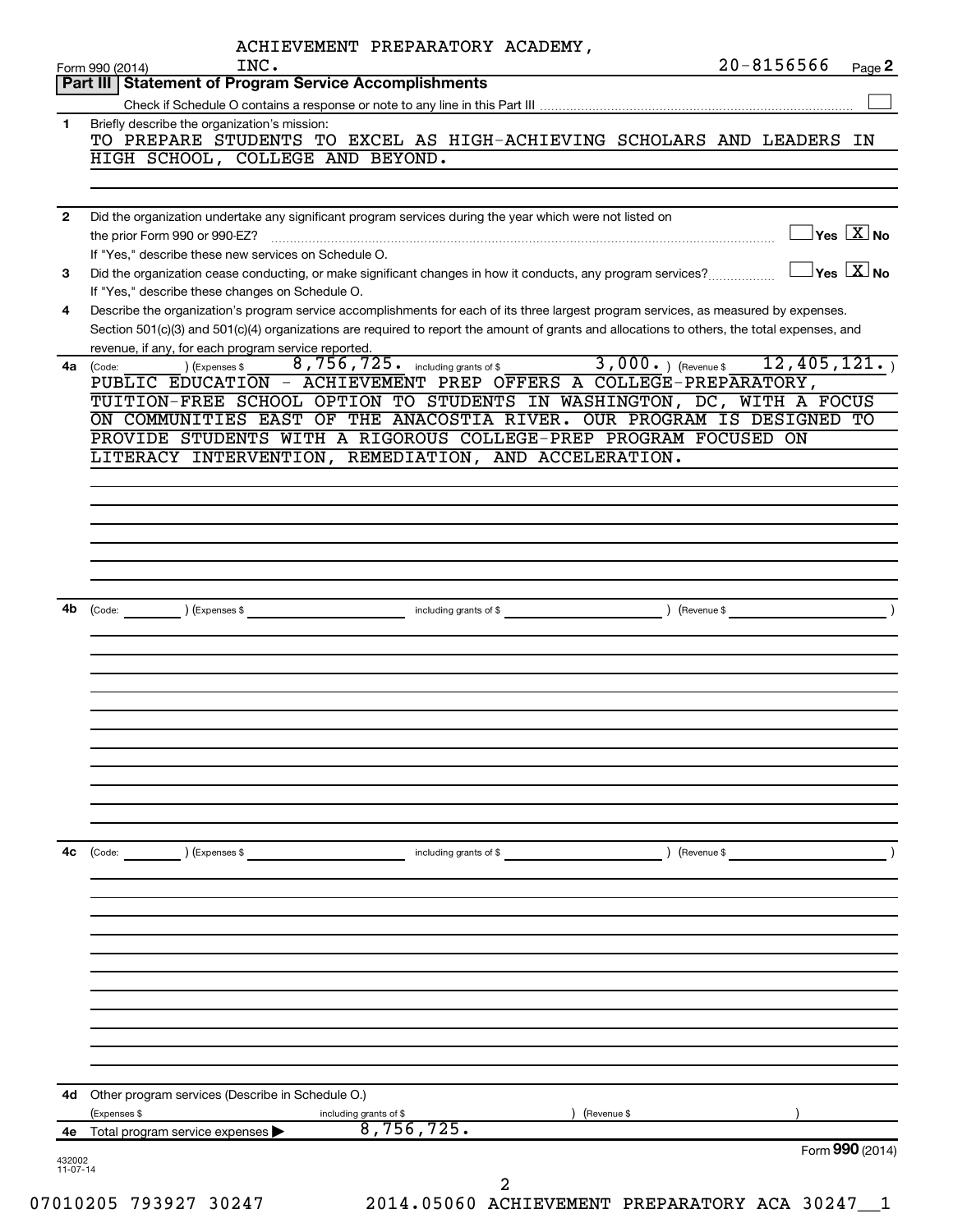|     | <b>Part IV   Checklist of Required Schedules</b>                                                                                                                                                                                    |                 |                         |                         |
|-----|-------------------------------------------------------------------------------------------------------------------------------------------------------------------------------------------------------------------------------------|-----------------|-------------------------|-------------------------|
|     |                                                                                                                                                                                                                                     |                 | Yes                     | No                      |
| 1   | Is the organization described in section 501(c)(3) or 4947(a)(1) (other than a private foundation)?                                                                                                                                 |                 |                         |                         |
|     |                                                                                                                                                                                                                                     | 1               | X                       |                         |
| 2   | Is the organization required to complete Schedule B, Schedule of Contributors? [111] [12] the organization required to complete Schedule B, Schedule of Contributors?                                                               | $\mathbf{2}$    | $\overline{\text{x}}$   |                         |
| З   | Did the organization engage in direct or indirect political campaign activities on behalf of or in opposition to candidates for                                                                                                     |                 |                         |                         |
|     |                                                                                                                                                                                                                                     |                 |                         | x                       |
|     |                                                                                                                                                                                                                                     | 3               |                         |                         |
| 4   | Section 501(c)(3) organizations. Did the organization engage in lobbying activities, or have a section 501(h) election in effect                                                                                                    |                 |                         |                         |
|     |                                                                                                                                                                                                                                     | 4               |                         | x                       |
| 5   | Is the organization a section 501(c)(4), 501(c)(5), or 501(c)(6) organization that receives membership dues, assessments, or                                                                                                        |                 |                         |                         |
|     |                                                                                                                                                                                                                                     | 5               |                         | x                       |
| 6   | Did the organization maintain any donor advised funds or any similar funds or accounts for which donors have the right to                                                                                                           |                 |                         |                         |
|     | provide advice on the distribution or investment of amounts in such funds or accounts? If "Yes," complete Schedule D, Part I                                                                                                        | 6               |                         | x                       |
| 7   | Did the organization receive or hold a conservation easement, including easements to preserve open space,                                                                                                                           |                 |                         |                         |
|     |                                                                                                                                                                                                                                     | $\overline{7}$  |                         | x                       |
| 8   | Did the organization maintain collections of works of art, historical treasures, or other similar assets? If "Yes," complete                                                                                                        |                 |                         |                         |
|     | Schedule D, Part III <b>Marting Constructs</b> 2014 11 2014 12:00 12:00 12:00 12:00 12:00 12:00 12:00 12:00 12:00 12:00 12:00 12:00 12:00 12:00 12:00 12:00 12:00 12:00 12:00 12:00 12:00 12:00 12:00 12:00 12:00 12:00 12:00 12:00 | 8               |                         | x                       |
| 9   | Did the organization report an amount in Part X, line 21, for escrow or custodial account liability; serve as a custodian for                                                                                                       |                 |                         |                         |
|     | amounts not listed in Part X; or provide credit counseling, debt management, credit repair, or debt negotiation services?                                                                                                           |                 |                         |                         |
|     |                                                                                                                                                                                                                                     | 9               |                         | x                       |
| 10  | Did the organization, directly or through a related organization, hold assets in temporarily restricted endowments, permanent                                                                                                       |                 |                         |                         |
|     |                                                                                                                                                                                                                                     | 10              |                         | X.                      |
|     |                                                                                                                                                                                                                                     |                 |                         |                         |
| 11  | If the organization's answer to any of the following questions is "Yes," then complete Schedule D, Parts VI, VII, VIII, IX, or X                                                                                                    |                 |                         |                         |
|     | as applicable.                                                                                                                                                                                                                      |                 |                         |                         |
|     | a Did the organization report an amount for land, buildings, and equipment in Part X, line 10? If "Yes," complete Schedule D,                                                                                                       |                 | X                       |                         |
|     | Part VI                                                                                                                                                                                                                             | 11a             |                         |                         |
|     | <b>b</b> Did the organization report an amount for investments - other securities in Part X, line 12 that is 5% or more of its total                                                                                                |                 |                         |                         |
|     |                                                                                                                                                                                                                                     | 11 <sub>b</sub> |                         | x                       |
|     | c Did the organization report an amount for investments - program related in Part X, line 13 that is 5% or more of its total                                                                                                        |                 |                         |                         |
|     |                                                                                                                                                                                                                                     | 11c             |                         | X.                      |
|     | d Did the organization report an amount for other assets in Part X, line 15 that is 5% or more of its total assets reported in                                                                                                      |                 |                         |                         |
|     |                                                                                                                                                                                                                                     | <b>11d</b>      |                         | x                       |
|     |                                                                                                                                                                                                                                     | 11e             | $\overline{\mathbf{x}}$ |                         |
| f   | Did the organization's separate or consolidated financial statements for the tax year include a footnote that addresses                                                                                                             |                 |                         |                         |
|     | the organization's liability for uncertain tax positions under FIN 48 (ASC 740)? If "Yes," complete Schedule D, Part X                                                                                                              | 11f             | X                       |                         |
|     | 12a Did the organization obtain separate, independent audited financial statements for the tax year? If "Yes," complete                                                                                                             |                 |                         |                         |
|     | Schedule D, Parts XI and XII                                                                                                                                                                                                        | 12a             | х                       |                         |
|     | <b>b</b> Was the organization included in consolidated, independent audited financial statements for the tax year?                                                                                                                  |                 |                         |                         |
|     | If "Yes," and if the organization answered "No" to line 12a, then completing Schedule D, Parts XI and XII is optional                                                                                                               | 12b             |                         | x                       |
| 13  |                                                                                                                                                                                                                                     | 13              | $\overline{\textbf{x}}$ |                         |
| 14a |                                                                                                                                                                                                                                     | 14a             |                         | $\overline{\mathbf{X}}$ |
| b   | Did the organization have aggregate revenues or expenses of more than \$10,000 from grantmaking, fundraising, business,                                                                                                             |                 |                         |                         |
|     | investment, and program service activities outside the United States, or aggregate foreign investments valued at \$100,000                                                                                                          |                 |                         |                         |
|     |                                                                                                                                                                                                                                     |                 |                         | x                       |
| 15  | Did the organization report on Part IX, column (A), line 3, more than \$5,000 of grants or other assistance to or for any                                                                                                           | 14b             |                         |                         |
|     |                                                                                                                                                                                                                                     |                 |                         | x                       |
|     |                                                                                                                                                                                                                                     | 15              |                         |                         |
| 16  | Did the organization report on Part IX, column (A), line 3, more than \$5,000 of aggregate grants or other assistance to                                                                                                            |                 |                         |                         |
|     |                                                                                                                                                                                                                                     | 16              |                         | x                       |
| 17  | Did the organization report a total of more than \$15,000 of expenses for professional fundraising services on Part IX,                                                                                                             |                 |                         |                         |
|     |                                                                                                                                                                                                                                     | 17              |                         | x                       |
| 18  | Did the organization report more than \$15,000 total of fundraising event gross income and contributions on Part VIII, lines                                                                                                        |                 |                         |                         |
|     |                                                                                                                                                                                                                                     | 18              |                         | x                       |
| 19  | Did the organization report more than \$15,000 of gross income from gaming activities on Part VIII, line 9a? If "Yes,"                                                                                                              |                 |                         |                         |
|     |                                                                                                                                                                                                                                     | 19              |                         | x                       |
|     | 20a Did the organization operate one or more hospital facilities? If "Yes," complete Schedule H                                                                                                                                     | 20a             |                         | $\overline{\mathbf{X}}$ |
|     |                                                                                                                                                                                                                                     | 20 <sub>b</sub> |                         |                         |

Form (2014) **990**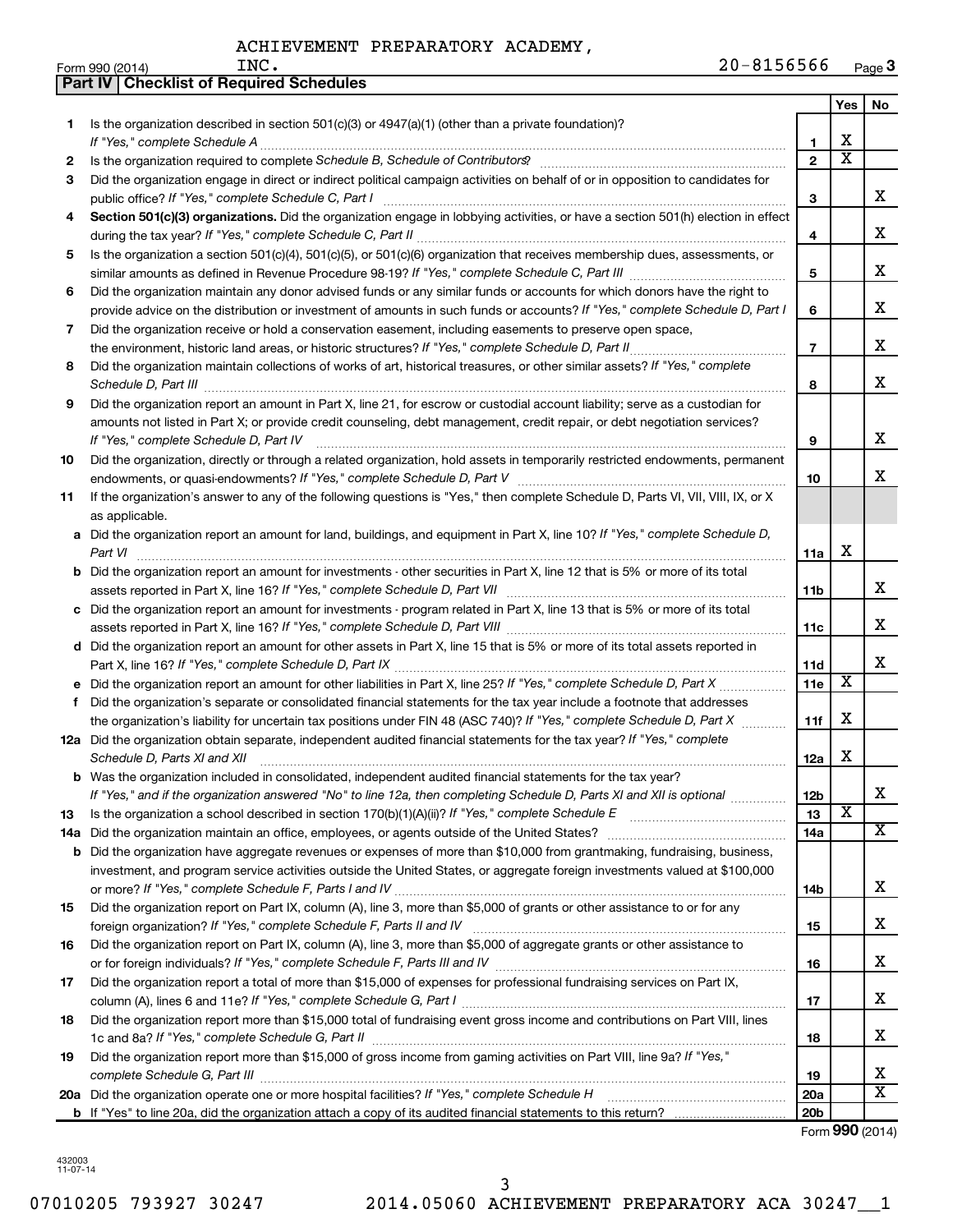| $20 - 8156566$ | Page 4 |
|----------------|--------|
|----------------|--------|

|    | $20 - 8156566$<br>INC.<br>Form 990 (2014)                                                                                         |                 |     | Page 4                  |
|----|-----------------------------------------------------------------------------------------------------------------------------------|-----------------|-----|-------------------------|
|    | <b>Part IV   Checklist of Required Schedules (continued)</b>                                                                      |                 |     |                         |
|    |                                                                                                                                   |                 | Yes | No                      |
| 21 | Did the organization report more than \$5,000 of grants or other assistance to any domestic organization or                       |                 |     |                         |
|    |                                                                                                                                   | 21              |     | X                       |
| 22 | Did the organization report more than \$5,000 of grants or other assistance to or for domestic individuals on                     |                 |     |                         |
|    |                                                                                                                                   | 22              |     | X                       |
| 23 | Did the organization answer "Yes" to Part VII, Section A, line 3, 4, or 5 about compensation of the organization's current        |                 |     |                         |
|    | and former officers, directors, trustees, key employees, and highest compensated employees? If "Yes," complete                    |                 |     |                         |
|    | Schedule J                                                                                                                        | 23              | X   |                         |
|    | 24a Did the organization have a tax-exempt bond issue with an outstanding principal amount of more than \$100,000 as of the       |                 |     |                         |
|    | last day of the year, that was issued after December 31, 2002? If "Yes," answer lines 24b through 24d and complete                |                 |     |                         |
|    | Schedule K. If "No", go to line 25a                                                                                               | 24a             |     | x                       |
|    | <b>b</b> Did the organization invest any proceeds of tax-exempt bonds beyond a temporary period exception?                        | 24 <sub>b</sub> |     |                         |
|    | c Did the organization maintain an escrow account other than a refunding escrow at any time during the year to defease            |                 |     |                         |
|    |                                                                                                                                   | 24c             |     |                         |
|    | d Did the organization act as an "on behalf of" issuer for bonds outstanding at any time during the year?                         | 24d             |     |                         |
|    | 25a Section 501(c)(3), 501(c)(4), and 501(c)(29) organizations. Did the organization engage in an excess benefit                  |                 |     |                         |
|    |                                                                                                                                   | 25a             |     | X                       |
|    | b Is the organization aware that it engaged in an excess benefit transaction with a disqualified person in a prior year, and      |                 |     |                         |
|    | that the transaction has not been reported on any of the organization's prior Forms 990 or 990-EZ? If "Yes," complete             |                 |     |                         |
|    | Schedule L, Part I                                                                                                                | 25 <sub>b</sub> |     | X                       |
| 26 | Did the organization report any amount on Part X, line 5, 6, or 22 for receivables from or payables to any current or             |                 |     |                         |
|    | former officers, directors, trustees, key employees, highest compensated employees, or disqualified persons? If "Yes,"            |                 |     |                         |
|    | complete Schedule L, Part II                                                                                                      | 26              |     | X                       |
| 27 | Did the organization provide a grant or other assistance to an officer, director, trustee, key employee, substantial              |                 |     |                         |
|    | contributor or employee thereof, a grant selection committee member, or to a 35% controlled entity or family member               |                 |     |                         |
|    |                                                                                                                                   | 27              |     | х                       |
| 28 | Was the organization a party to a business transaction with one of the following parties (see Schedule L, Part IV                 |                 |     |                         |
|    | instructions for applicable filing thresholds, conditions, and exceptions):                                                       |                 |     |                         |
|    | a A current or former officer, director, trustee, or key employee? If "Yes," complete Schedule L, Part IV                         | 28a             |     | Χ                       |
|    | b A family member of a current or former officer, director, trustee, or key employee? If "Yes," complete Schedule L, Part IV      | 28 <sub>b</sub> |     | $\overline{\mathbf{x}}$ |
|    | c An entity of which a current or former officer, director, trustee, or key employee (or a family member thereof) was an officer, |                 |     |                         |
|    | director, trustee, or direct or indirect owner? If "Yes," complete Schedule L, Part IV                                            | 28c             |     | X                       |
| 29 |                                                                                                                                   | 29              |     | $\overline{\mathbf{x}}$ |
| 30 | Did the organization receive contributions of art, historical treasures, or other similar assets, or qualified conservation       |                 |     |                         |
|    |                                                                                                                                   | 30              |     | X                       |
| 31 | Did the organization liquidate, terminate, or dissolve and cease operations?                                                      |                 |     |                         |
|    | If "Yes," complete Schedule N, Part I                                                                                             | 31              |     | X                       |
| 32 | Did the organization sell, exchange, dispose of, or transfer more than 25% of its net assets?If "Yes," complete                   |                 |     |                         |
|    |                                                                                                                                   | 32              |     | x                       |
| 33 | Did the organization own 100% of an entity disregarded as separate from the organization under Regulations                        |                 |     |                         |
|    |                                                                                                                                   | 33              |     | x                       |
| 34 | Was the organization related to any tax-exempt or taxable entity? If "Yes," complete Schedule R, Part II, III, or IV, and         |                 |     |                         |
|    | Part V, line 1                                                                                                                    | 34              |     | х                       |
|    |                                                                                                                                   | 35a             |     | $\overline{\mathbf{x}}$ |
|    | b If "Yes" to line 35a, did the organization receive any payment from or engage in any transaction with a controlled entity       |                 |     |                         |
|    |                                                                                                                                   | 35b             |     |                         |
| 36 | Section 501(c)(3) organizations. Did the organization make any transfers to an exempt non-charitable related organization?        |                 |     |                         |
|    |                                                                                                                                   | 36              |     | x                       |
| 37 | Did the organization conduct more than 5% of its activities through an entity that is not a related organization                  |                 |     |                         |
|    |                                                                                                                                   | 37              |     | x                       |
| 38 | Did the organization complete Schedule O and provide explanations in Schedule O for Part VI, lines 11b and 19?                    |                 |     |                         |
|    |                                                                                                                                   | 38              | х   |                         |

Form (2014) **990**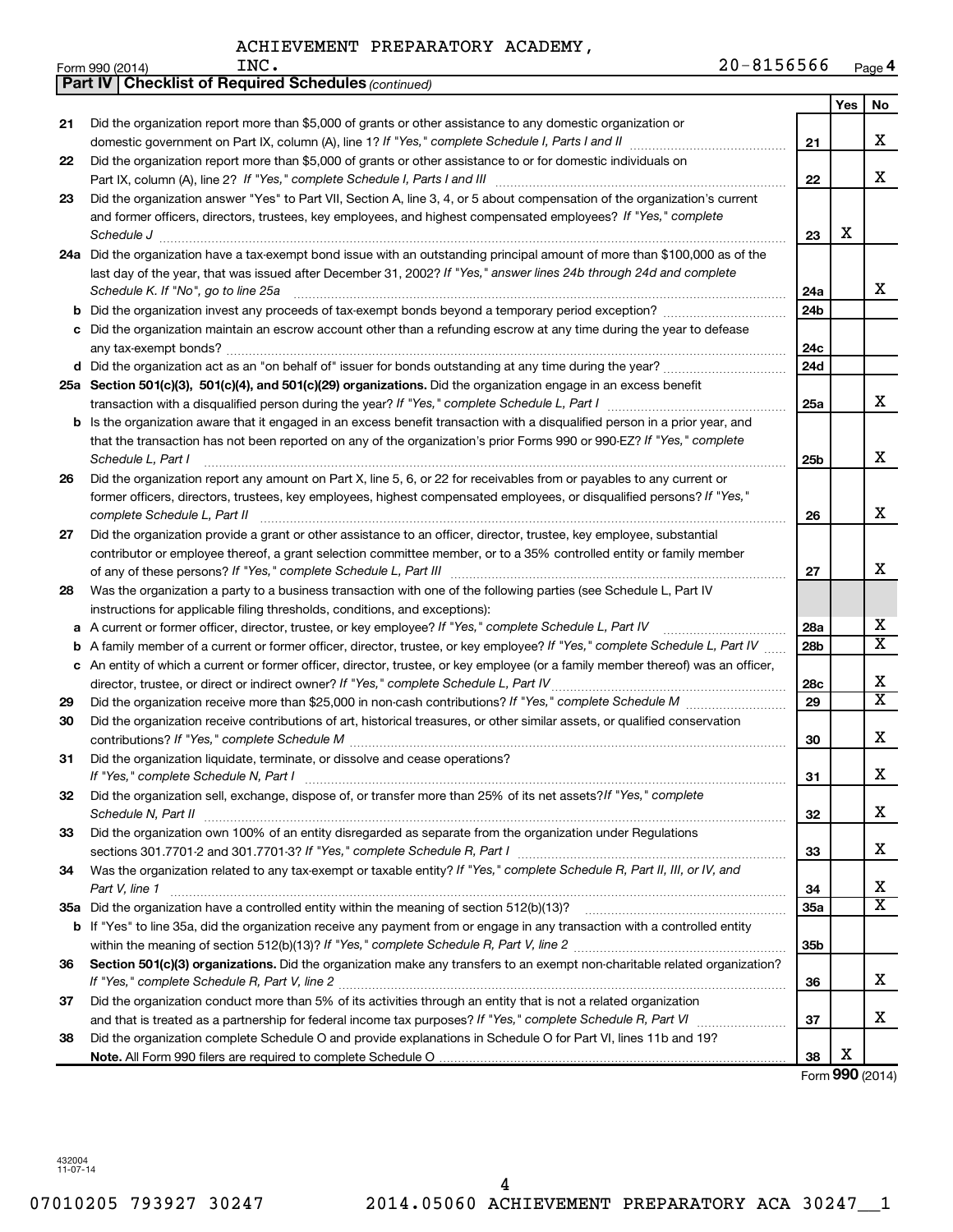|        | INC.<br>Form 990 (2014)                                                                                                                         |                 | 20-8156566 |                 |     | Page 5                  |
|--------|-------------------------------------------------------------------------------------------------------------------------------------------------|-----------------|------------|-----------------|-----|-------------------------|
| Part V | <b>Statements Regarding Other IRS Filings and Tax Compliance</b>                                                                                |                 |            |                 |     |                         |
|        | Check if Schedule O contains a response or note to any line in this Part V                                                                      |                 |            |                 |     |                         |
|        |                                                                                                                                                 |                 |            |                 | Yes | No                      |
|        |                                                                                                                                                 | 1a              | 12         |                 |     |                         |
| b      | Enter the number of Forms W-2G included in line 1a. Enter -0- if not applicable                                                                 | 1 <sub>b</sub>  |            |                 |     |                         |
| с      | Did the organization comply with backup withholding rules for reportable payments to vendors and reportable gaming                              |                 |            |                 |     |                         |
|        |                                                                                                                                                 |                 |            | 1c              | х   |                         |
|        | 2a Enter the number of employees reported on Form W-3, Transmittal of Wage and Tax Statements,                                                  |                 |            |                 |     |                         |
|        | filed for the calendar year ending with or within the year covered by this return                                                               | 2a              | 169        |                 |     |                         |
|        | <b>b</b> If at least one is reported on line 2a, did the organization file all required federal employment tax returns?                         |                 |            | 2 <sub>b</sub>  | х   |                         |
|        |                                                                                                                                                 |                 |            |                 |     |                         |
|        | 3a Did the organization have unrelated business gross income of \$1,000 or more during the year?                                                |                 |            | За              |     | х                       |
|        |                                                                                                                                                 |                 |            | 3 <sub>b</sub>  |     |                         |
|        | 4a At any time during the calendar year, did the organization have an interest in, or a signature or other authority over, a                    |                 |            |                 |     |                         |
|        | financial account in a foreign country (such as a bank account, securities account, or other financial account)?                                |                 |            | 4a              |     | х                       |
|        | <b>b</b> If "Yes," enter the name of the foreign country: $\blacktriangleright$                                                                 |                 |            |                 |     |                         |
|        | See instructions for filing requirements for FinCEN Form 114, Report of Foreign Bank and Financial Accounts (FBAR).                             |                 |            |                 |     |                         |
|        |                                                                                                                                                 |                 |            | 5a              |     | x                       |
| b      |                                                                                                                                                 |                 |            | 5 <sub>b</sub>  |     | $\overline{\mathbf{X}}$ |
| с      |                                                                                                                                                 |                 |            | 5 <sub>c</sub>  |     |                         |
|        | 6a Does the organization have annual gross receipts that are normally greater than \$100,000, and did the organization solicit                  |                 |            |                 |     |                         |
|        |                                                                                                                                                 |                 |            | 6a              |     | x                       |
|        | <b>b</b> If "Yes," did the organization include with every solicitation an express statement that such contributions or gifts                   |                 |            |                 |     |                         |
|        |                                                                                                                                                 |                 |            | 6b              |     |                         |
| 7      | Organizations that may receive deductible contributions under section 170(c).                                                                   |                 |            |                 |     |                         |
| а      | Did the organization receive a payment in excess of \$75 made partly as a contribution and partly for goods and services provided to the payor? |                 |            | 7a              |     | х                       |
| b      |                                                                                                                                                 |                 |            | 7b              |     |                         |
| c      | Did the organization sell, exchange, or otherwise dispose of tangible personal property for which it was required                               |                 |            |                 |     |                         |
|        |                                                                                                                                                 |                 |            | 7c              |     | х                       |
|        |                                                                                                                                                 | 7d              |            |                 |     |                         |
| е      | Did the organization receive any funds, directly or indirectly, to pay premiums on a personal benefit contract?                                 |                 |            | 7е              |     | х                       |
| Ť.     | Did the organization, during the year, pay premiums, directly or indirectly, on a personal benefit contract?                                    |                 |            | 7f              |     | $\overline{X}$          |
| g      | If the organization received a contribution of qualified intellectual property, did the organization file Form 8899 as required?                |                 |            | 7g              |     |                         |
| h      | If the organization received a contribution of cars, boats, airplanes, or other vehicles, did the organization file a Form 1098-C?              |                 |            | 7h              |     |                         |
| 8      | Sponsoring organizations maintaining donor advised funds. Did a donor advised fund maintained by the                                            |                 |            |                 |     |                         |
|        | sponsoring organization have excess business holdings at any time during the year?                                                              |                 |            | 8               |     |                         |
|        | Sponsoring organizations maintaining donor advised funds.                                                                                       |                 |            |                 |     |                         |
| а      | Did the sponsoring organization make any taxable distributions under section 4966?                                                              |                 |            | 9а              |     |                         |
| b      | Did the sponsoring organization make a distribution to a donor, donor advisor, or related person?                                               |                 |            | 9b              |     |                         |
| 10     | Section 501(c)(7) organizations. Enter:                                                                                                         |                 |            |                 |     |                         |
| а      |                                                                                                                                                 | 10a             |            |                 |     |                         |
| b      | Gross receipts, included on Form 990, Part VIII, line 12, for public use of club facilities                                                     | 10 <sub>b</sub> |            |                 |     |                         |
| 11     | Section 501(c)(12) organizations. Enter:                                                                                                        |                 |            |                 |     |                         |
| а      |                                                                                                                                                 | 11a             |            |                 |     |                         |
| b      | Gross income from other sources (Do not net amounts due or paid to other sources against                                                        |                 |            |                 |     |                         |
|        | amounts due or received from them.)                                                                                                             | 11b             |            |                 |     |                         |
|        | 12a Section 4947(a)(1) non-exempt charitable trusts. Is the organization filing Form 990 in lieu of Form 1041?                                  |                 |            | 12a             |     |                         |
|        | <b>b</b> If "Yes," enter the amount of tax-exempt interest received or accrued during the year                                                  | 12b             |            |                 |     |                         |
| 13     | Section 501(c)(29) qualified nonprofit health insurance issuers.                                                                                |                 |            |                 |     |                         |
|        | a Is the organization licensed to issue qualified health plans in more than one state?                                                          |                 |            | 13a             |     |                         |
|        | Note. See the instructions for additional information the organization must report on Schedule O.                                               |                 |            |                 |     |                         |
|        | <b>b</b> Enter the amount of reserves the organization is required to maintain by the states in which the                                       |                 |            |                 |     |                         |
|        |                                                                                                                                                 | 13b             |            |                 |     |                         |
|        | <b>c</b> Enter the amount of reserves on hand                                                                                                   | 13 <sub>c</sub> |            |                 |     |                         |
|        | 14a Did the organization receive any payments for indoor tanning services during the tax year?                                                  |                 |            | 14a             |     | X                       |
|        |                                                                                                                                                 |                 |            | 14 <sub>b</sub> |     |                         |

|  |  | Form 990 (2014) |
|--|--|-----------------|
|--|--|-----------------|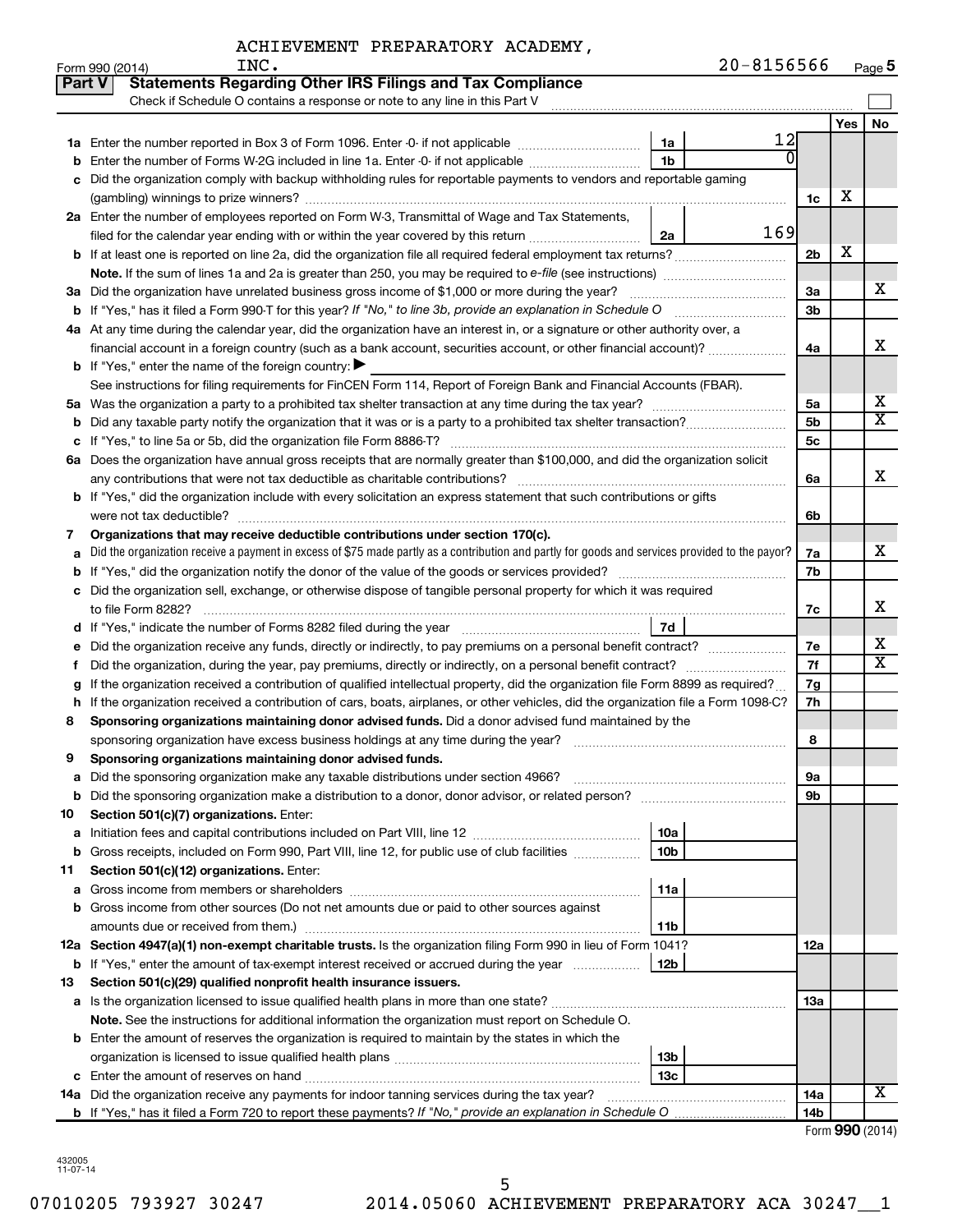| ACHIEVEMENT PREPARATORY ACADEMY, |  |  |  |
|----------------------------------|--|--|--|
|----------------------------------|--|--|--|

Form 990 (2014) Page **6** INC. 20-8156566

| b                          |                                                                                                                                                                                                                                                                                                                                                                                                                                                                                                                                                                                                                                                                                                                                                                                                                                                                                                                                                                                                                                                                                                                                                                                                                                                                                                                                                                                                                                                                                                                                                                                                                                                                                                                                                                                                                                                                                                                                                                                                                                                                                                                                                                                                                                                                                                                                                                                                                                                                                                                                                                                                                                                                                                                                                                                                                                                                                                                                                                                                                                                                                                                                                            |            |   |  |
|----------------------------|------------------------------------------------------------------------------------------------------------------------------------------------------------------------------------------------------------------------------------------------------------------------------------------------------------------------------------------------------------------------------------------------------------------------------------------------------------------------------------------------------------------------------------------------------------------------------------------------------------------------------------------------------------------------------------------------------------------------------------------------------------------------------------------------------------------------------------------------------------------------------------------------------------------------------------------------------------------------------------------------------------------------------------------------------------------------------------------------------------------------------------------------------------------------------------------------------------------------------------------------------------------------------------------------------------------------------------------------------------------------------------------------------------------------------------------------------------------------------------------------------------------------------------------------------------------------------------------------------------------------------------------------------------------------------------------------------------------------------------------------------------------------------------------------------------------------------------------------------------------------------------------------------------------------------------------------------------------------------------------------------------------------------------------------------------------------------------------------------------------------------------------------------------------------------------------------------------------------------------------------------------------------------------------------------------------------------------------------------------------------------------------------------------------------------------------------------------------------------------------------------------------------------------------------------------------------------------------------------------------------------------------------------------------------------------------------------------------------------------------------------------------------------------------------------------------------------------------------------------------------------------------------------------------------------------------------------------------------------------------------------------------------------------------------------------------------------------------------------------------------------------------------------------|------------|---|--|
| 2                          |                                                                                                                                                                                                                                                                                                                                                                                                                                                                                                                                                                                                                                                                                                                                                                                                                                                                                                                                                                                                                                                                                                                                                                                                                                                                                                                                                                                                                                                                                                                                                                                                                                                                                                                                                                                                                                                                                                                                                                                                                                                                                                                                                                                                                                                                                                                                                                                                                                                                                                                                                                                                                                                                                                                                                                                                                                                                                                                                                                                                                                                                                                                                                            |            |   |  |
|                            |                                                                                                                                                                                                                                                                                                                                                                                                                                                                                                                                                                                                                                                                                                                                                                                                                                                                                                                                                                                                                                                                                                                                                                                                                                                                                                                                                                                                                                                                                                                                                                                                                                                                                                                                                                                                                                                                                                                                                                                                                                                                                                                                                                                                                                                                                                                                                                                                                                                                                                                                                                                                                                                                                                                                                                                                                                                                                                                                                                                                                                                                                                                                                            |            |   |  |
| 3                          |                                                                                                                                                                                                                                                                                                                                                                                                                                                                                                                                                                                                                                                                                                                                                                                                                                                                                                                                                                                                                                                                                                                                                                                                                                                                                                                                                                                                                                                                                                                                                                                                                                                                                                                                                                                                                                                                                                                                                                                                                                                                                                                                                                                                                                                                                                                                                                                                                                                                                                                                                                                                                                                                                                                                                                                                                                                                                                                                                                                                                                                                                                                                                            |            |   |  |
|                            |                                                                                                                                                                                                                                                                                                                                                                                                                                                                                                                                                                                                                                                                                                                                                                                                                                                                                                                                                                                                                                                                                                                                                                                                                                                                                                                                                                                                                                                                                                                                                                                                                                                                                                                                                                                                                                                                                                                                                                                                                                                                                                                                                                                                                                                                                                                                                                                                                                                                                                                                                                                                                                                                                                                                                                                                                                                                                                                                                                                                                                                                                                                                                            |            |   |  |
| 4                          |                                                                                                                                                                                                                                                                                                                                                                                                                                                                                                                                                                                                                                                                                                                                                                                                                                                                                                                                                                                                                                                                                                                                                                                                                                                                                                                                                                                                                                                                                                                                                                                                                                                                                                                                                                                                                                                                                                                                                                                                                                                                                                                                                                                                                                                                                                                                                                                                                                                                                                                                                                                                                                                                                                                                                                                                                                                                                                                                                                                                                                                                                                                                                            |            |   |  |
| 5                          |                                                                                                                                                                                                                                                                                                                                                                                                                                                                                                                                                                                                                                                                                                                                                                                                                                                                                                                                                                                                                                                                                                                                                                                                                                                                                                                                                                                                                                                                                                                                                                                                                                                                                                                                                                                                                                                                                                                                                                                                                                                                                                                                                                                                                                                                                                                                                                                                                                                                                                                                                                                                                                                                                                                                                                                                                                                                                                                                                                                                                                                                                                                                                            | 5          |   |  |
| 6                          |                                                                                                                                                                                                                                                                                                                                                                                                                                                                                                                                                                                                                                                                                                                                                                                                                                                                                                                                                                                                                                                                                                                                                                                                                                                                                                                                                                                                                                                                                                                                                                                                                                                                                                                                                                                                                                                                                                                                                                                                                                                                                                                                                                                                                                                                                                                                                                                                                                                                                                                                                                                                                                                                                                                                                                                                                                                                                                                                                                                                                                                                                                                                                            | 6          |   |  |
| 7a                         | Did the organization have members, stockholders, or other persons who had the power to elect or appoint one or                                                                                                                                                                                                                                                                                                                                                                                                                                                                                                                                                                                                                                                                                                                                                                                                                                                                                                                                                                                                                                                                                                                                                                                                                                                                                                                                                                                                                                                                                                                                                                                                                                                                                                                                                                                                                                                                                                                                                                                                                                                                                                                                                                                                                                                                                                                                                                                                                                                                                                                                                                                                                                                                                                                                                                                                                                                                                                                                                                                                                                             |            |   |  |
|                            |                                                                                                                                                                                                                                                                                                                                                                                                                                                                                                                                                                                                                                                                                                                                                                                                                                                                                                                                                                                                                                                                                                                                                                                                                                                                                                                                                                                                                                                                                                                                                                                                                                                                                                                                                                                                                                                                                                                                                                                                                                                                                                                                                                                                                                                                                                                                                                                                                                                                                                                                                                                                                                                                                                                                                                                                                                                                                                                                                                                                                                                                                                                                                            | 7a         |   |  |
|                            | <b>b</b> Are any governance decisions of the organization reserved to (or subject to approval by) members, stockholders, or                                                                                                                                                                                                                                                                                                                                                                                                                                                                                                                                                                                                                                                                                                                                                                                                                                                                                                                                                                                                                                                                                                                                                                                                                                                                                                                                                                                                                                                                                                                                                                                                                                                                                                                                                                                                                                                                                                                                                                                                                                                                                                                                                                                                                                                                                                                                                                                                                                                                                                                                                                                                                                                                                                                                                                                                                                                                                                                                                                                                                                |            |   |  |
|                            | persons other than the governing body?                                                                                                                                                                                                                                                                                                                                                                                                                                                                                                                                                                                                                                                                                                                                                                                                                                                                                                                                                                                                                                                                                                                                                                                                                                                                                                                                                                                                                                                                                                                                                                                                                                                                                                                                                                                                                                                                                                                                                                                                                                                                                                                                                                                                                                                                                                                                                                                                                                                                                                                                                                                                                                                                                                                                                                                                                                                                                                                                                                                                                                                                                                                     | 7b         |   |  |
| 8                          | Did the organization contemporaneously document the meetings held or written actions undertaken during the year by the following:                                                                                                                                                                                                                                                                                                                                                                                                                                                                                                                                                                                                                                                                                                                                                                                                                                                                                                                                                                                                                                                                                                                                                                                                                                                                                                                                                                                                                                                                                                                                                                                                                                                                                                                                                                                                                                                                                                                                                                                                                                                                                                                                                                                                                                                                                                                                                                                                                                                                                                                                                                                                                                                                                                                                                                                                                                                                                                                                                                                                                          |            |   |  |
| а                          |                                                                                                                                                                                                                                                                                                                                                                                                                                                                                                                                                                                                                                                                                                                                                                                                                                                                                                                                                                                                                                                                                                                                                                                                                                                                                                                                                                                                                                                                                                                                                                                                                                                                                                                                                                                                                                                                                                                                                                                                                                                                                                                                                                                                                                                                                                                                                                                                                                                                                                                                                                                                                                                                                                                                                                                                                                                                                                                                                                                                                                                                                                                                                            |            | X |  |
| b                          |                                                                                                                                                                                                                                                                                                                                                                                                                                                                                                                                                                                                                                                                                                                                                                                                                                                                                                                                                                                                                                                                                                                                                                                                                                                                                                                                                                                                                                                                                                                                                                                                                                                                                                                                                                                                                                                                                                                                                                                                                                                                                                                                                                                                                                                                                                                                                                                                                                                                                                                                                                                                                                                                                                                                                                                                                                                                                                                                                                                                                                                                                                                                                            |            |   |  |
| 9                          |                                                                                                                                                                                                                                                                                                                                                                                                                                                                                                                                                                                                                                                                                                                                                                                                                                                                                                                                                                                                                                                                                                                                                                                                                                                                                                                                                                                                                                                                                                                                                                                                                                                                                                                                                                                                                                                                                                                                                                                                                                                                                                                                                                                                                                                                                                                                                                                                                                                                                                                                                                                                                                                                                                                                                                                                                                                                                                                                                                                                                                                                                                                                                            |            |   |  |
|                            |                                                                                                                                                                                                                                                                                                                                                                                                                                                                                                                                                                                                                                                                                                                                                                                                                                                                                                                                                                                                                                                                                                                                                                                                                                                                                                                                                                                                                                                                                                                                                                                                                                                                                                                                                                                                                                                                                                                                                                                                                                                                                                                                                                                                                                                                                                                                                                                                                                                                                                                                                                                                                                                                                                                                                                                                                                                                                                                                                                                                                                                                                                                                                            | 9          |   |  |
|                            |                                                                                                                                                                                                                                                                                                                                                                                                                                                                                                                                                                                                                                                                                                                                                                                                                                                                                                                                                                                                                                                                                                                                                                                                                                                                                                                                                                                                                                                                                                                                                                                                                                                                                                                                                                                                                                                                                                                                                                                                                                                                                                                                                                                                                                                                                                                                                                                                                                                                                                                                                                                                                                                                                                                                                                                                                                                                                                                                                                                                                                                                                                                                                            |            |   |  |
|                            |                                                                                                                                                                                                                                                                                                                                                                                                                                                                                                                                                                                                                                                                                                                                                                                                                                                                                                                                                                                                                                                                                                                                                                                                                                                                                                                                                                                                                                                                                                                                                                                                                                                                                                                                                                                                                                                                                                                                                                                                                                                                                                                                                                                                                                                                                                                                                                                                                                                                                                                                                                                                                                                                                                                                                                                                                                                                                                                                                                                                                                                                                                                                                            |            |   |  |
|                            |                                                                                                                                                                                                                                                                                                                                                                                                                                                                                                                                                                                                                                                                                                                                                                                                                                                                                                                                                                                                                                                                                                                                                                                                                                                                                                                                                                                                                                                                                                                                                                                                                                                                                                                                                                                                                                                                                                                                                                                                                                                                                                                                                                                                                                                                                                                                                                                                                                                                                                                                                                                                                                                                                                                                                                                                                                                                                                                                                                                                                                                                                                                                                            |            |   |  |
|                            |                                                                                                                                                                                                                                                                                                                                                                                                                                                                                                                                                                                                                                                                                                                                                                                                                                                                                                                                                                                                                                                                                                                                                                                                                                                                                                                                                                                                                                                                                                                                                                                                                                                                                                                                                                                                                                                                                                                                                                                                                                                                                                                                                                                                                                                                                                                                                                                                                                                                                                                                                                                                                                                                                                                                                                                                                                                                                                                                                                                                                                                                                                                                                            |            |   |  |
|                            |                                                                                                                                                                                                                                                                                                                                                                                                                                                                                                                                                                                                                                                                                                                                                                                                                                                                                                                                                                                                                                                                                                                                                                                                                                                                                                                                                                                                                                                                                                                                                                                                                                                                                                                                                                                                                                                                                                                                                                                                                                                                                                                                                                                                                                                                                                                                                                                                                                                                                                                                                                                                                                                                                                                                                                                                                                                                                                                                                                                                                                                                                                                                                            |            |   |  |
|                            |                                                                                                                                                                                                                                                                                                                                                                                                                                                                                                                                                                                                                                                                                                                                                                                                                                                                                                                                                                                                                                                                                                                                                                                                                                                                                                                                                                                                                                                                                                                                                                                                                                                                                                                                                                                                                                                                                                                                                                                                                                                                                                                                                                                                                                                                                                                                                                                                                                                                                                                                                                                                                                                                                                                                                                                                                                                                                                                                                                                                                                                                                                                                                            |            |   |  |
|                            |                                                                                                                                                                                                                                                                                                                                                                                                                                                                                                                                                                                                                                                                                                                                                                                                                                                                                                                                                                                                                                                                                                                                                                                                                                                                                                                                                                                                                                                                                                                                                                                                                                                                                                                                                                                                                                                                                                                                                                                                                                                                                                                                                                                                                                                                                                                                                                                                                                                                                                                                                                                                                                                                                                                                                                                                                                                                                                                                                                                                                                                                                                                                                            |            |   |  |
|                            |                                                                                                                                                                                                                                                                                                                                                                                                                                                                                                                                                                                                                                                                                                                                                                                                                                                                                                                                                                                                                                                                                                                                                                                                                                                                                                                                                                                                                                                                                                                                                                                                                                                                                                                                                                                                                                                                                                                                                                                                                                                                                                                                                                                                                                                                                                                                                                                                                                                                                                                                                                                                                                                                                                                                                                                                                                                                                                                                                                                                                                                                                                                                                            |            |   |  |
| 12a                        |                                                                                                                                                                                                                                                                                                                                                                                                                                                                                                                                                                                                                                                                                                                                                                                                                                                                                                                                                                                                                                                                                                                                                                                                                                                                                                                                                                                                                                                                                                                                                                                                                                                                                                                                                                                                                                                                                                                                                                                                                                                                                                                                                                                                                                                                                                                                                                                                                                                                                                                                                                                                                                                                                                                                                                                                                                                                                                                                                                                                                                                                                                                                                            |            |   |  |
|                            |                                                                                                                                                                                                                                                                                                                                                                                                                                                                                                                                                                                                                                                                                                                                                                                                                                                                                                                                                                                                                                                                                                                                                                                                                                                                                                                                                                                                                                                                                                                                                                                                                                                                                                                                                                                                                                                                                                                                                                                                                                                                                                                                                                                                                                                                                                                                                                                                                                                                                                                                                                                                                                                                                                                                                                                                                                                                                                                                                                                                                                                                                                                                                            |            |   |  |
|                            |                                                                                                                                                                                                                                                                                                                                                                                                                                                                                                                                                                                                                                                                                                                                                                                                                                                                                                                                                                                                                                                                                                                                                                                                                                                                                                                                                                                                                                                                                                                                                                                                                                                                                                                                                                                                                                                                                                                                                                                                                                                                                                                                                                                                                                                                                                                                                                                                                                                                                                                                                                                                                                                                                                                                                                                                                                                                                                                                                                                                                                                                                                                                                            |            |   |  |
|                            |                                                                                                                                                                                                                                                                                                                                                                                                                                                                                                                                                                                                                                                                                                                                                                                                                                                                                                                                                                                                                                                                                                                                                                                                                                                                                                                                                                                                                                                                                                                                                                                                                                                                                                                                                                                                                                                                                                                                                                                                                                                                                                                                                                                                                                                                                                                                                                                                                                                                                                                                                                                                                                                                                                                                                                                                                                                                                                                                                                                                                                                                                                                                                            |            |   |  |
| 13                         |                                                                                                                                                                                                                                                                                                                                                                                                                                                                                                                                                                                                                                                                                                                                                                                                                                                                                                                                                                                                                                                                                                                                                                                                                                                                                                                                                                                                                                                                                                                                                                                                                                                                                                                                                                                                                                                                                                                                                                                                                                                                                                                                                                                                                                                                                                                                                                                                                                                                                                                                                                                                                                                                                                                                                                                                                                                                                                                                                                                                                                                                                                                                                            |            |   |  |
|                            |                                                                                                                                                                                                                                                                                                                                                                                                                                                                                                                                                                                                                                                                                                                                                                                                                                                                                                                                                                                                                                                                                                                                                                                                                                                                                                                                                                                                                                                                                                                                                                                                                                                                                                                                                                                                                                                                                                                                                                                                                                                                                                                                                                                                                                                                                                                                                                                                                                                                                                                                                                                                                                                                                                                                                                                                                                                                                                                                                                                                                                                                                                                                                            |            |   |  |
|                            |                                                                                                                                                                                                                                                                                                                                                                                                                                                                                                                                                                                                                                                                                                                                                                                                                                                                                                                                                                                                                                                                                                                                                                                                                                                                                                                                                                                                                                                                                                                                                                                                                                                                                                                                                                                                                                                                                                                                                                                                                                                                                                                                                                                                                                                                                                                                                                                                                                                                                                                                                                                                                                                                                                                                                                                                                                                                                                                                                                                                                                                                                                                                                            |            |   |  |
|                            | Did the process for determining compensation of the following persons include a review and approval by independent                                                                                                                                                                                                                                                                                                                                                                                                                                                                                                                                                                                                                                                                                                                                                                                                                                                                                                                                                                                                                                                                                                                                                                                                                                                                                                                                                                                                                                                                                                                                                                                                                                                                                                                                                                                                                                                                                                                                                                                                                                                                                                                                                                                                                                                                                                                                                                                                                                                                                                                                                                                                                                                                                                                                                                                                                                                                                                                                                                                                                                         |            |   |  |
|                            | persons, comparability data, and contemporaneous substantiation of the deliberation and decision?                                                                                                                                                                                                                                                                                                                                                                                                                                                                                                                                                                                                                                                                                                                                                                                                                                                                                                                                                                                                                                                                                                                                                                                                                                                                                                                                                                                                                                                                                                                                                                                                                                                                                                                                                                                                                                                                                                                                                                                                                                                                                                                                                                                                                                                                                                                                                                                                                                                                                                                                                                                                                                                                                                                                                                                                                                                                                                                                                                                                                                                          |            |   |  |
|                            |                                                                                                                                                                                                                                                                                                                                                                                                                                                                                                                                                                                                                                                                                                                                                                                                                                                                                                                                                                                                                                                                                                                                                                                                                                                                                                                                                                                                                                                                                                                                                                                                                                                                                                                                                                                                                                                                                                                                                                                                                                                                                                                                                                                                                                                                                                                                                                                                                                                                                                                                                                                                                                                                                                                                                                                                                                                                                                                                                                                                                                                                                                                                                            | <b>15a</b> | X |  |
|                            |                                                                                                                                                                                                                                                                                                                                                                                                                                                                                                                                                                                                                                                                                                                                                                                                                                                                                                                                                                                                                                                                                                                                                                                                                                                                                                                                                                                                                                                                                                                                                                                                                                                                                                                                                                                                                                                                                                                                                                                                                                                                                                                                                                                                                                                                                                                                                                                                                                                                                                                                                                                                                                                                                                                                                                                                                                                                                                                                                                                                                                                                                                                                                            | 15b        | X |  |
|                            |                                                                                                                                                                                                                                                                                                                                                                                                                                                                                                                                                                                                                                                                                                                                                                                                                                                                                                                                                                                                                                                                                                                                                                                                                                                                                                                                                                                                                                                                                                                                                                                                                                                                                                                                                                                                                                                                                                                                                                                                                                                                                                                                                                                                                                                                                                                                                                                                                                                                                                                                                                                                                                                                                                                                                                                                                                                                                                                                                                                                                                                                                                                                                            |            |   |  |
|                            | <b>Part VI Governance, Management, and Disclosure</b> For each "Yes" response to lines 2 through 7b below, and for a "No" response<br>to line 8a, 8b, or 10b below, describe the circumstances, processes, or changes in Schedule O. See instructions.<br><b>Section A. Governing Body and Management</b><br>Yes $ $<br>11<br>1a Enter the number of voting members of the governing body at the end of the tax year<br>1a<br>If there are material differences in voting rights among members of the governing body, or if the governing<br>body delegated broad authority to an executive committee or similar committee, explain in Schedule O.<br>11<br>Enter the number of voting members included in line 1a, above, who are independent<br>1b<br>Did any officer, director, trustee, or key employee have a family relationship or a business relationship with any other<br>$\mathbf{2}$<br>officer, director, trustee, or key employee?<br>Did the organization delegate control over management duties customarily performed by or under the direct supervision<br>3<br>Did the organization make any significant changes to its governing documents since the prior Form 990 was filed?<br>4<br>8а<br>8b<br>Is there any officer, director, trustee, or key employee listed in Part VII, Section A, who cannot be reached at the<br>Section B. Policies (This Section B requests information about policies not required by the Internal Revenue Code.)<br>Yes  <br>10a<br>b If "Yes," did the organization have written policies and procedures governing the activities of such chapters, affiliates,<br>10b<br>х<br>11a Has the organization provided a complete copy of this Form 990 to all members of its governing body before filing the form?<br>11a<br><b>b</b> Describe in Schedule O the process, if any, used by the organization to review this Form 990.<br>Х<br>Did the organization have a written conflict of interest policy? If "No," go to line 13<br>12a<br>X<br>Were officers, directors, or trustees, and key employees required to disclose annually interests that could give rise to conflicts?<br>12 <sub>b</sub><br>c Did the organization regularly and consistently monitor and enforce compliance with the policy? If "Yes," describe<br>X<br>in Schedule O how this was done <b>construction and construction</b> construction of the schedule O how this was done<br>12c<br>$\overline{\mathbf{X}}$<br>13<br>$\overline{\textbf{x}}$<br>14<br>Did the organization have a written document retention and destruction policy? [11] manufaction in the organization have a written document retention and destruction policy?<br><b>16a</b><br>16 <sub>b</sub><br><b>NONE</b><br>Section 6104 requires an organization to make its Forms 1023 (or 1024 if applicable), 990, and 990-T (Section 501(c)(3)s only) available<br>$\lfloor x \rfloor$ Upon request<br>Another's website<br>Other (explain in Schedule O)<br>Describe in Schedule O whether (and if so, how) the organization made its governing documents, conflict of interest policy, and financial<br>20032<br>Form 990 (2014)<br>432006 11-07-14 |            |   |  |
|                            | If "Yes" to line 15a or 15b, describe the process in Schedule O (see instructions).<br>16a Did the organization invest in, contribute assets to, or participate in a joint venture or similar arrangement with a                                                                                                                                                                                                                                                                                                                                                                                                                                                                                                                                                                                                                                                                                                                                                                                                                                                                                                                                                                                                                                                                                                                                                                                                                                                                                                                                                                                                                                                                                                                                                                                                                                                                                                                                                                                                                                                                                                                                                                                                                                                                                                                                                                                                                                                                                                                                                                                                                                                                                                                                                                                                                                                                                                                                                                                                                                                                                                                                           |            |   |  |
|                            | taxable entity during the year?                                                                                                                                                                                                                                                                                                                                                                                                                                                                                                                                                                                                                                                                                                                                                                                                                                                                                                                                                                                                                                                                                                                                                                                                                                                                                                                                                                                                                                                                                                                                                                                                                                                                                                                                                                                                                                                                                                                                                                                                                                                                                                                                                                                                                                                                                                                                                                                                                                                                                                                                                                                                                                                                                                                                                                                                                                                                                                                                                                                                                                                                                                                            |            |   |  |
|                            | b If "Yes," did the organization follow a written policy or procedure requiring the organization to evaluate its participation                                                                                                                                                                                                                                                                                                                                                                                                                                                                                                                                                                                                                                                                                                                                                                                                                                                                                                                                                                                                                                                                                                                                                                                                                                                                                                                                                                                                                                                                                                                                                                                                                                                                                                                                                                                                                                                                                                                                                                                                                                                                                                                                                                                                                                                                                                                                                                                                                                                                                                                                                                                                                                                                                                                                                                                                                                                                                                                                                                                                                             |            |   |  |
|                            | in joint venture arrangements under applicable federal tax law, and take steps to safeguard the organization's                                                                                                                                                                                                                                                                                                                                                                                                                                                                                                                                                                                                                                                                                                                                                                                                                                                                                                                                                                                                                                                                                                                                                                                                                                                                                                                                                                                                                                                                                                                                                                                                                                                                                                                                                                                                                                                                                                                                                                                                                                                                                                                                                                                                                                                                                                                                                                                                                                                                                                                                                                                                                                                                                                                                                                                                                                                                                                                                                                                                                                             |            |   |  |
|                            | exempt status with respect to such arrangements?                                                                                                                                                                                                                                                                                                                                                                                                                                                                                                                                                                                                                                                                                                                                                                                                                                                                                                                                                                                                                                                                                                                                                                                                                                                                                                                                                                                                                                                                                                                                                                                                                                                                                                                                                                                                                                                                                                                                                                                                                                                                                                                                                                                                                                                                                                                                                                                                                                                                                                                                                                                                                                                                                                                                                                                                                                                                                                                                                                                                                                                                                                           |            |   |  |
|                            | <b>Section C. Disclosure</b>                                                                                                                                                                                                                                                                                                                                                                                                                                                                                                                                                                                                                                                                                                                                                                                                                                                                                                                                                                                                                                                                                                                                                                                                                                                                                                                                                                                                                                                                                                                                                                                                                                                                                                                                                                                                                                                                                                                                                                                                                                                                                                                                                                                                                                                                                                                                                                                                                                                                                                                                                                                                                                                                                                                                                                                                                                                                                                                                                                                                                                                                                                                               |            |   |  |
|                            | List the states with which a copy of this Form 990 is required to be filed >                                                                                                                                                                                                                                                                                                                                                                                                                                                                                                                                                                                                                                                                                                                                                                                                                                                                                                                                                                                                                                                                                                                                                                                                                                                                                                                                                                                                                                                                                                                                                                                                                                                                                                                                                                                                                                                                                                                                                                                                                                                                                                                                                                                                                                                                                                                                                                                                                                                                                                                                                                                                                                                                                                                                                                                                                                                                                                                                                                                                                                                                               |            |   |  |
|                            |                                                                                                                                                                                                                                                                                                                                                                                                                                                                                                                                                                                                                                                                                                                                                                                                                                                                                                                                                                                                                                                                                                                                                                                                                                                                                                                                                                                                                                                                                                                                                                                                                                                                                                                                                                                                                                                                                                                                                                                                                                                                                                                                                                                                                                                                                                                                                                                                                                                                                                                                                                                                                                                                                                                                                                                                                                                                                                                                                                                                                                                                                                                                                            |            |   |  |
|                            | for public inspection. Indicate how you made these available. Check all that apply.                                                                                                                                                                                                                                                                                                                                                                                                                                                                                                                                                                                                                                                                                                                                                                                                                                                                                                                                                                                                                                                                                                                                                                                                                                                                                                                                                                                                                                                                                                                                                                                                                                                                                                                                                                                                                                                                                                                                                                                                                                                                                                                                                                                                                                                                                                                                                                                                                                                                                                                                                                                                                                                                                                                                                                                                                                                                                                                                                                                                                                                                        |            |   |  |
|                            | Own website                                                                                                                                                                                                                                                                                                                                                                                                                                                                                                                                                                                                                                                                                                                                                                                                                                                                                                                                                                                                                                                                                                                                                                                                                                                                                                                                                                                                                                                                                                                                                                                                                                                                                                                                                                                                                                                                                                                                                                                                                                                                                                                                                                                                                                                                                                                                                                                                                                                                                                                                                                                                                                                                                                                                                                                                                                                                                                                                                                                                                                                                                                                                                |            |   |  |
| 14<br>15<br>17<br>18<br>19 |                                                                                                                                                                                                                                                                                                                                                                                                                                                                                                                                                                                                                                                                                                                                                                                                                                                                                                                                                                                                                                                                                                                                                                                                                                                                                                                                                                                                                                                                                                                                                                                                                                                                                                                                                                                                                                                                                                                                                                                                                                                                                                                                                                                                                                                                                                                                                                                                                                                                                                                                                                                                                                                                                                                                                                                                                                                                                                                                                                                                                                                                                                                                                            |            |   |  |
|                            | statements available to the public during the tax year.                                                                                                                                                                                                                                                                                                                                                                                                                                                                                                                                                                                                                                                                                                                                                                                                                                                                                                                                                                                                                                                                                                                                                                                                                                                                                                                                                                                                                                                                                                                                                                                                                                                                                                                                                                                                                                                                                                                                                                                                                                                                                                                                                                                                                                                                                                                                                                                                                                                                                                                                                                                                                                                                                                                                                                                                                                                                                                                                                                                                                                                                                                    |            |   |  |
| 20                         | State the name, address, and telephone number of the person who possesses the organization's books and records:                                                                                                                                                                                                                                                                                                                                                                                                                                                                                                                                                                                                                                                                                                                                                                                                                                                                                                                                                                                                                                                                                                                                                                                                                                                                                                                                                                                                                                                                                                                                                                                                                                                                                                                                                                                                                                                                                                                                                                                                                                                                                                                                                                                                                                                                                                                                                                                                                                                                                                                                                                                                                                                                                                                                                                                                                                                                                                                                                                                                                                            |            |   |  |
|                            | THE ORGANIZATION - 202-562-1214                                                                                                                                                                                                                                                                                                                                                                                                                                                                                                                                                                                                                                                                                                                                                                                                                                                                                                                                                                                                                                                                                                                                                                                                                                                                                                                                                                                                                                                                                                                                                                                                                                                                                                                                                                                                                                                                                                                                                                                                                                                                                                                                                                                                                                                                                                                                                                                                                                                                                                                                                                                                                                                                                                                                                                                                                                                                                                                                                                                                                                                                                                                            |            |   |  |
|                            | 908 WAHLER PLACE, SE,, WASHINGTON, DC                                                                                                                                                                                                                                                                                                                                                                                                                                                                                                                                                                                                                                                                                                                                                                                                                                                                                                                                                                                                                                                                                                                                                                                                                                                                                                                                                                                                                                                                                                                                                                                                                                                                                                                                                                                                                                                                                                                                                                                                                                                                                                                                                                                                                                                                                                                                                                                                                                                                                                                                                                                                                                                                                                                                                                                                                                                                                                                                                                                                                                                                                                                      |            |   |  |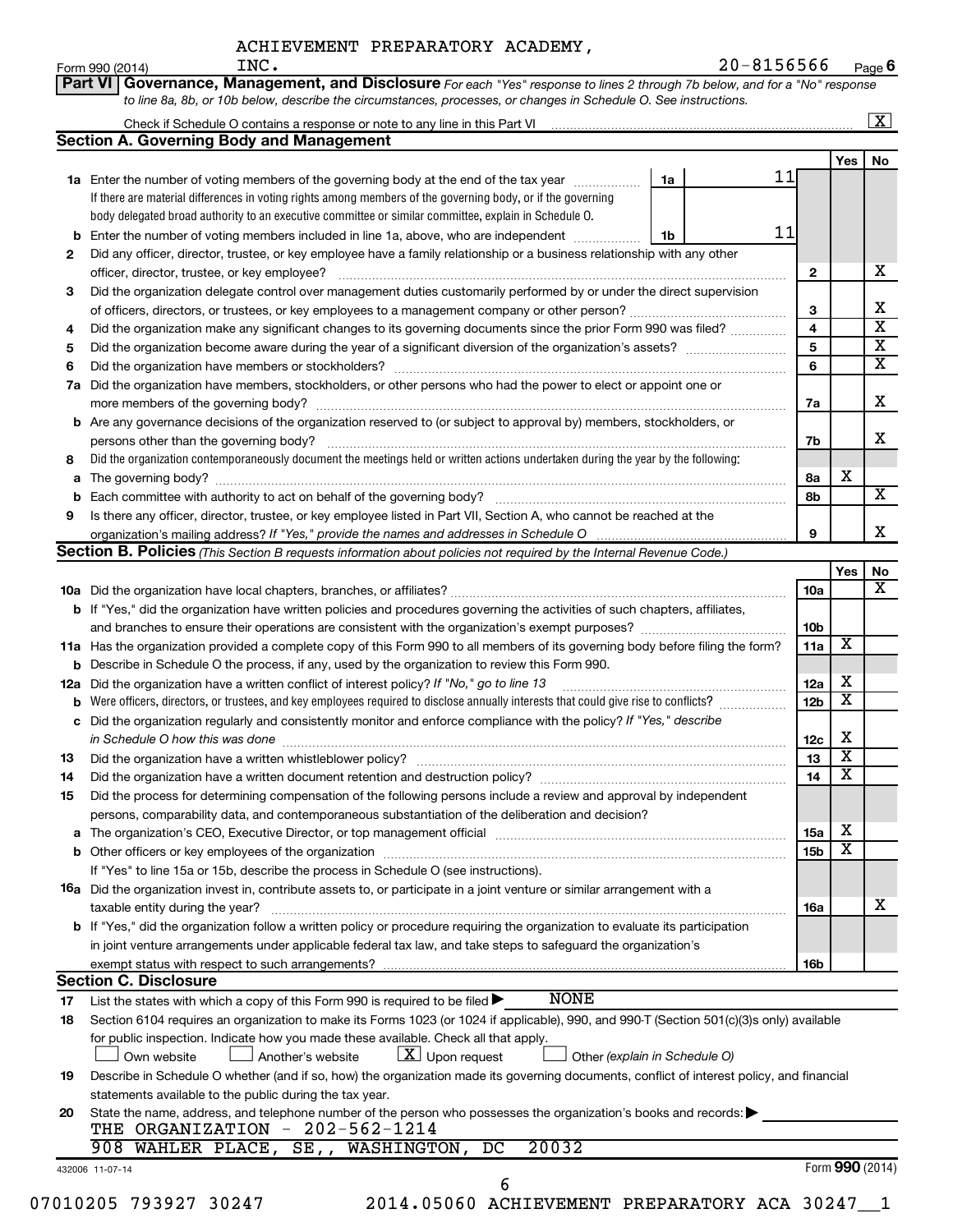$\Box$ 

| Form 990 (2014) | INC.                                   | $20 - 8156566$                                                                                     | Page |
|-----------------|----------------------------------------|----------------------------------------------------------------------------------------------------|------|
|                 |                                        | <b>Part VIII Compensation of Officers, Directors, Trustees, Key Employees, Highest Compensated</b> |      |
|                 | Employees, and Indonesdent Contractors |                                                                                                    |      |

#### **Employees, and Independent Contractors**

Check if Schedule O contains a response or note to any line in this Part VII

**Section A. Officers, Directors, Trustees, Key Employees, and Highest Compensated Employees**

**1a**  Complete this table for all persons required to be listed. Report compensation for the calendar year ending with or within the organization's tax year.

 $\bullet$  List all of the organization's current officers, directors, trustees (whether individuals or organizations), regardless of amount of compensation. Enter -0- in columns  $(D)$ ,  $(E)$ , and  $(F)$  if no compensation was paid.

**•** List all of the organization's **current** key employees, if any. See instructions for definition of "key employee."

**•** List the organization's five current highest compensated employees (other than an officer, director, trustee, or key employee) who received reportable compensation (Box 5 of Form W-2 and/or Box 7 of Form 1099-MISC) of more than \$100,000 from the organization and any related organizations.

**•** List all of the organization's former officers, key employees, and highest compensated employees who received more than \$100,000 of reportable compensation from the organization and any related organizations.

**•** List all of the organization's former directors or trustees that received, in the capacity as a former director or trustee of the organization, more than \$10,000 of reportable compensation from the organization and any related organizations.

List persons in the following order: individual trustees or directors; institutional trustees; officers; key employees; highest compensated employees; and former such persons.

|  |  |  | Check this box if neither the organization nor any related organization compensated any current officer, director, or trustee. |  |  |
|--|--|--|--------------------------------------------------------------------------------------------------------------------------------|--|--|
|  |  |  |                                                                                                                                |  |  |

| (A)                            | (B)                      |                                |                                                                  | (C)         |              |                                 |        | (D)             | (E)             | (F)                         |
|--------------------------------|--------------------------|--------------------------------|------------------------------------------------------------------|-------------|--------------|---------------------------------|--------|-----------------|-----------------|-----------------------------|
| Name and Title                 | Average                  |                                | (do not check more than one                                      | Position    |              |                                 |        | Reportable      | Reportable      | Estimated                   |
|                                | hours per                |                                | box, unless person is both an<br>officer and a director/trustee) |             |              |                                 |        | compensation    | compensation    | amount of                   |
|                                | week                     |                                |                                                                  |             |              |                                 |        | from            | from related    | other                       |
|                                | (list any                |                                |                                                                  |             |              |                                 |        | the             | organizations   | compensation                |
|                                | hours for                |                                |                                                                  |             |              |                                 |        | organization    | (W-2/1099-MISC) | from the                    |
|                                | related<br>organizations |                                |                                                                  |             |              |                                 |        | (W-2/1099-MISC) |                 | organization<br>and related |
|                                | below                    |                                |                                                                  |             |              |                                 |        |                 |                 | organizations               |
|                                | line)                    | Individual trustee or director | Institutional trustee                                            | Officer     | Key employee | Highest compensated<br>employee | Former |                 |                 |                             |
| MELISSA KIM<br>(1)             | 8.00                     |                                |                                                                  |             |              |                                 |        |                 |                 |                             |
| <b>TRUSTEE</b>                 |                          | $\mathbf X$                    |                                                                  |             |              |                                 |        | $\mathbf 0$ .   | 0.              | $\mathbf 0$ .               |
| (2)<br>VENUS BREVARD           | 8.00                     |                                |                                                                  |             |              |                                 |        |                 |                 |                             |
| TRUSTEE, PARENT REPRESENTATIVE |                          | $\mathbf X$                    |                                                                  |             |              |                                 |        | $\mathbf 0$ .   | 0.              | $\mathbf 0$ .               |
| <b>JOHN GREEN</b><br>(3)       | 8.00                     |                                |                                                                  |             |              |                                 |        |                 |                 |                             |
| <b>CHAIR</b>                   |                          | X                              |                                                                  | $\mathbf X$ |              |                                 |        | $\mathbf 0$ .   | $\mathbf 0$ .   | $\boldsymbol{0}$ .          |
| (4)<br>MAIA BLANKENSHIP        | 8.00                     |                                |                                                                  |             |              |                                 |        |                 |                 |                             |
| <b>TRUSTEE</b>                 |                          | $\mathbf X$                    |                                                                  |             |              |                                 |        | $\mathbf 0$ .   | 0.              | $\mathbf 0$ .               |
| (5)<br><b>JIM LATORRE</b>      | 8.00                     |                                |                                                                  |             |              |                                 |        |                 |                 |                             |
| VICE CHAIR                     |                          | $\mathbf X$                    |                                                                  | $\mathbf X$ |              |                                 |        | $\mathbf 0$ .   | 0.              | $\boldsymbol{0}$ .          |
| ERRICK JAMES<br>(6)            | 8.00                     |                                |                                                                  |             |              |                                 |        |                 |                 |                             |
| TRUSTEE, PARENT REPRESENTATIVE |                          | $\mathbf X$                    |                                                                  |             |              |                                 |        | 0.              | $\mathbf 0$ .   | $\mathbf 0$ .               |
| TIMOTHY TILLMAN<br>(7)         | 8.00                     |                                |                                                                  |             |              |                                 |        |                 |                 |                             |
| <b>SECRETARY</b>               |                          | $\mathbf X$                    |                                                                  | $\mathbf X$ |              |                                 |        | $\mathbf 0$ .   | $\mathbf 0$ .   | $\boldsymbol{0}$ .          |
| (8)<br>GEORGE WILLIAM TUCKER   | 8.00                     |                                |                                                                  |             |              |                                 |        |                 |                 |                             |
| <b>TREASURER</b>               |                          | $\mathbf X$                    |                                                                  | $\rm X$     |              |                                 |        | $\mathbf 0$ .   | $\mathbf 0$ .   | $\boldsymbol{0}$ .          |
| (9)<br><b>JAMES RIANHARD</b>   | 8.00                     |                                |                                                                  |             |              |                                 |        |                 |                 |                             |
| <b>TRUSTEE</b>                 |                          | $\mathbf X$                    |                                                                  |             |              |                                 |        | 0.              | $\mathbf 0$ .   | $\boldsymbol{0}$ .          |
| (10) LINDA BERKELEY            | 8.00                     |                                |                                                                  |             |              |                                 |        |                 |                 |                             |
| <b>TRUSTEE</b>                 |                          | $\rm X$                        |                                                                  |             |              |                                 |        | $\mathbf 0$ .   | $\mathbf 0$ .   | $\boldsymbol{0}$ .          |
| (11) LINDA FINE                | 8.00                     |                                |                                                                  |             |              |                                 |        |                 |                 |                             |
| <b>TRUSTEE</b>                 |                          | $\mathbf X$                    |                                                                  |             |              |                                 |        | $\mathbf 0$ .   | $\mathbf 0$ .   | 0.                          |
| (12) SHANTELLE WRIGHT          | 40.00                    |                                |                                                                  |             |              |                                 |        |                 |                 |                             |
| CEO                            |                          |                                |                                                                  | $\mathbf X$ |              |                                 |        | 175,701.        | 0.              | 8,390.                      |
| SUSAN CANNON<br>(13)           | 40.00                    |                                |                                                                  |             |              |                                 |        |                 |                 |                             |
| CHIEF ACADEMIC OFFICER         |                          |                                |                                                                  | $\mathbf X$ |              |                                 |        | 108,498.        | 0.              | 6,509.                      |
|                                |                          |                                |                                                                  |             |              |                                 |        |                 |                 |                             |
|                                |                          |                                |                                                                  |             |              |                                 |        |                 |                 |                             |
|                                |                          |                                |                                                                  |             |              |                                 |        |                 |                 |                             |
|                                |                          |                                |                                                                  |             |              |                                 |        |                 |                 |                             |
|                                |                          |                                |                                                                  |             |              |                                 |        |                 |                 |                             |
|                                |                          |                                |                                                                  |             |              |                                 |        |                 |                 |                             |
|                                |                          |                                |                                                                  |             |              |                                 |        |                 |                 |                             |
|                                |                          |                                |                                                                  |             |              |                                 |        |                 |                 |                             |

432007 11-07-14

7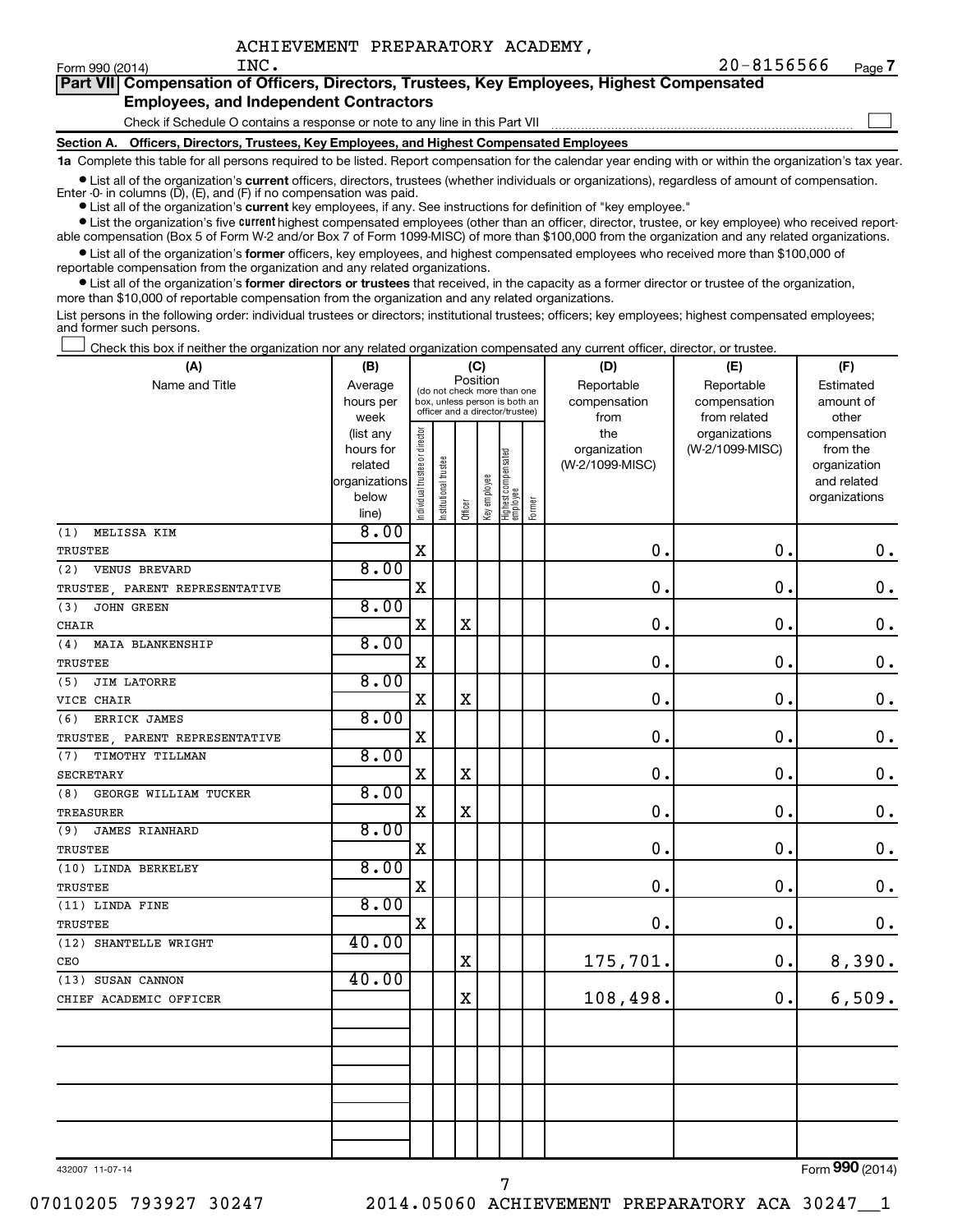| ACHIEVEMENT PREPARATORY ACADEMY,                                                                                                                                                                                                                            |                                                                      |                                |                       |          |              |                                                                                                 |        |                                        |                                            |                        |                     |                                                                          |  |
|-------------------------------------------------------------------------------------------------------------------------------------------------------------------------------------------------------------------------------------------------------------|----------------------------------------------------------------------|--------------------------------|-----------------------|----------|--------------|-------------------------------------------------------------------------------------------------|--------|----------------------------------------|--------------------------------------------|------------------------|---------------------|--------------------------------------------------------------------------|--|
| INC.<br>Form 990 (2014)                                                                                                                                                                                                                                     |                                                                      |                                |                       |          |              |                                                                                                 |        |                                        | $20 - 8156566$                             |                        |                     | Page 8                                                                   |  |
| <b>Part VII</b><br>Section A. Officers, Directors, Trustees, Key Employees, and Highest Compensated Employees (continued)<br>(A)                                                                                                                            | (B)                                                                  |                                |                       | (C)      |              |                                                                                                 |        | (D)                                    | (E)                                        |                        |                     | (F)                                                                      |  |
| Name and title                                                                                                                                                                                                                                              | Average<br>hours per<br>week                                         |                                |                       | Position |              | (do not check more than one<br>box, unless person is both an<br>officer and a director/trustee) |        | Reportable<br>compensation<br>from     | Reportable<br>compensation<br>from related |                        |                     | Estimated<br>amount of<br>other                                          |  |
|                                                                                                                                                                                                                                                             | (list any<br>hours for<br>related<br>organizations<br>below<br>line) | Individual trustee or director | Institutional trustee | Officer  | Key employee | Highest compensated<br>employee                                                                 | Former | the<br>organization<br>(W-2/1099-MISC) | organizations<br>(W-2/1099-MISC)           |                        |                     | compensation<br>from the<br>organization<br>and related<br>organizations |  |
|                                                                                                                                                                                                                                                             |                                                                      |                                |                       |          |              |                                                                                                 |        |                                        |                                            |                        |                     |                                                                          |  |
|                                                                                                                                                                                                                                                             |                                                                      |                                |                       |          |              |                                                                                                 |        |                                        |                                            |                        |                     |                                                                          |  |
|                                                                                                                                                                                                                                                             |                                                                      |                                |                       |          |              |                                                                                                 |        |                                        |                                            |                        |                     |                                                                          |  |
|                                                                                                                                                                                                                                                             |                                                                      |                                |                       |          |              |                                                                                                 |        |                                        |                                            |                        |                     |                                                                          |  |
|                                                                                                                                                                                                                                                             |                                                                      |                                |                       |          |              |                                                                                                 |        |                                        |                                            |                        |                     |                                                                          |  |
|                                                                                                                                                                                                                                                             |                                                                      |                                |                       |          |              |                                                                                                 |        |                                        |                                            |                        |                     |                                                                          |  |
|                                                                                                                                                                                                                                                             |                                                                      |                                |                       |          |              |                                                                                                 |        |                                        |                                            |                        |                     |                                                                          |  |
|                                                                                                                                                                                                                                                             |                                                                      |                                |                       |          |              |                                                                                                 |        |                                        |                                            |                        |                     |                                                                          |  |
|                                                                                                                                                                                                                                                             |                                                                      |                                |                       |          |              |                                                                                                 |        |                                        |                                            |                        |                     |                                                                          |  |
|                                                                                                                                                                                                                                                             |                                                                      |                                |                       |          |              |                                                                                                 |        |                                        |                                            |                        |                     |                                                                          |  |
|                                                                                                                                                                                                                                                             |                                                                      |                                |                       |          |              |                                                                                                 |        |                                        |                                            |                        |                     |                                                                          |  |
| 1b Sub-total                                                                                                                                                                                                                                                |                                                                      |                                |                       |          |              |                                                                                                 |        | 284,199.<br>$\overline{0}$ .           |                                            | $\overline{0}$ .<br>σ. |                     | 14,899.<br>$\overline{0}$ .                                              |  |
|                                                                                                                                                                                                                                                             |                                                                      |                                |                       |          |              |                                                                                                 |        | 284,199.                               |                                            | σ.                     |                     | 14,899.                                                                  |  |
| Total number of individuals (including but not limited to those listed above) who received more than \$100,000 of reportable<br>2<br>compensation from the organization $\blacktriangleright$                                                               |                                                                      |                                |                       |          |              |                                                                                                 |        |                                        |                                            |                        |                     | 2                                                                        |  |
| Did the organization list any <b>former</b> officer, director, or trustee, key employee, or highest compensated employee on<br>З                                                                                                                            |                                                                      |                                |                       |          |              |                                                                                                 |        |                                        |                                            |                        |                     | No<br>Yes                                                                |  |
| line 1a? If "Yes," complete Schedule J for such individual manufactured content content for the complete schedu                                                                                                                                             |                                                                      |                                |                       |          |              |                                                                                                 |        |                                        |                                            |                        | З                   | X                                                                        |  |
| For any individual listed on line 1a, is the sum of reportable compensation and other compensation from the organization<br>4                                                                                                                               |                                                                      |                                |                       |          |              |                                                                                                 |        |                                        |                                            |                        | 4                   | х                                                                        |  |
| Did any person listed on line 1a receive or accrue compensation from any unrelated organization or individual for services<br>5                                                                                                                             |                                                                      |                                |                       |          |              |                                                                                                 |        |                                        |                                            |                        | 5                   | x                                                                        |  |
| <b>Section B. Independent Contractors</b>                                                                                                                                                                                                                   |                                                                      |                                |                       |          |              |                                                                                                 |        |                                        |                                            |                        |                     |                                                                          |  |
| Complete this table for your five highest compensated independent contractors that received more than \$100,000 of compensation from<br>1<br>the organization. Report compensation for the calendar year ending with or within the organization's tax year. |                                                                      |                                |                       |          |              |                                                                                                 |        |                                        |                                            |                        |                     |                                                                          |  |
| (A)<br>Name and business address                                                                                                                                                                                                                            |                                                                      |                                |                       |          |              |                                                                                                 |        | (B)<br>Description of services         |                                            |                        | (C)<br>Compensation |                                                                          |  |
| <b>REVOLUTION FOODS</b><br>P.O. BOX 742750, LOS ANGELES, CA 90074                                                                                                                                                                                           |                                                                      |                                |                       |          |              |                                                                                                 |        | <b>FOOD SERVICE</b>                    |                                            |                        |                     | 349,826.                                                                 |  |
| THE MECCA GROUP, 1050 17TH STREET, NW<br>SUITE 600, WASHINGTON, DC 20036                                                                                                                                                                                    |                                                                      |                                |                       |          |              |                                                                                                 |        | SPECIAL EDUCATION<br>SERVICES          |                                            |                        |                     | 151,920.                                                                 |  |
| BRUSTEIN AND MANASEVIT<br>3105 SOUTH ST NW, WASHINGTON, DC 20007                                                                                                                                                                                            |                                                                      |                                |                       |          |              |                                                                                                 |        | LEGAL SERVICES                         |                                            |                        |                     | 137,936.                                                                 |  |
| EDOPS, 1638 R STREET NW SUITE 300,<br>WASHINGTON, DC 20009                                                                                                                                                                                                  |                                                                      |                                |                       |          |              |                                                                                                 |        | <b>FINANCE &amp; DATA</b><br>SERVICES  |                                            |                        |                     | 120,133.                                                                 |  |
|                                                                                                                                                                                                                                                             |                                                                      |                                |                       |          |              |                                                                                                 |        |                                        |                                            |                        |                     |                                                                          |  |
| $\mathbf{2}$<br>Total number of independent contractors (including but not limited to those listed above) who received more than                                                                                                                            |                                                                      |                                |                       |          |              | 4                                                                                               |        |                                        |                                            |                        |                     |                                                                          |  |
| \$100,000 of compensation from the organization                                                                                                                                                                                                             |                                                                      |                                |                       |          |              |                                                                                                 |        |                                        |                                            |                        |                     | Form 990 (2014)                                                          |  |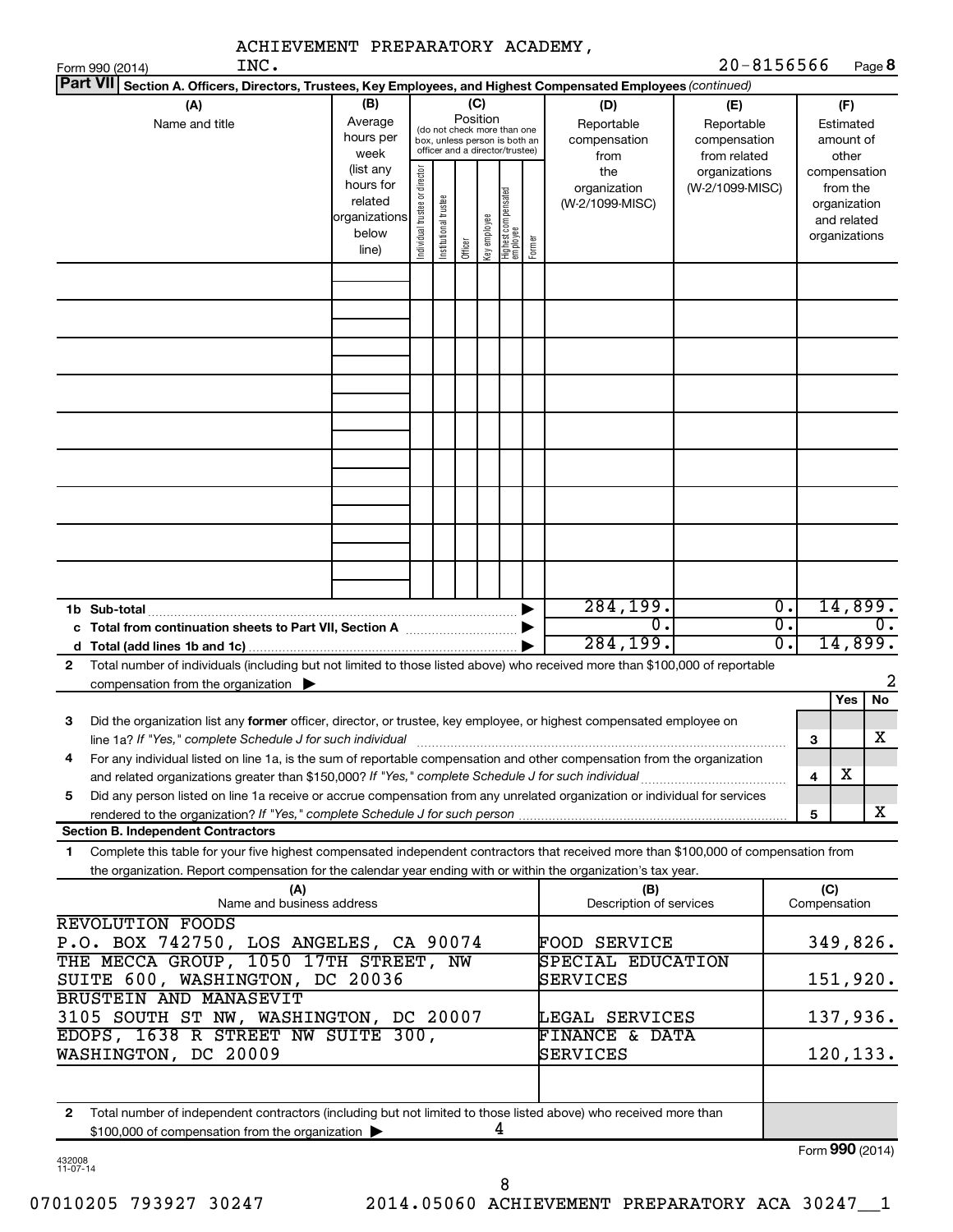|                                                           | <b>Part VIII</b> | <b>Statement of Revenue</b>                                             |                |                       |                      |                                                 |                                         |                                                                    |
|-----------------------------------------------------------|------------------|-------------------------------------------------------------------------|----------------|-----------------------|----------------------|-------------------------------------------------|-----------------------------------------|--------------------------------------------------------------------|
|                                                           |                  |                                                                         |                |                       |                      |                                                 |                                         |                                                                    |
|                                                           |                  |                                                                         |                |                       | (A)<br>Total revenue | (B)<br>Related or<br>exempt function<br>revenue | (C)<br>Unrelated<br>business<br>revenue | (D)<br>Revenue excluded<br>from tax under<br>sections<br>512 - 514 |
|                                                           |                  | <b>1 a</b> Federated campaigns                                          | 1a             |                       |                      |                                                 |                                         |                                                                    |
|                                                           |                  | <b>b</b> Membership dues                                                | 1 <sub>b</sub> |                       |                      |                                                 |                                         |                                                                    |
|                                                           |                  | c Fundraising events                                                    | 1c             | 1,865.                |                      |                                                 |                                         |                                                                    |
|                                                           |                  | d Related organizations<br>.                                            | 1d             |                       |                      |                                                 |                                         |                                                                    |
| Contributions, Gifts, Grants<br>and Other Similar Amounts |                  | e Government grants (contributions)                                     | 1e             | 1,207,248.            |                      |                                                 |                                         |                                                                    |
|                                                           |                  | f All other contributions, gifts, grants, and                           |                |                       |                      |                                                 |                                         |                                                                    |
|                                                           |                  | similar amounts not included above                                      | 1f             | 777,610.              |                      |                                                 |                                         |                                                                    |
|                                                           |                  | g Noncash contributions included in lines 1a-1f: \$                     |                |                       |                      |                                                 |                                         |                                                                    |
|                                                           |                  |                                                                         |                |                       | 1,986,723.           |                                                 |                                         |                                                                    |
|                                                           |                  |                                                                         |                | <b>Business Code</b>  |                      |                                                 |                                         |                                                                    |
|                                                           | 2а               | PER PUPIL APPROPRIATIONS                                                |                | 900099<br>900099      | 8,429,607.           | 8,429,607.                                      |                                         |                                                                    |
|                                                           | b                | PER PUPIL FACILITY ALLOWANCE<br><b>ACTIVITY FEES</b>                    |                | 611710                | 1,990,656.           | 1,990,656.                                      |                                         |                                                                    |
|                                                           | c                | MISCELLANEOUS PROGRAM INCOME                                            |                | 900099                | 47,535.<br>3,708.    | 47,535.<br>3,708                                |                                         |                                                                    |
| Program Service<br>Revenue                                | d                |                                                                         |                |                       |                      |                                                 |                                         |                                                                    |
|                                                           | е<br>t           | All other program service revenue                                       |                |                       |                      |                                                 |                                         |                                                                    |
|                                                           |                  |                                                                         |                |                       | 10,471,506           |                                                 |                                         |                                                                    |
|                                                           | З                | Investment income (including dividends, interest, and                   |                |                       |                      |                                                 |                                         |                                                                    |
|                                                           |                  |                                                                         |                |                       | 8,459.               |                                                 |                                         | 8,459.                                                             |
|                                                           | 4                | Income from investment of tax-exempt bond proceeds                      |                |                       |                      |                                                 |                                         |                                                                    |
|                                                           | 5                |                                                                         |                |                       |                      |                                                 |                                         |                                                                    |
|                                                           |                  |                                                                         | (i) Real       | (ii) Personal         |                      |                                                 |                                         |                                                                    |
|                                                           |                  | <b>6 a</b> Gross rents                                                  |                |                       |                      |                                                 |                                         |                                                                    |
|                                                           |                  | <b>b</b> Less: rental expenses                                          |                |                       |                      |                                                 |                                         |                                                                    |
|                                                           |                  | c Rental income or (loss)                                               |                |                       |                      |                                                 |                                         |                                                                    |
|                                                           |                  |                                                                         |                |                       |                      |                                                 |                                         |                                                                    |
|                                                           |                  | 7 a Gross amount from sales of                                          | (i) Securities | (ii) Other            |                      |                                                 |                                         |                                                                    |
|                                                           |                  | assets other than inventory                                             |                |                       |                      |                                                 |                                         |                                                                    |
|                                                           |                  | <b>b</b> Less: cost or other basis<br>and sales expenses                |                |                       |                      |                                                 |                                         |                                                                    |
|                                                           |                  |                                                                         |                |                       |                      |                                                 |                                         |                                                                    |
|                                                           |                  |                                                                         |                | ▶                     |                      |                                                 |                                         |                                                                    |
|                                                           |                  | 8 a Gross income from fundraising events (not                           |                |                       |                      |                                                 |                                         |                                                                    |
| <b>Other Revenue</b>                                      |                  | $1,865.$ of<br>including \$                                             |                |                       |                      |                                                 |                                         |                                                                    |
|                                                           |                  | contributions reported on line 1c). See                                 |                |                       |                      |                                                 |                                         |                                                                    |
|                                                           |                  |                                                                         |                | 0.                    |                      |                                                 |                                         |                                                                    |
|                                                           |                  |                                                                         | $\mathbf b$    | 1.353.                |                      |                                                 |                                         |                                                                    |
|                                                           |                  | c Net income or (loss) from fundraising events                          |                | ▶<br>.                | $-1, 353.$           |                                                 |                                         | $-1, 353.$                                                         |
|                                                           |                  | 9 a Gross income from gaming activities. See                            |                |                       |                      |                                                 |                                         |                                                                    |
|                                                           |                  |                                                                         |                |                       |                      |                                                 |                                         |                                                                    |
|                                                           |                  |                                                                         | b              |                       |                      |                                                 |                                         |                                                                    |
|                                                           |                  |                                                                         |                |                       |                      |                                                 |                                         |                                                                    |
|                                                           |                  | 10 a Gross sales of inventory, less returns                             |                |                       |                      |                                                 |                                         |                                                                    |
|                                                           |                  |                                                                         |                |                       |                      |                                                 |                                         |                                                                    |
|                                                           |                  |                                                                         |                |                       |                      |                                                 |                                         |                                                                    |
|                                                           |                  | c Net income or (loss) from sales of inventory<br>Miscellaneous Revenue |                | <b>Business Code</b>  |                      |                                                 |                                         |                                                                    |
|                                                           | 11 $a$           |                                                                         |                |                       |                      |                                                 |                                         |                                                                    |
|                                                           | b                |                                                                         |                |                       |                      |                                                 |                                         |                                                                    |
|                                                           | с                | the control of the control of the control of the                        |                |                       |                      |                                                 |                                         |                                                                    |
|                                                           |                  |                                                                         |                |                       |                      |                                                 |                                         |                                                                    |
|                                                           |                  |                                                                         |                | $\blacktriangleright$ |                      |                                                 |                                         |                                                                    |
|                                                           | 12               |                                                                         |                |                       | 12,465,335.          | 10,471,506.                                     | 0.                                      | 7,106.                                                             |
| 432009<br>$11-07-14$                                      |                  |                                                                         |                |                       |                      |                                                 |                                         | Form 990 (2014)                                                    |

07010205 793927 30247 2014.05060 ACHIEVEMENT PREPARATORY ACA 30247 1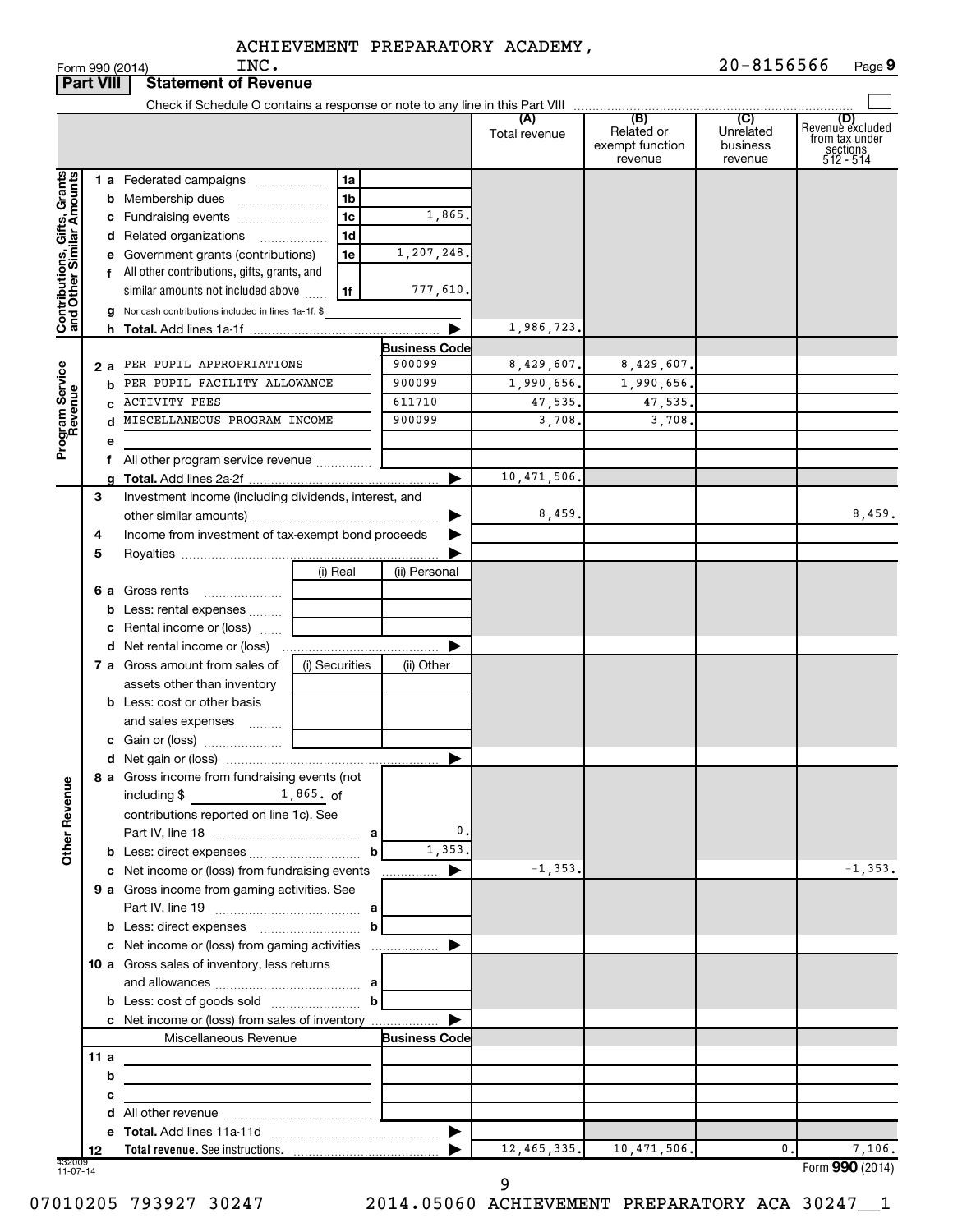$\blacksquare$ Form 990 (2014)  $\blacksquare$   $\blacksquare$   $\blacksquare$   $\blacksquare$   $\blacksquare$   $\blacksquare$   $\blacksquare$   $\blacksquare$   $\blacksquare$   $\blacksquare$   $\blacksquare$   $\blacksquare$   $\blacksquare$   $\blacksquare$   $\blacksquare$   $\blacksquare$   $\blacksquare$   $\blacksquare$   $\blacksquare$   $\blacksquare$   $\blacksquare$   $\blacksquare$   $\blacksquare$   $\blacksquare$   $\blacksquare$   $\blacksquare$   $\blacksquare$   $\blacksquare$   $\bl$ 20-8156566 Page 10 INC. 20-8156566

|          | <b>Part IX Statement of Functional Expenses</b>                                                                                                                                                                         |                       |                                    |                                           |                                |
|----------|-------------------------------------------------------------------------------------------------------------------------------------------------------------------------------------------------------------------------|-----------------------|------------------------------------|-------------------------------------------|--------------------------------|
|          | Section 501(c)(3) and 501(c)(4) organizations must complete all columns. All other organizations must complete column (A).                                                                                              |                       |                                    |                                           |                                |
|          | Check if Schedule O contains a response or note to any line in this Part IX.                                                                                                                                            |                       |                                    |                                           |                                |
|          | Do not include amounts reported on lines 6b,<br>7b, 8b, 9b, and 10b of Part VIII.                                                                                                                                       | (A)<br>Total expenses | (B)<br>Program service<br>expenses | (C)<br>Management and<br>general expenses | (D)<br>Fundraising<br>expenses |
| 1.       | Grants and other assistance to domestic organizations                                                                                                                                                                   |                       |                                    |                                           |                                |
|          | and domestic governments. See Part IV, line 21                                                                                                                                                                          |                       |                                    |                                           |                                |
| 2        | Grants and other assistance to domestic                                                                                                                                                                                 |                       |                                    |                                           |                                |
|          | individuals. See Part IV, line 22                                                                                                                                                                                       | 3,000.                | 3,000.                             |                                           |                                |
| 3        | Grants and other assistance to foreign                                                                                                                                                                                  |                       |                                    |                                           |                                |
|          | organizations, foreign governments, and foreign                                                                                                                                                                         |                       |                                    |                                           |                                |
|          | individuals. See Part IV, lines 15 and 16                                                                                                                                                                               |                       |                                    |                                           |                                |
| 4        | Benefits paid to or for members                                                                                                                                                                                         |                       |                                    |                                           |                                |
| 5        | Compensation of current officers, directors,                                                                                                                                                                            | 326,372.              | 261,098.                           | 65,274.                                   |                                |
| 6        | trustees, and key employees<br>Compensation not included above, to disqualified                                                                                                                                         |                       |                                    |                                           |                                |
|          | persons (as defined under section 4958(f)(1)) and                                                                                                                                                                       |                       |                                    |                                           |                                |
|          | persons described in section 4958(c)(3)(B)                                                                                                                                                                              |                       |                                    |                                           |                                |
| 7        | .                                                                                                                                                                                                                       | 6,049,421.            | 5,064,664.                         | 975, 757.                                 | 9,000.                         |
| 8        | Pension plan accruals and contributions (include                                                                                                                                                                        |                       |                                    |                                           |                                |
|          | section 401(k) and 403(b) employer contributions)                                                                                                                                                                       | 34,248.               | 29,021.                            | 5,227.                                    |                                |
| 9        | Other employee benefits                                                                                                                                                                                                 | 269,888.              | 227,067.                           | 42,821.                                   |                                |
| 10       |                                                                                                                                                                                                                         | 497,602.              | 418,838.                           | 77,590.                                   | 1,174.                         |
| 11       | Fees for services (non-employees):                                                                                                                                                                                      |                       |                                    |                                           |                                |
| a        |                                                                                                                                                                                                                         |                       |                                    |                                           |                                |
| b        |                                                                                                                                                                                                                         | 156, 354.             | 156, 354.                          |                                           |                                |
|          |                                                                                                                                                                                                                         | 103, 728.             |                                    | 103, 728.                                 |                                |
| d        |                                                                                                                                                                                                                         |                       |                                    |                                           |                                |
|          | Professional fundraising services. See Part IV, line 17                                                                                                                                                                 |                       |                                    |                                           |                                |
| f        | Investment management fees                                                                                                                                                                                              |                       |                                    |                                           |                                |
| a        | Other. (If line 11g amount exceeds 10% of line 25,                                                                                                                                                                      |                       |                                    |                                           |                                |
|          | column (A) amount, list line 11g expenses on Sch O.)                                                                                                                                                                    | 117,206.              |                                    | 117,206.                                  |                                |
| 12       |                                                                                                                                                                                                                         | 191,076.              | 152,861.                           | 38, 215.                                  |                                |
| 13       |                                                                                                                                                                                                                         |                       |                                    |                                           |                                |
| 14       |                                                                                                                                                                                                                         |                       |                                    |                                           |                                |
| 15       |                                                                                                                                                                                                                         | 1, 285, 438.          | 1,028,351.                         | 257,087.                                  |                                |
| 16       |                                                                                                                                                                                                                         | 21,202.               | 21,202.                            |                                           |                                |
| 17<br>18 | Travel<br>Payments of travel or entertainment expenses                                                                                                                                                                  |                       |                                    |                                           |                                |
|          | for any federal, state, or local public officials                                                                                                                                                                       |                       |                                    |                                           |                                |
| 19       | Conferences, conventions, and meetings                                                                                                                                                                                  |                       |                                    |                                           |                                |
| 20       | Interest                                                                                                                                                                                                                |                       |                                    |                                           |                                |
| 21       |                                                                                                                                                                                                                         |                       |                                    |                                           |                                |
| 22       | Depreciation, depletion, and amortization                                                                                                                                                                               | 299,018.              | 239, 214.                          | 59,804.                                   |                                |
| 23       | Insurance                                                                                                                                                                                                               | 46,570.               | 37,256.                            | 9,314.                                    |                                |
| 24       | Other expenses. Itemize expenses not covered<br>above. (List miscellaneous expenses in line 24e. If line<br>24e amount exceeds 10% of line 25, column (A)<br>amount, list line 24e expenses on Schedule $0.$ ) $\ldots$ |                       |                                    |                                           |                                |
| a        | DIRECT STUDENT COSTS                                                                                                                                                                                                    | 534, 109.             | 534, 109.                          |                                           |                                |
| b        | FOOD SERVICES/CATERING                                                                                                                                                                                                  | 324, 734.             | 324,734.                           |                                           |                                |
|          | OTHER GENERAL EXPENSES                                                                                                                                                                                                  | 163, 812.             | 130, 473.                          | 33,174.                                   | 165.                           |
| d        | PROFESSIONAL DEVELOPMEN                                                                                                                                                                                                 | 128,483.              | 128,483.                           |                                           |                                |
|          | e All other expenses                                                                                                                                                                                                    |                       |                                    |                                           |                                |
| 25       | Total functional expenses. Add lines 1 through 24e                                                                                                                                                                      | 10,552,261.           | 8,756,725.                         | 1,785,197.                                | 10,339.                        |
| 26       | Joint costs. Complete this line only if the organization                                                                                                                                                                |                       |                                    |                                           |                                |
|          | reported in column (B) joint costs from a combined                                                                                                                                                                      |                       |                                    |                                           |                                |
|          | educational campaign and fundraising solicitation.<br>Check here $\blacktriangleright$                                                                                                                                  |                       |                                    |                                           |                                |
|          | if following SOP 98-2 (ASC 958-720)                                                                                                                                                                                     |                       |                                    |                                           |                                |

432010 11-07-14

Form (2014) **990**

07010205 793927 30247 2014.05060 ACHIEVEMENT PREPARATORY ACA 30247\_1 10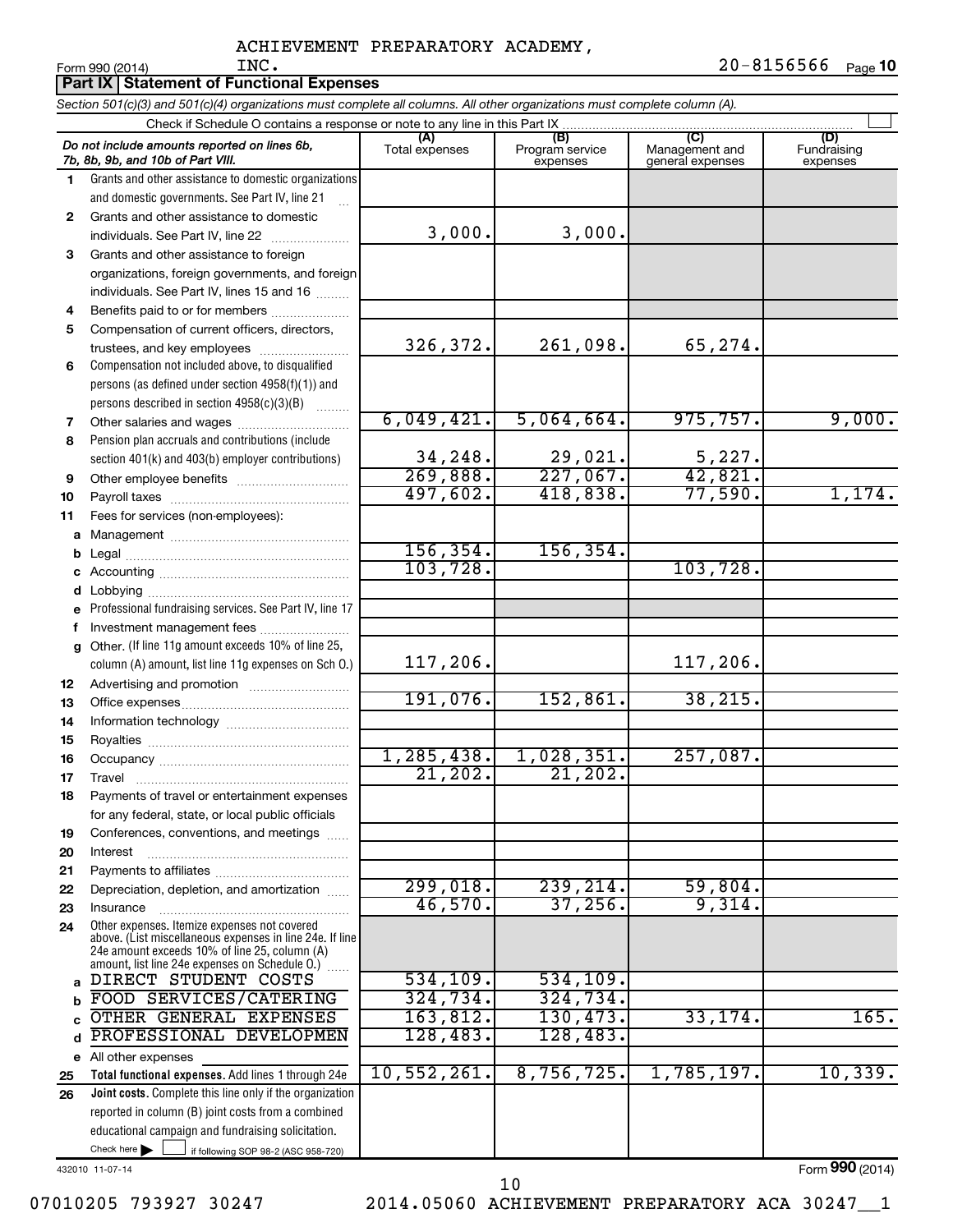|                             | Part $X$     | <b>Balance Sheet</b>                                                                                                                                                                                                           |                          |                         |                       |
|-----------------------------|--------------|--------------------------------------------------------------------------------------------------------------------------------------------------------------------------------------------------------------------------------|--------------------------|-------------------------|-----------------------|
|                             |              |                                                                                                                                                                                                                                |                          |                         |                       |
|                             |              |                                                                                                                                                                                                                                | (A)<br>Beginning of year |                         | (B)<br>End of year    |
|                             | $\mathbf{1}$ |                                                                                                                                                                                                                                | 1,687,221.               | $\mathbf{1}$            | 3,950,140.            |
|                             | $\mathbf{2}$ |                                                                                                                                                                                                                                |                          | $\mathbf{2}$            |                       |
|                             | з            |                                                                                                                                                                                                                                |                          | 3                       | 125, 299.             |
|                             | 4            |                                                                                                                                                                                                                                | 188, 158.                | $\overline{\mathbf{4}}$ | 10,384.               |
|                             | 5            | Loans and other receivables from current and former officers, directors,                                                                                                                                                       |                          |                         |                       |
|                             |              | trustees, key employees, and highest compensated employees. Complete                                                                                                                                                           |                          |                         |                       |
|                             |              |                                                                                                                                                                                                                                |                          | 5                       |                       |
|                             | 6            | Loans and other receivables from other disqualified persons (as defined under                                                                                                                                                  |                          |                         |                       |
|                             |              | section 4958(f)(1)), persons described in section 4958(c)(3)(B), and contributing                                                                                                                                              |                          |                         |                       |
|                             |              | employers and sponsoring organizations of section 501(c)(9) voluntary                                                                                                                                                          |                          |                         |                       |
|                             |              | employees' beneficiary organizations (see instr). Complete Part II of Sch L                                                                                                                                                    |                          | 6                       |                       |
| Assets                      | 7            |                                                                                                                                                                                                                                |                          | $\overline{7}$          |                       |
|                             | 8            |                                                                                                                                                                                                                                |                          | 8                       |                       |
|                             | 9            | Prepaid expenses and deferred charges [11] [11] prepaid expenses and deferred charges [11] [11] minimum and the Prepaid expenses and deferred charges [11] minimum and the Prepaid experiment of Prepaid experiment and the Pr | 39,715.                  | 9                       | 23,340.               |
|                             |              | 10a Land, buildings, and equipment: cost or other                                                                                                                                                                              |                          |                         |                       |
|                             |              | $\frac{7,639,786}{815,325}$<br>basis. Complete Part VI of Schedule D  10a                                                                                                                                                      |                          |                         |                       |
|                             |              |                                                                                                                                                                                                                                | 550,781.                 | 10 <sub>c</sub>         | 6,824,461.            |
|                             | 11           |                                                                                                                                                                                                                                |                          | 11                      |                       |
|                             | 12           |                                                                                                                                                                                                                                |                          | 12                      |                       |
|                             | 13           |                                                                                                                                                                                                                                |                          | 13                      |                       |
|                             | 14           |                                                                                                                                                                                                                                |                          | 14                      |                       |
|                             | 15           |                                                                                                                                                                                                                                | 5,000.                   | 15                      | 5,000.                |
|                             | 16           |                                                                                                                                                                                                                                | 2,470,875.               | 16                      | 10,938,624.           |
|                             | 17           |                                                                                                                                                                                                                                | 263,309.                 | 17                      | 2,843,594.            |
|                             | 18           |                                                                                                                                                                                                                                |                          | 18                      |                       |
|                             | 19           |                                                                                                                                                                                                                                | 178,581.                 | 19                      | 38,759.               |
|                             | 20           |                                                                                                                                                                                                                                |                          | 20                      |                       |
|                             | 21           | Escrow or custodial account liability. Complete Part IV of Schedule D                                                                                                                                                          |                          | 21                      |                       |
|                             | 22           | Loans and other payables to current and former officers, directors, trustees,                                                                                                                                                  |                          |                         |                       |
| Liabilities                 |              | key employees, highest compensated employees, and disqualified persons.                                                                                                                                                        |                          |                         |                       |
|                             |              |                                                                                                                                                                                                                                |                          | 22                      |                       |
|                             | 23           | Secured mortgages and notes payable to unrelated third parties                                                                                                                                                                 |                          | 23                      | 4, 200, 000.          |
|                             | 24           | Unsecured notes and loans payable to unrelated third parties                                                                                                                                                                   |                          | 24                      |                       |
|                             | 25           | Other liabilities (including federal income tax, payables to related third                                                                                                                                                     |                          |                         |                       |
|                             |              | parties, and other liabilities not included on lines 17-24). Complete Part X of                                                                                                                                                | 118,755.                 |                         |                       |
|                             |              | Schedule D<br>Total liabilities. Add lines 17 through 25                                                                                                                                                                       | 560, 645.                | 25<br>26                | 32,967.<br>7,115,320. |
|                             | 26           | Organizations that follow SFAS 117 (ASC 958), check here $\blacktriangleright \begin{array}{c} \boxed{X} \\ \end{array}$ and                                                                                                   |                          |                         |                       |
|                             |              | complete lines 27 through 29, and lines 33 and 34.                                                                                                                                                                             |                          |                         |                       |
|                             | 27           |                                                                                                                                                                                                                                | 1,784,230.               | 27                      | 3,700,304.            |
|                             | 28           | Temporarily restricted net assets                                                                                                                                                                                              | 126,000.                 | 28                      | 123,000.              |
|                             | 29           | Permanently restricted net assets                                                                                                                                                                                              |                          | 29                      |                       |
|                             |              | Organizations that do not follow SFAS 117 (ASC 958), check here ▶                                                                                                                                                              |                          |                         |                       |
|                             |              | and complete lines 30 through 34.                                                                                                                                                                                              |                          |                         |                       |
| Net Assets or Fund Balances | 30           |                                                                                                                                                                                                                                |                          | 30                      |                       |
|                             | 31           | Paid-in or capital surplus, or land, building, or equipment fund                                                                                                                                                               |                          | 31                      |                       |
|                             | 32           | Retained earnings, endowment, accumulated income, or other funds                                                                                                                                                               |                          | 32                      |                       |
|                             | 33           |                                                                                                                                                                                                                                | 1,910,230.               | 33                      | 3,823,304.            |
|                             | 34           |                                                                                                                                                                                                                                | 2,470,875.               | 34                      | 10,938,624.           |
|                             |              |                                                                                                                                                                                                                                |                          |                         | Form 990 (2014)       |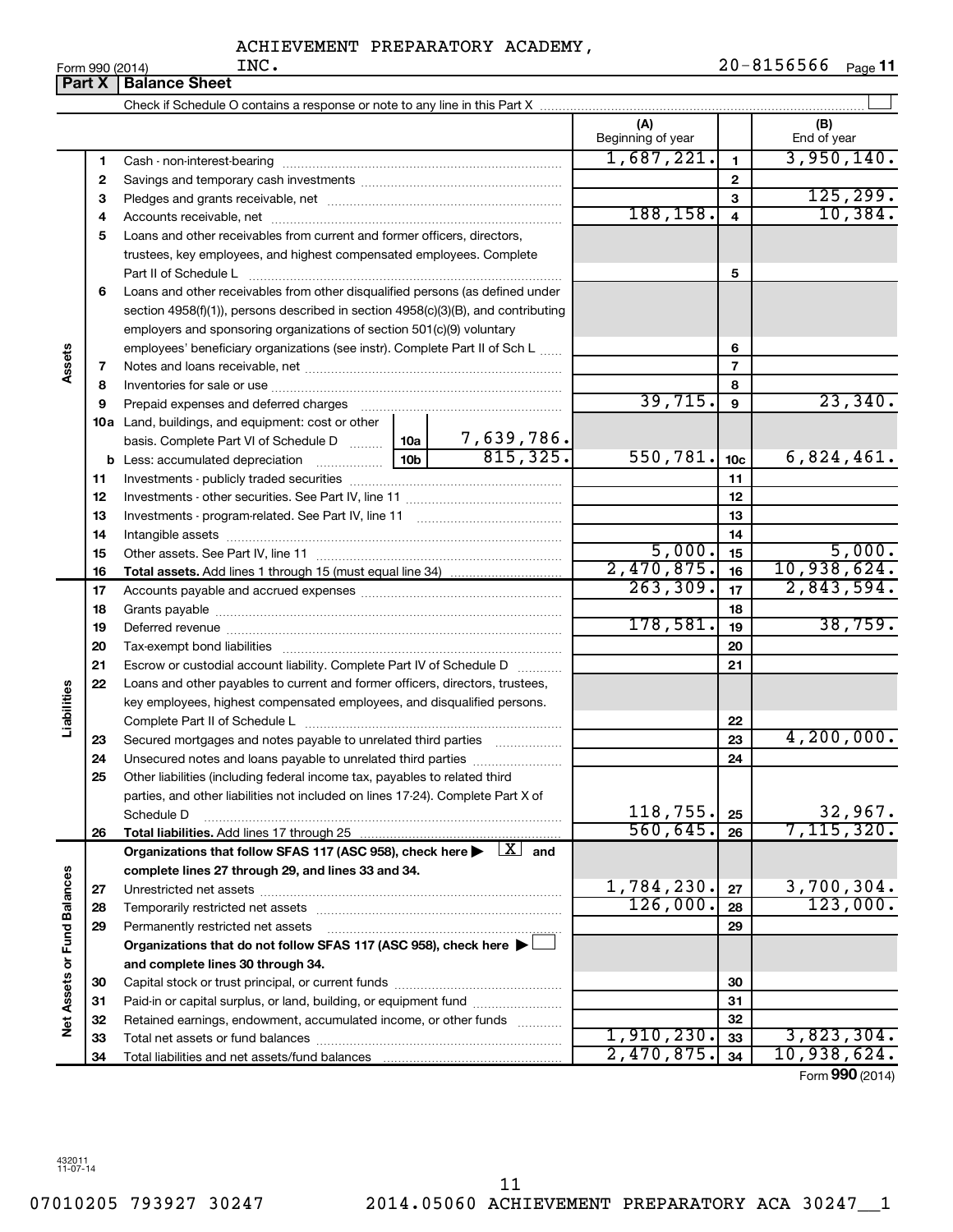| ACHIEVEMENT PREPARATORY ACADEMY, |  |  |
|----------------------------------|--|--|
|----------------------------------|--|--|

|    | INC.<br>Form 990 (2014)                                                                                                                                                                                                        | $20 - 8156566$ |                          |            | Page 12          |  |  |  |  |
|----|--------------------------------------------------------------------------------------------------------------------------------------------------------------------------------------------------------------------------------|----------------|--------------------------|------------|------------------|--|--|--|--|
|    | Part XI Reconciliation of Net Assets                                                                                                                                                                                           |                |                          |            |                  |  |  |  |  |
|    |                                                                                                                                                                                                                                |                |                          |            |                  |  |  |  |  |
|    |                                                                                                                                                                                                                                |                |                          |            |                  |  |  |  |  |
| 1  |                                                                                                                                                                                                                                | $\mathbf{1}$   | 12,465,335.              |            |                  |  |  |  |  |
| 2  |                                                                                                                                                                                                                                | $\overline{2}$ | 10,552,261.              |            |                  |  |  |  |  |
| З  | Revenue less expenses. Subtract line 2 from line 1                                                                                                                                                                             | $\mathbf{3}$   | 1,913,074.<br>1,910,230. |            |                  |  |  |  |  |
| 4  | $\overline{\mathbf{4}}$                                                                                                                                                                                                        |                |                          |            |                  |  |  |  |  |
| 5  | Net unrealized gains (losses) on investments [11] matter than the control of the state of the state of the state of the state of the state of the state of the state of the state of the state of the state of the state of th | 5              |                          |            |                  |  |  |  |  |
| 6  | Donated services and use of facilities                                                                                                                                                                                         | 6              |                          |            |                  |  |  |  |  |
| 7  | Investment expenses                                                                                                                                                                                                            | $\overline{7}$ |                          |            |                  |  |  |  |  |
| 8  |                                                                                                                                                                                                                                | 8              |                          |            |                  |  |  |  |  |
| 9  |                                                                                                                                                                                                                                | 9              |                          |            | $\overline{0}$ . |  |  |  |  |
| 10 | Net assets or fund balances at end of year. Combine lines 3 through 9 (must equal Part X, line 33,                                                                                                                             |                |                          |            |                  |  |  |  |  |
|    | column (B))                                                                                                                                                                                                                    | 10             | 3,823,304.               |            |                  |  |  |  |  |
|    | <b>Part XII Financial Statements and Reporting</b>                                                                                                                                                                             |                |                          |            |                  |  |  |  |  |
|    |                                                                                                                                                                                                                                |                |                          |            |                  |  |  |  |  |
|    |                                                                                                                                                                                                                                |                |                          | <b>Yes</b> | No               |  |  |  |  |
| 1  | $\boxed{\text{X}}$ Accrual<br>Accounting method used to prepare the Form 990: [130] Cash<br>$\Box$ Other                                                                                                                       |                |                          |            |                  |  |  |  |  |
|    | If the organization changed its method of accounting from a prior year or checked "Other," explain in Schedule O.                                                                                                              |                |                          |            |                  |  |  |  |  |
|    | 2a Were the organization's financial statements compiled or reviewed by an independent accountant?                                                                                                                             |                | 2a                       |            | X                |  |  |  |  |
|    | If "Yes," check a box below to indicate whether the financial statements for the year were compiled or reviewed on a                                                                                                           |                |                          |            |                  |  |  |  |  |
|    | separate basis, consolidated basis, or both:                                                                                                                                                                                   |                |                          |            |                  |  |  |  |  |
|    | Separate basis<br>Consolidated basis<br>Both consolidated and separate basis                                                                                                                                                   |                |                          |            |                  |  |  |  |  |
|    |                                                                                                                                                                                                                                |                | 2 <sub>b</sub>           | х          |                  |  |  |  |  |
|    | If "Yes," check a box below to indicate whether the financial statements for the year were audited on a separate basis,                                                                                                        |                |                          |            |                  |  |  |  |  |
|    | consolidated basis, or both:                                                                                                                                                                                                   |                |                          |            |                  |  |  |  |  |
|    | $ \mathbf{X} $ Separate basis<br>Consolidated basis<br>Both consolidated and separate basis                                                                                                                                    |                |                          |            |                  |  |  |  |  |
|    | c If "Yes" to line 2a or 2b, does the organization have a committee that assumes responsibility for oversight of the audit,                                                                                                    |                |                          |            |                  |  |  |  |  |
|    |                                                                                                                                                                                                                                |                | 2c                       |            | x                |  |  |  |  |
|    | If the organization changed either its oversight process or selection process during the tax year, explain in Schedule O.                                                                                                      |                |                          |            |                  |  |  |  |  |
|    | 3a As a result of a federal award, was the organization required to undergo an audit or audits as set forth in the Single Audit                                                                                                |                |                          |            |                  |  |  |  |  |
|    |                                                                                                                                                                                                                                |                | За                       |            | x                |  |  |  |  |
|    | b If "Yes," did the organization undergo the required audit or audits? If the organization did not undergo the required audit                                                                                                  |                |                          |            |                  |  |  |  |  |
|    |                                                                                                                                                                                                                                |                | 3 <sub>b</sub>           |            |                  |  |  |  |  |

Form (2014) **990**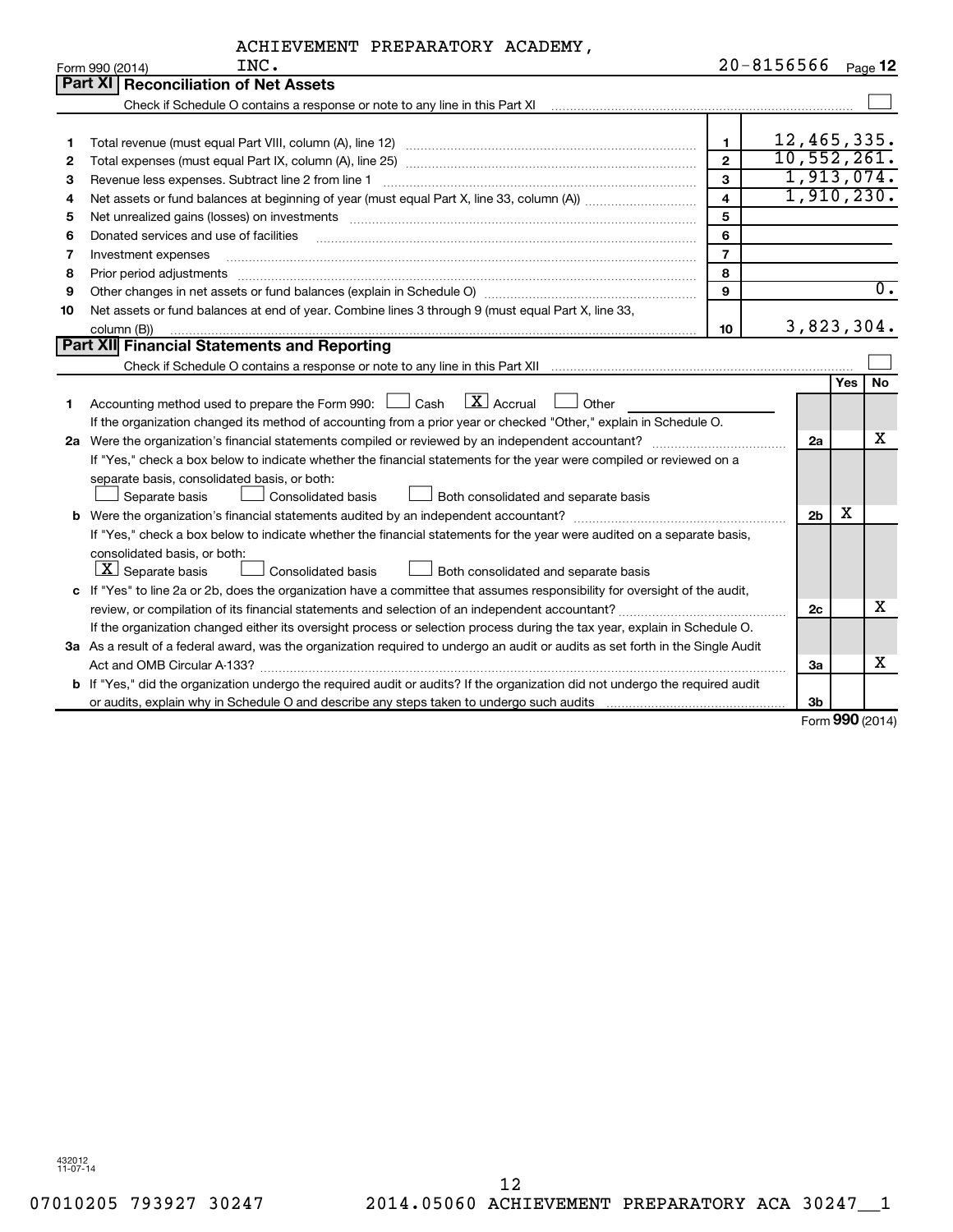|        | <b>SCHEDULE A</b>                                                |      |                                               |                                                                                                                                               |                                       |    |                        | OMB No. 1545-0047                     |
|--------|------------------------------------------------------------------|------|-----------------------------------------------|-----------------------------------------------------------------------------------------------------------------------------------------------|---------------------------------------|----|------------------------|---------------------------------------|
|        | (Form 990 or 990-EZ)                                             |      |                                               | <b>Public Charity Status and Public Support</b>                                                                                               |                                       |    |                        |                                       |
|        |                                                                  |      |                                               | Complete if the organization is a section 501(c)(3) organization or a section                                                                 |                                       |    |                        |                                       |
|        | Department of the Treasury                                       |      |                                               | 4947(a)(1) nonexempt charitable trust.<br>Attach to Form 990 or Form 990-EZ.                                                                  |                                       |    |                        | <b>Open to Public</b>                 |
|        | Internal Revenue Service                                         |      |                                               | Information about Schedule A (Form 990 or 990-EZ) and its instructions is at www.irs.gov/form990.                                             |                                       |    |                        | <b>Inspection</b>                     |
|        | Name of the organization                                         |      |                                               | ACHIEVEMENT PREPARATORY ACADEMY,                                                                                                              |                                       |    |                        | <b>Employer identification number</b> |
|        |                                                                  | INC. |                                               |                                                                                                                                               |                                       |    |                        | $20 - 8156566$                        |
| Part I |                                                                  |      |                                               | Reason for Public Charity Status (All organizations must complete this part.) See instructions.                                               |                                       |    |                        |                                       |
|        |                                                                  |      |                                               | The organization is not a private foundation because it is: (For lines 1 through 11, check only one box.)                                     |                                       |    |                        |                                       |
| 1      |                                                                  |      |                                               | A church, convention of churches, or association of churches described in section 170(b)(1)(A)(i).                                            |                                       |    |                        |                                       |
| 2      | <u>x</u>                                                         |      |                                               | A school described in section 170(b)(1)(A)(ii). (Attach Schedule E.)                                                                          |                                       |    |                        |                                       |
| 3      |                                                                  |      |                                               | A hospital or a cooperative hospital service organization described in section 170(b)(1)(A)(iii).                                             |                                       |    |                        |                                       |
| 4      |                                                                  |      |                                               | A medical research organization operated in conjunction with a hospital described in section 170(b)(1)(A)(iii). Enter the hospital's name,    |                                       |    |                        |                                       |
|        | city, and state:                                                 |      |                                               |                                                                                                                                               |                                       |    |                        |                                       |
| 5      |                                                                  |      |                                               | An organization operated for the benefit of a college or university owned or operated by a governmental unit described in                     |                                       |    |                        |                                       |
|        |                                                                  |      | section 170(b)(1)(A)(iv). (Complete Part II.) |                                                                                                                                               |                                       |    |                        |                                       |
| 6      |                                                                  |      |                                               | A federal, state, or local government or governmental unit described in section 170(b)(1)(A)(v).                                              |                                       |    |                        |                                       |
| 7      |                                                                  |      |                                               | An organization that normally receives a substantial part of its support from a governmental unit or from the general public described in     |                                       |    |                        |                                       |
|        |                                                                  |      | section 170(b)(1)(A)(vi). (Complete Part II.) |                                                                                                                                               |                                       |    |                        |                                       |
| 8      |                                                                  |      |                                               | A community trust described in section 170(b)(1)(A)(vi). (Complete Part II.)                                                                  |                                       |    |                        |                                       |
| 9      |                                                                  |      |                                               | An organization that normally receives: (1) more than 33 1/3% of its support from contributions, membership fees, and gross receipts from     |                                       |    |                        |                                       |
|        |                                                                  |      |                                               | activities related to its exempt functions - subject to certain exceptions, and (2) no more than 33 1/3% of its support from gross investment |                                       |    |                        |                                       |
|        |                                                                  |      | See section 509(a)(2). (Complete Part III.)   | income and unrelated business taxable income (less section 511 tax) from businesses acquired by the organization after June 30, 1975.         |                                       |    |                        |                                       |
| 10     |                                                                  |      |                                               | An organization organized and operated exclusively to test for public safety. See section 509(a)(4).                                          |                                       |    |                        |                                       |
| 11     |                                                                  |      |                                               | An organization organized and operated exclusively for the benefit of, to perform the functions of, or to carry out the purposes of one or    |                                       |    |                        |                                       |
|        |                                                                  |      |                                               | more publicly supported organizations described in section 509(a)(1) or section 509(a)(2). See section 509(a)(3). Check the box in            |                                       |    |                        |                                       |
|        |                                                                  |      |                                               | lines 11a through 11d that describes the type of supporting organization and complete lines 11e, 11f, and 11g.                                |                                       |    |                        |                                       |
| а      |                                                                  |      |                                               | Type I. A supporting organization operated, supervised, or controlled by its supported organization(s), typically by giving                   |                                       |    |                        |                                       |
|        |                                                                  |      |                                               | the supported organization(s) the power to regularly appoint or elect a majority of the directors or trustees of the supporting               |                                       |    |                        |                                       |
|        |                                                                  |      |                                               | organization. You must complete Part IV, Sections A and B.                                                                                    |                                       |    |                        |                                       |
| b      |                                                                  |      |                                               | Type II. A supporting organization supervised or controlled in connection with its supported organization(s), by having                       |                                       |    |                        |                                       |
|        |                                                                  |      |                                               | control or management of the supporting organization vested in the same persons that control or manage the supported                          |                                       |    |                        |                                       |
|        |                                                                  |      |                                               | organization(s). You must complete Part IV, Sections A and C.                                                                                 |                                       |    |                        |                                       |
| c      |                                                                  |      |                                               | Type III functionally integrated. A supporting organization operated in connection with, and functionally integrated with,                    |                                       |    |                        |                                       |
|        |                                                                  |      |                                               | its supported organization(s) (see instructions). You must complete Part IV, Sections A, D, and E.                                            |                                       |    |                        |                                       |
| d      |                                                                  |      |                                               | Type III non-functionally integrated. A supporting organization operated in connection with its supported organization(s)                     |                                       |    |                        |                                       |
|        |                                                                  |      |                                               | that is not functionally integrated. The organization generally must satisfy a distribution requirement and an attentiveness                  |                                       |    |                        |                                       |
|        |                                                                  |      |                                               | requirement (see instructions). You must complete Part IV, Sections A and D, and Part V.                                                      |                                       |    |                        |                                       |
| е      |                                                                  |      |                                               | Check this box if the organization received a written determination from the IRS that it is a Type I, Type II, Type III                       |                                       |    |                        |                                       |
|        |                                                                  |      |                                               | functionally integrated, or Type III non-functionally integrated supporting organization.                                                     |                                       |    |                        |                                       |
|        |                                                                  |      |                                               | Provide the following information about the supported organization(s).                                                                        |                                       |    |                        |                                       |
|        | (i) Name of supported                                            |      | (ii) EIN                                      | (iii) Type of organization                                                                                                                    | (iv) Is the organization              |    | (v) Amount of monetary | (vi) Amount of                        |
|        | organization                                                     |      |                                               | (described on lines 1-9                                                                                                                       | listed in your<br>governing document? |    | support (see           | other support (see                    |
|        |                                                                  |      |                                               | above or IRC section<br>(see instructions))                                                                                                   | Yes                                   | No | Instructions)          | Instructions)                         |
|        |                                                                  |      |                                               |                                                                                                                                               |                                       |    |                        |                                       |
|        |                                                                  |      |                                               |                                                                                                                                               |                                       |    |                        |                                       |
|        |                                                                  |      |                                               |                                                                                                                                               |                                       |    |                        |                                       |
|        |                                                                  |      |                                               |                                                                                                                                               |                                       |    |                        |                                       |
|        |                                                                  |      |                                               |                                                                                                                                               |                                       |    |                        |                                       |
|        |                                                                  |      |                                               |                                                                                                                                               |                                       |    |                        |                                       |
|        |                                                                  |      |                                               |                                                                                                                                               |                                       |    |                        |                                       |
|        |                                                                  |      |                                               |                                                                                                                                               |                                       |    |                        |                                       |
|        |                                                                  |      |                                               |                                                                                                                                               |                                       |    |                        |                                       |
|        |                                                                  |      |                                               |                                                                                                                                               |                                       |    |                        |                                       |
|        |                                                                  |      |                                               |                                                                                                                                               |                                       |    |                        |                                       |
| Total  | LHA For Paperwork Reduction Act Notice, see the Instructions for |      |                                               |                                                                                                                                               |                                       |    |                        | Schedule A (Form 990 or 990-EZ) 2014  |
|        | Form 990 or 990-EZ. 432021 09-17-14                              |      |                                               |                                                                                                                                               |                                       |    |                        |                                       |

07010205 793927 30247 2014.05060 ACHIEVEMENT PREPARATORY ACA 30247 1 13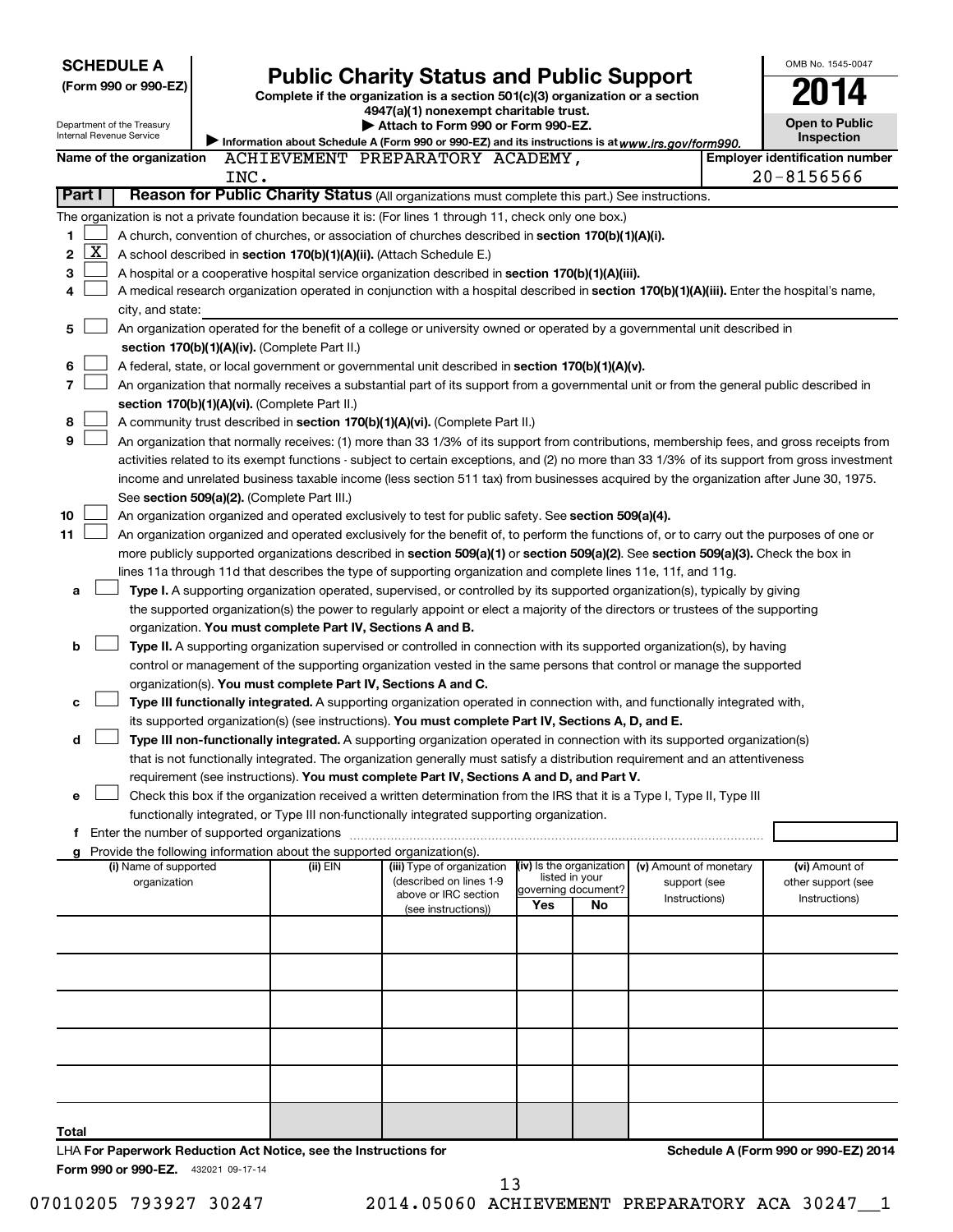## Schedule A (Form 990 or 990-EZ) 2014 INC.<br>**Part II** | Support Schedule for Orga

**2** INC. 20-8156566

(Complete only if you checked the box on line 5, 7, or 8 of Part I or if the organization failed to qualify under Part III. If the organization fails to qualify under the tests listed below, please complete Part III.) **Bupport Schedule for Organizations Described in Sections 170(b)(1)(A)(iv) and 170(b)(1)(A)(vi)** 

|    | <b>Section A. Public Support</b>                                                                                                                                                    |          |          |            |            |          |                                      |
|----|-------------------------------------------------------------------------------------------------------------------------------------------------------------------------------------|----------|----------|------------|------------|----------|--------------------------------------|
|    | Calendar year (or fiscal year beginning in)                                                                                                                                         | (a) 2010 | (b) 2011 | $(c)$ 2012 | $(d)$ 2013 | (e) 2014 | (f) Total                            |
|    | 1 Gifts, grants, contributions, and                                                                                                                                                 |          |          |            |            |          |                                      |
|    | membership fees received. (Do not                                                                                                                                                   |          |          |            |            |          |                                      |
|    | include any "unusual grants.")                                                                                                                                                      |          |          |            |            |          |                                      |
|    | 2 Tax revenues levied for the organ-                                                                                                                                                |          |          |            |            |          |                                      |
|    | ization's benefit and either paid to                                                                                                                                                |          |          |            |            |          |                                      |
|    | or expended on its behalf                                                                                                                                                           |          |          |            |            |          |                                      |
|    | 3 The value of services or facilities                                                                                                                                               |          |          |            |            |          |                                      |
|    | furnished by a governmental unit to                                                                                                                                                 |          |          |            |            |          |                                      |
|    | the organization without charge                                                                                                                                                     |          |          |            |            |          |                                      |
|    | 4 Total. Add lines 1 through 3                                                                                                                                                      |          |          |            |            |          |                                      |
|    | 5 The portion of total contributions                                                                                                                                                |          |          |            |            |          |                                      |
|    | by each person (other than a                                                                                                                                                        |          |          |            |            |          |                                      |
|    | governmental unit or publicly                                                                                                                                                       |          |          |            |            |          |                                      |
|    | supported organization) included                                                                                                                                                    |          |          |            |            |          |                                      |
|    | on line 1 that exceeds 2% of the                                                                                                                                                    |          |          |            |            |          |                                      |
|    | amount shown on line 11,                                                                                                                                                            |          |          |            |            |          |                                      |
|    | column (f)                                                                                                                                                                          |          |          |            |            |          |                                      |
|    | 6 Public support. Subtract line 5 from line 4.                                                                                                                                      |          |          |            |            |          |                                      |
|    | <b>Section B. Total Support</b>                                                                                                                                                     |          |          |            |            |          |                                      |
|    | Calendar year (or fiscal year beginning in)                                                                                                                                         | (a) 2010 | (b) 2011 | $(c)$ 2012 | $(d)$ 2013 | (e) 2014 | (f) Total                            |
|    | 7 Amounts from line 4                                                                                                                                                               |          |          |            |            |          |                                      |
|    | 8 Gross income from interest,                                                                                                                                                       |          |          |            |            |          |                                      |
|    | dividends, payments received on                                                                                                                                                     |          |          |            |            |          |                                      |
|    | securities loans, rents, royalties                                                                                                                                                  |          |          |            |            |          |                                      |
|    | and income from similar sources                                                                                                                                                     |          |          |            |            |          |                                      |
| 9  | Net income from unrelated business                                                                                                                                                  |          |          |            |            |          |                                      |
|    | activities, whether or not the                                                                                                                                                      |          |          |            |            |          |                                      |
|    | business is regularly carried on                                                                                                                                                    |          |          |            |            |          |                                      |
|    | 10 Other income. Do not include gain                                                                                                                                                |          |          |            |            |          |                                      |
|    | or loss from the sale of capital                                                                                                                                                    |          |          |            |            |          |                                      |
|    | assets (Explain in Part VI.)                                                                                                                                                        |          |          |            |            |          |                                      |
|    | 11 Total support. Add lines 7 through 10                                                                                                                                            |          |          |            |            |          |                                      |
|    | <b>12</b> Gross receipts from related activities, etc. (see instructions)                                                                                                           |          |          |            |            | 12       |                                      |
|    | 13 First five years. If the Form 990 is for the organization's first, second, third, fourth, or fifth tax year as a section 501(c)(3)<br>organization, check this box and stop here |          |          |            |            |          |                                      |
|    | <b>Section C. Computation of Public Support Percentage</b>                                                                                                                          |          |          |            |            |          |                                      |
|    |                                                                                                                                                                                     |          |          |            |            | 14       | %                                    |
|    |                                                                                                                                                                                     |          |          |            |            | 15       | %                                    |
|    | 16a 33 1/3% support test - 2014. If the organization did not check the box on line 13, and line 14 is 33 1/3% or more, check this box and                                           |          |          |            |            |          |                                      |
|    | stop here. The organization qualifies as a publicly supported organization                                                                                                          |          |          |            |            |          |                                      |
|    | b 33 1/3% support test - 2013. If the organization did not check a box on line 13 or 16a, and line 15 is 33 1/3% or more, check this box                                            |          |          |            |            |          |                                      |
|    |                                                                                                                                                                                     |          |          |            |            |          |                                      |
|    | 17a 10% -facts-and-circumstances test - 2014. If the organization did not check a box on line 13, 16a, or 16b, and line 14 is 10% or more,                                          |          |          |            |            |          |                                      |
|    | and if the organization meets the "facts-and-circumstances" test, check this box and stop here. Explain in Part VI how the organization                                             |          |          |            |            |          |                                      |
|    | meets the "facts-and-circumstances" test. The organization qualifies as a publicly supported organization                                                                           |          |          |            |            |          |                                      |
|    | b 10% -facts-and-circumstances test - 2013. If the organization did not check a box on line 13, 16a, 16b, or 17a, and line 15 is 10% or                                             |          |          |            |            |          |                                      |
|    | more, and if the organization meets the "facts-and-circumstances" test, check this box and stop here. Explain in Part VI how the                                                    |          |          |            |            |          |                                      |
|    | organization meets the "facts-and-circumstances" test. The organization qualifies as a publicly supported organization                                                              |          |          |            |            |          |                                      |
| 18 | Private foundation. If the organization did not check a box on line 13, 16a, 16b, 17a, or 17b, check this box and see instructions                                                  |          |          |            |            |          |                                      |
|    |                                                                                                                                                                                     |          |          |            |            |          | Schedule A (Form 990 or 990-EZ) 2014 |

432022 09-17-14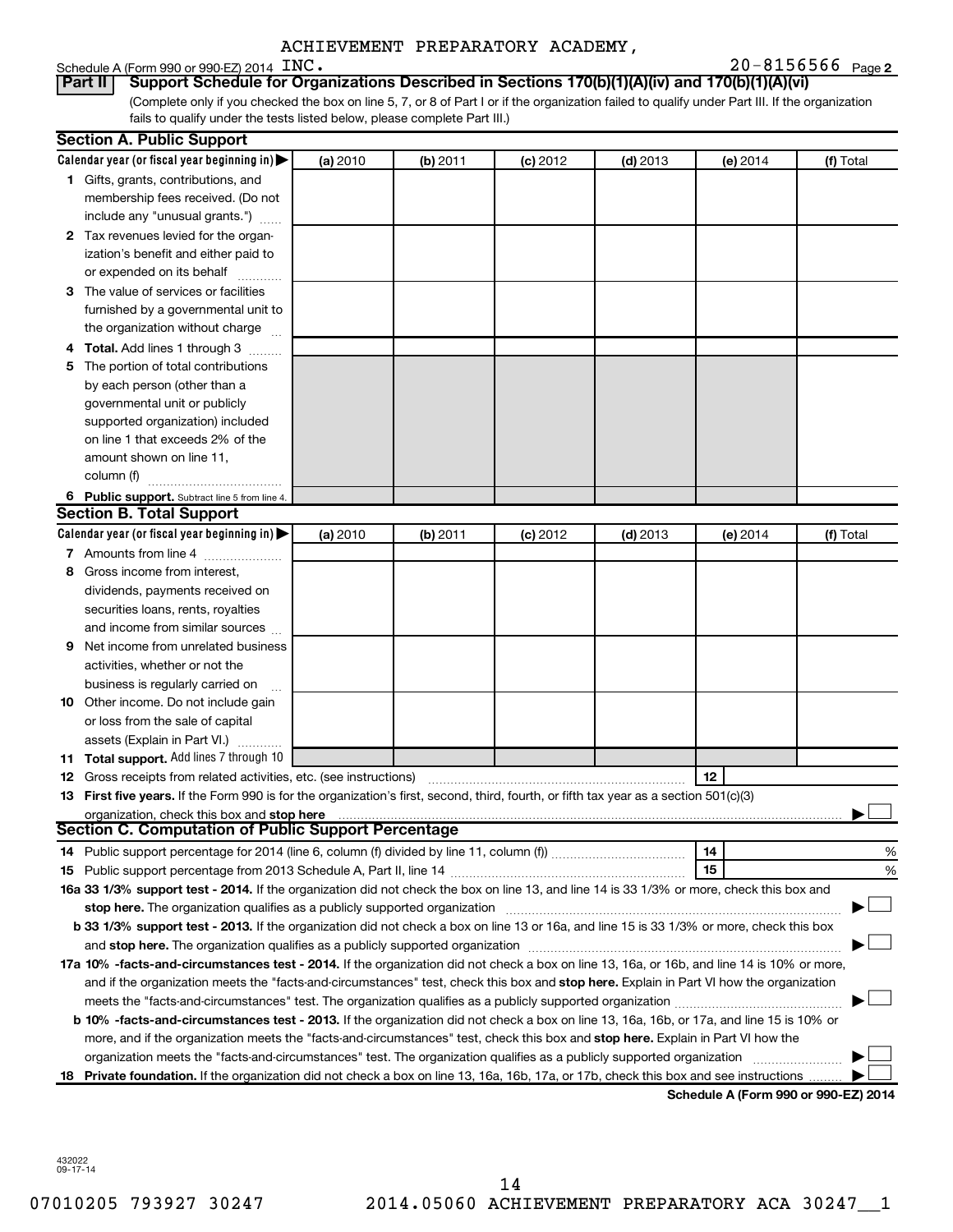### **Part III Support Schedule for Organizations Described in Section 509(a)(2)**

(Complete only if you checked the box on line 9 of Part I or if the organization failed to qualify under Part II. If the organization fails to qualify under the tests listed below, please complete Part II.)

| <b>Section A. Public Support</b>                                                                                                                                                         |          |          |            |            |                                      |           |
|------------------------------------------------------------------------------------------------------------------------------------------------------------------------------------------|----------|----------|------------|------------|--------------------------------------|-----------|
| Calendar year (or fiscal year beginning in)                                                                                                                                              | (a) 2010 | (b) 2011 | $(c)$ 2012 | $(d)$ 2013 | (e) 2014                             | (f) Total |
| 1 Gifts, grants, contributions, and                                                                                                                                                      |          |          |            |            |                                      |           |
| membership fees received. (Do not                                                                                                                                                        |          |          |            |            |                                      |           |
| include any "unusual grants.")                                                                                                                                                           |          |          |            |            |                                      |           |
| 2 Gross receipts from admissions,<br>merchandise sold or services per-<br>formed, or facilities furnished in<br>any activity that is related to the<br>organization's tax-exempt purpose |          |          |            |            |                                      |           |
| 3 Gross receipts from activities that                                                                                                                                                    |          |          |            |            |                                      |           |
| are not an unrelated trade or bus-                                                                                                                                                       |          |          |            |            |                                      |           |
| iness under section 513                                                                                                                                                                  |          |          |            |            |                                      |           |
| 4 Tax revenues levied for the organ-                                                                                                                                                     |          |          |            |            |                                      |           |
| ization's benefit and either paid to                                                                                                                                                     |          |          |            |            |                                      |           |
| or expended on its behalf<br>.                                                                                                                                                           |          |          |            |            |                                      |           |
| 5 The value of services or facilities                                                                                                                                                    |          |          |            |            |                                      |           |
| furnished by a governmental unit to                                                                                                                                                      |          |          |            |            |                                      |           |
| the organization without charge                                                                                                                                                          |          |          |            |            |                                      |           |
| 6 Total. Add lines 1 through 5                                                                                                                                                           |          |          |            |            |                                      |           |
| 7a Amounts included on lines 1, 2, and                                                                                                                                                   |          |          |            |            |                                      |           |
| 3 received from disqualified persons                                                                                                                                                     |          |          |            |            |                                      |           |
| <b>b</b> Amounts included on lines 2 and 3 received<br>from other than disqualified persons that<br>exceed the greater of \$5,000 or 1% of the<br>amount on line 13 for the year         |          |          |            |            |                                      |           |
| c Add lines 7a and 7b                                                                                                                                                                    |          |          |            |            |                                      |           |
| 8 Public support (Subtract line 7c from line 6.)                                                                                                                                         |          |          |            |            |                                      |           |
| <b>Section B. Total Support</b>                                                                                                                                                          |          |          |            |            |                                      |           |
| Calendar year (or fiscal year beginning in)                                                                                                                                              | (a) 2010 | (b) 2011 | $(c)$ 2012 | $(d)$ 2013 | (e) 2014                             | (f) Total |
| 9 Amounts from line 6                                                                                                                                                                    |          |          |            |            |                                      |           |
| <b>10a</b> Gross income from interest,<br>dividends, payments received on<br>securities loans, rents, royalties<br>and income from similar sources                                       |          |          |            |            |                                      |           |
| <b>b</b> Unrelated business taxable income<br>(less section 511 taxes) from businesses                                                                                                   |          |          |            |            |                                      |           |
| acquired after June 30, 1975<br>$\overline{\phantom{a}}$                                                                                                                                 |          |          |            |            |                                      |           |
| c Add lines 10a and 10b                                                                                                                                                                  |          |          |            |            |                                      |           |
| <b>11</b> Net income from unrelated business<br>activities not included in line 10b.<br>whether or not the business is<br>regularly carried on                                           |          |          |            |            |                                      |           |
| 12 Other income. Do not include gain<br>or loss from the sale of capital<br>assets (Explain in Part VI.)                                                                                 |          |          |            |            |                                      |           |
| <b>13</b> Total support. (Add lines 9, 10c, 11, and 12.)                                                                                                                                 |          |          |            |            |                                      |           |
| 14 First five years. If the Form 990 is for the organization's first, second, third, fourth, or fifth tax year as a section 501(c)(3) organization,                                      |          |          |            |            |                                      |           |
| check this box and stop here                                                                                                                                                             |          |          |            |            |                                      |           |
| <b>Section C. Computation of Public Support Percentage</b>                                                                                                                               |          |          |            |            |                                      |           |
|                                                                                                                                                                                          |          |          |            |            | 15                                   | %         |
|                                                                                                                                                                                          |          |          |            |            | 16                                   | %         |
| Section D. Computation of Investment Income Percentage                                                                                                                                   |          |          |            |            |                                      |           |
|                                                                                                                                                                                          |          |          |            |            | 17                                   | %         |
| 18 Investment income percentage from 2013 Schedule A, Part III, line 17                                                                                                                  |          |          |            |            | 18                                   | %         |
| 19a 33 1/3% support tests - 2014. If the organization did not check the box on line 14, and line 15 is more than 33 1/3%, and line 17 is not                                             |          |          |            |            |                                      |           |
| more than 33 1/3%, check this box and stop here. The organization qualifies as a publicly supported organization                                                                         |          |          |            |            |                                      |           |
| b 33 1/3% support tests - 2013. If the organization did not check a box on line 14 or line 19a, and line 16 is more than 33 1/3%, and                                                    |          |          |            |            |                                      |           |
| line 18 is not more than 33 1/3%, check this box and stop here. The organization qualifies as a publicly supported organization <i></i>                                                  |          |          |            |            |                                      |           |
|                                                                                                                                                                                          |          |          |            |            |                                      |           |
| 432023 09-17-14                                                                                                                                                                          |          |          | 15         |            | Schedule A (Form 990 or 990-EZ) 2014 |           |

07010205 793927 30247 2014.05060 ACHIEVEMENT PREPARATORY ACA 30247 1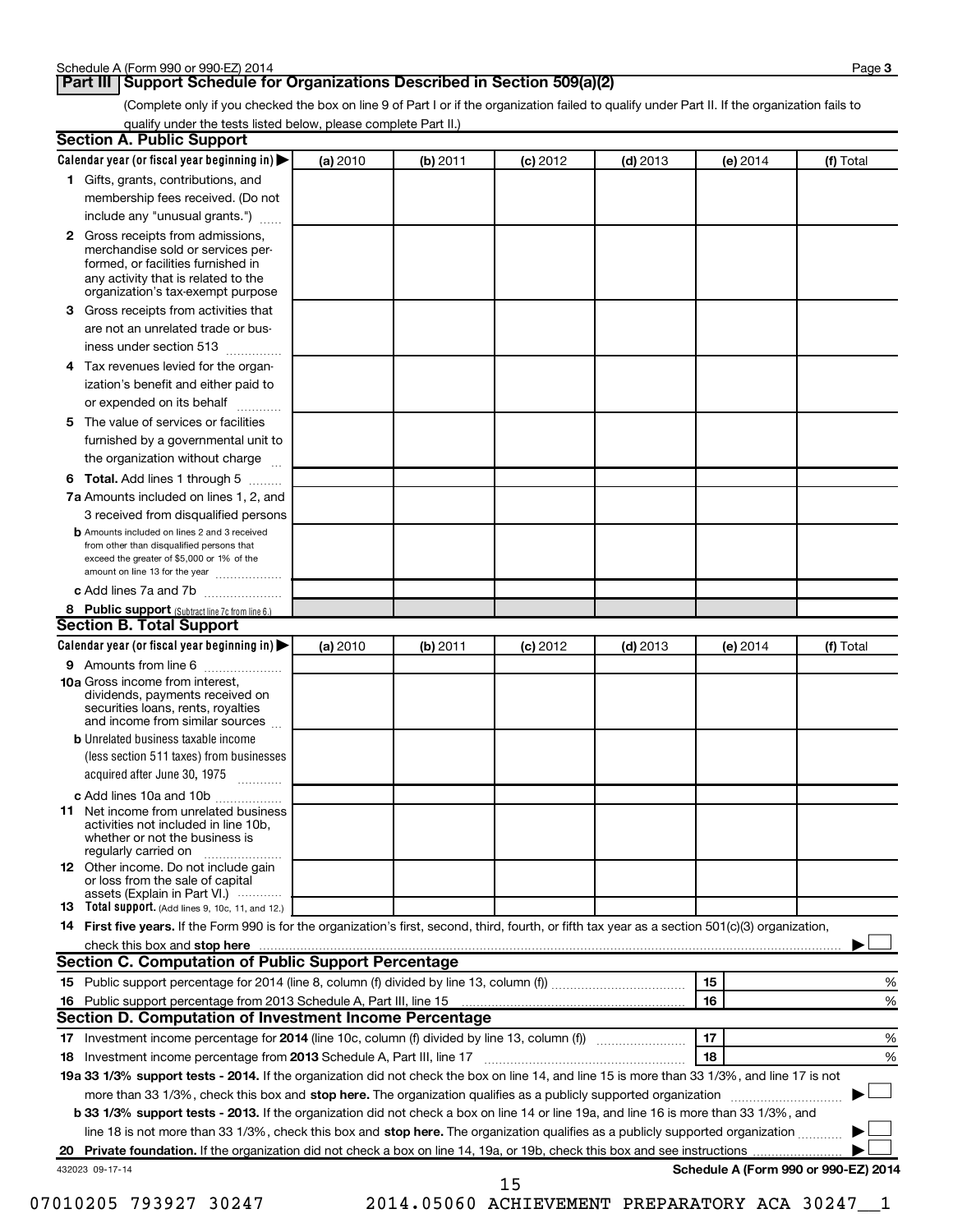**4** INC. **20** - 8156566 Page 4 Schedule A (Form 990 or 990-EZ) 2014  $~\rm LNC$ .

(Complete only if you checked a box on line 11 of Part I. If you checked 11a of Part I, complete Sections A and B. If you checked 11b of Part I, complete Sections A and C. If you checked 11c of Part I, complete Sections A, D, and E. If you checked 11d of Part I, complete Sections A and D, and complete Part V.)

### **Section A. All Supporting Organizations**

- **1** Are all of the organization's supported organizations listed by name in the organization's governing documents? If "No" describe in  $_{\mathsf{Part}}$   $_{\mathsf{V}}$  how the supported organizations are designated. If designated by *class or purpose, describe the designation. If historic and continuing relationship, explain.*
- **2** Did the organization have any supported organization that does not have an IRS determination of status under section 509(a)(1) or (2)? If "Yes," explain in  $_{\sf Part}$   $_{\sf VI}$  how the organization determined that the supported *organization was described in section 509(a)(1) or (2).*
- **3a** Did the organization have a supported organization described in section 501(c)(4), (5), or (6)? If "Yes," answer *(b) and (c) below.*
- **b** Did the organization confirm that each supported organization qualified under section 501(c)(4), (5), or (6) and satisfied the public support tests under section 509(a)(2)? If "Yes," describe in  $_{\rm Part}$   $_{\rm VI}$  when and how the *organization made the determination.*
- **c** Did the organization ensure that all support to such organizations was used exclusively for section 170(c)(2) (B) purposes? If "Yes," explain in  $_{\mathsf{Part}}$   $_{\mathsf{V}}$  what controls the organization put in place to ensure such use.
- **4 a** *If* Was any supported organization not organized in the United States ("foreign supported organization")? *"Yes" and if you checked 11a or 11b in Part I, answer (b) and (c) below.*
- **b** Did the organization have ultimate control and discretion in deciding whether to make grants to the foreign supported organization? If "Yes," describe in Part VI how the organization had such control and discretion *despite being controlled or supervised by or in connection with its supported organizations.*
- **c** Did the organization support any foreign supported organization that does not have an IRS determination under sections 501(c)(3) and 509(a)(1) or (2)? If "Yes," ex*plain in*  $_{\sf Part}$  *v*J what controls the organization used *to ensure that all support to the foreign supported organization was used exclusively for section 170(c)(2)(B) purposes.*
- **5a** Did the organization add, substitute, or remove any supported organizations during the tax year? If "Yes," answer (b) and (c) below (if applicable). Also, provide detail in  $_{\mathsf{Part}}$   $_{\mathsf{V{\mathsf{I}}}}$ , including (i) the names and EIN *numbers of the supported organizations added, substituted, or removed, (ii) the reasons for each such action, (iii) the authority under the organization's organizing document authorizing such action, and (iv) how the action was accomplished (such as by amendment to the organizing document).*
- **b** Type I or Type II only. Was any added or substituted supported organization part of a class already designated in the organization's organizing document?
- **c Substitutions only.**  Was the substitution the result of an event beyond the organization's control?
- **6** Did the organization provide support (whether in the form of grants or the provision of services or facilities) to support or benefit one or more of the filing organization's supported organizations? If "Yes," provide detail in anyone other than (a) its supported organizations; (b) individuals that are part of the charitable class benefited by one or more of its supported organizations; or (c) other supporting organizations that also *Part VI.*
- **7** Did the organization provide a grant, loan, compensation, or other similar payment to a substantial controlled entity with regard to a substantial contributor? If "Yes," complete Part I of Schedule L (Form 990). contributor (defined in IRC 4958(c)(3)(C)), a family member of a substantial contributor, or a 35-percent
- **8** Did the organization make a loan to a disqualified person (as defined in section 4958) not described in line 7? *If "Yes," complete Part I of Schedule L (Form 990).*
- **9 a** Was the organization controlled directly or indirectly at any time during the tax year by one or more *If "Yes," provide detail in*  in section 509(a)(1) or (2))? *Part VI.* disqualified persons as defined in section 4946 (other than foundation managers and organizations described
- **b** Did one or more disqualified persons (as defined in line 9(a)) hold a controlling interest in any entity in which  *If "Yes," provide detail in*  the supporting organization had an interest? *Part VI.*
- **c** Did a disqualified person (as defined in line 9(a)) have an ownership interest in, or derive any personal benefit from, assets in which the supporting organization also had an interest? If "Yes," *provide detail in Part VI.*
- **10 a** Was the organization subject to the excess business holdings rules of IRC 4943 because of IRC 4943(f)  *If "Yes," answer (b) below.* organizations)? (regarding certain Type II supporting organizations, and all Type III non-functionally integrated supporting
- **b** Did the organization have any excess business holdings in the tax year? (Use Schedule C, Form 4720, to *determine whether the organization had excess business holdings.)*

432024 09-17-14

**1 2 3a 3b 3c 4a 4b 4c 5a 5b 5c 6 7 8 9a 9b**

**Yes No**

**Schedule A (Form 990 or 990-EZ) 2014**

**9c**

**10a**

**10b**

07010205 793927 30247 2014.05060 ACHIEVEMENT PREPARATORY ACA 30247 1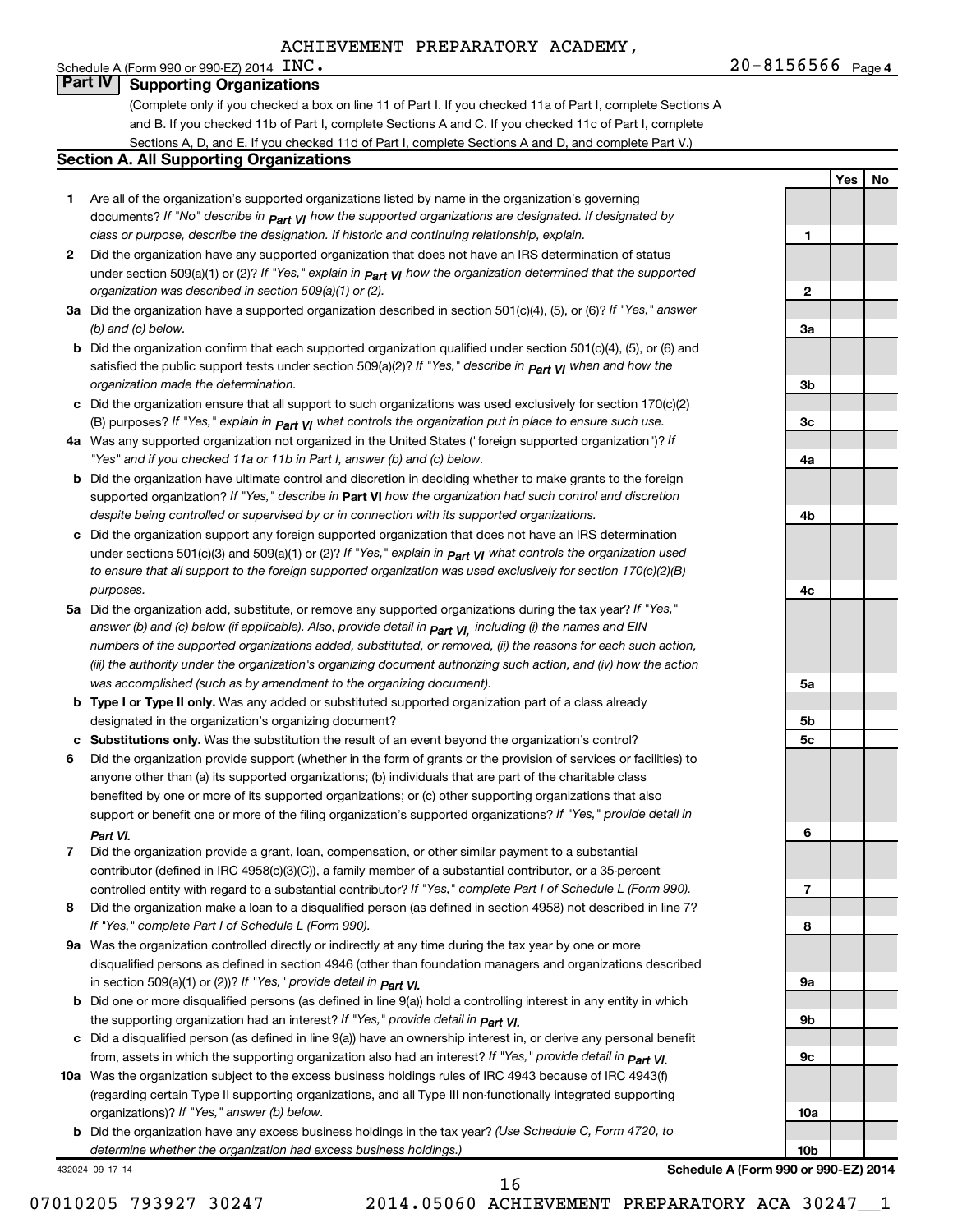|        | Schedule A (Form 990 or 990-EZ) 2014 INC.                                                                                                                                                                                     | $20 - 8156566$ Page 5                |              |            |    |
|--------|-------------------------------------------------------------------------------------------------------------------------------------------------------------------------------------------------------------------------------|--------------------------------------|--------------|------------|----|
|        | <b>Part IV</b><br><b>Supporting Organizations (continued)</b>                                                                                                                                                                 |                                      |              |            |    |
|        |                                                                                                                                                                                                                               |                                      |              | Yes        | No |
| 11     | Has the organization accepted a gift or contribution from any of the following persons?                                                                                                                                       |                                      |              |            |    |
|        | a A person who directly or indirectly controls, either alone or together with persons described in (b) and (c)                                                                                                                |                                      |              |            |    |
|        | below, the governing body of a supported organization?                                                                                                                                                                        |                                      | 11a          |            |    |
|        | <b>b</b> A family member of a person described in (a) above?                                                                                                                                                                  |                                      | 11b          |            |    |
|        | c A 35% controlled entity of a person described in (a) or (b) above? If "Yes" to a, b, or c, provide detail in part VI.                                                                                                       |                                      | 11c          |            |    |
|        | <b>Section B. Type I Supporting Organizations</b>                                                                                                                                                                             |                                      |              |            |    |
|        |                                                                                                                                                                                                                               |                                      |              | Yes        | No |
| 1      | Did the directors, trustees, or membership of one or more supported organizations have the power to                                                                                                                           |                                      |              |            |    |
|        | regularly appoint or elect at least a majority of the organization's directors or trustees at all times during the                                                                                                            |                                      |              |            |    |
|        | tax year? If "No," describe in $p_{art}$ VI how the supported organization(s) effectively operated, supervised, or<br>controlled the organization's activities. If the organization had more than one supported organization, |                                      |              |            |    |
|        | describe how the powers to appoint and/or remove directors or trustees were allocated among the supported                                                                                                                     |                                      |              |            |    |
|        | organizations and what conditions or restrictions, if any, applied to such powers during the tax year.                                                                                                                        |                                      | 1            |            |    |
| 2      | Did the organization operate for the benefit of any supported organization other than the supported                                                                                                                           |                                      |              |            |    |
|        | organization(s) that operated, supervised, or controlled the supporting organization? If "Yes," explain in                                                                                                                    |                                      |              |            |    |
|        | $_{Part}$ v <sub>I</sub> how providing such benefit carried out the purposes of the supported organization(s) that operated,                                                                                                  |                                      |              |            |    |
|        | supervised, or controlled the supporting organization.                                                                                                                                                                        |                                      | 2            |            |    |
|        | <b>Section C. Type II Supporting Organizations</b>                                                                                                                                                                            |                                      |              |            |    |
|        |                                                                                                                                                                                                                               |                                      |              | Yes        | No |
| 1      | Were a majority of the organization's directors or trustees during the tax year also a majority of the directors                                                                                                              |                                      |              |            |    |
|        | or trustees of each of the organization's supported organization(s)? If "No," describe in <b>Part VI</b> how control                                                                                                          |                                      |              |            |    |
|        | or management of the supporting organization was vested in the same persons that controlled or managed                                                                                                                        |                                      |              |            |    |
|        | the supported organization(s).                                                                                                                                                                                                |                                      | 1            |            |    |
|        | <b>Section D. Type III Supporting Organizations</b>                                                                                                                                                                           |                                      |              |            |    |
|        |                                                                                                                                                                                                                               |                                      |              | Yes        | No |
| 1      | Did the organization provide to each of its supported organizations, by the last day of the fifth month of the                                                                                                                |                                      |              |            |    |
|        | organization's tax year, (1) a written notice describing the type and amount of support provided during the prior tax                                                                                                         |                                      |              |            |    |
|        | year, (2) a copy of the Form 990 that was most recently filed as of the date of notification, and (3) copies of the                                                                                                           |                                      |              |            |    |
|        | organization's governing documents in effect on the date of notification, to the extent not previously provided?                                                                                                              |                                      | 1            |            |    |
| 2      | Were any of the organization's officers, directors, or trustees either (i) appointed or elected by the supported                                                                                                              |                                      |              |            |    |
|        | organization(s) or (ii) serving on the governing body of a supported organization? If "No," explain in part VI how                                                                                                            |                                      |              |            |    |
|        | the organization maintained a close and continuous working relationship with the supported organization(s).                                                                                                                   |                                      | $\mathbf{2}$ |            |    |
| з      | By reason of the relationship described in (2), did the organization's supported organizations have a                                                                                                                         |                                      |              |            |    |
|        | significant voice in the organization's investment policies and in directing the use of the organization's                                                                                                                    |                                      |              |            |    |
|        | income or assets at all times during the tax year? If "Yes," describe in part VI the role the organization's                                                                                                                  |                                      |              |            |    |
|        | supported organizations played in this regard.                                                                                                                                                                                |                                      | З            |            |    |
|        | Section E. Type III Functionally-Integrated Supporting Organizations                                                                                                                                                          |                                      |              |            |    |
| 1      | Check the box next to the method that the organization used to satisfy the Integral Part Test during the year(see instructions):                                                                                              |                                      |              |            |    |
| a<br>b | The organization satisfied the Activities Test. Complete line 2 below.<br>The organization is the parent of each of its supported organizations. Complete line 3 below.                                                       |                                      |              |            |    |
| c      | The organization supported a governmental entity. Describe in Part VI how you supported a government entity (see instructions).                                                                                               |                                      |              |            |    |
| 2      | Activities Test. Answer (a) and (b) below.                                                                                                                                                                                    |                                      |              | <b>Yes</b> | No |
| а      | Did substantially all of the organization's activities during the tax year directly further the exempt purposes of                                                                                                            |                                      |              |            |    |
|        | the supported organization(s) to which the organization was responsive? If "Yes," then in Part VI identify                                                                                                                    |                                      |              |            |    |
|        | how these activities directly furthered their exempt purposes,<br>those supported organizations and explain                                                                                                                   |                                      |              |            |    |
|        | how the organization was responsive to those supported organizations, and how the organization determined                                                                                                                     |                                      |              |            |    |
|        | that these activities constituted substantially all of its activities.                                                                                                                                                        |                                      | 2a           |            |    |
|        | <b>b</b> Did the activities described in (a) constitute activities that, but for the organization's involvement, one or more                                                                                                  |                                      |              |            |    |
|        | of the organization's supported organization(s) would have been engaged in? If "Yes," explain in <b>Part VI</b> the                                                                                                           |                                      |              |            |    |
|        | reasons for the organization's position that its supported organization(s) would have engaged in these                                                                                                                        |                                      |              |            |    |
|        | activities but for the organization's involvement.                                                                                                                                                                            |                                      | 2b           |            |    |
| з      | Parent of Supported Organizations. Answer (a) and (b) below.                                                                                                                                                                  |                                      |              |            |    |
| а      | Did the organization have the power to regularly appoint or elect a majority of the officers, directors, or                                                                                                                   |                                      |              |            |    |
|        | trustees of each of the supported organizations? Provide details in <i>Part VI.</i>                                                                                                                                           |                                      | За           |            |    |
|        | <b>b</b> Did the organization exercise a substantial degree of direction over the policies, programs, and activities of each                                                                                                  |                                      |              |            |    |
|        | of its supported organizations? If "Yes," describe in <b>Part VI</b> the role played by the organization in this regard.                                                                                                      |                                      | Зb           |            |    |
|        | 432025 09-17-14                                                                                                                                                                                                               | Schedule A (Form 990 or 990-EZ) 2014 |              |            |    |
|        | 17                                                                                                                                                                                                                            |                                      |              |            |    |

07010205 793927 30247 2014.05060 ACHIEVEMENT PREPARATORY ACA 30247\_1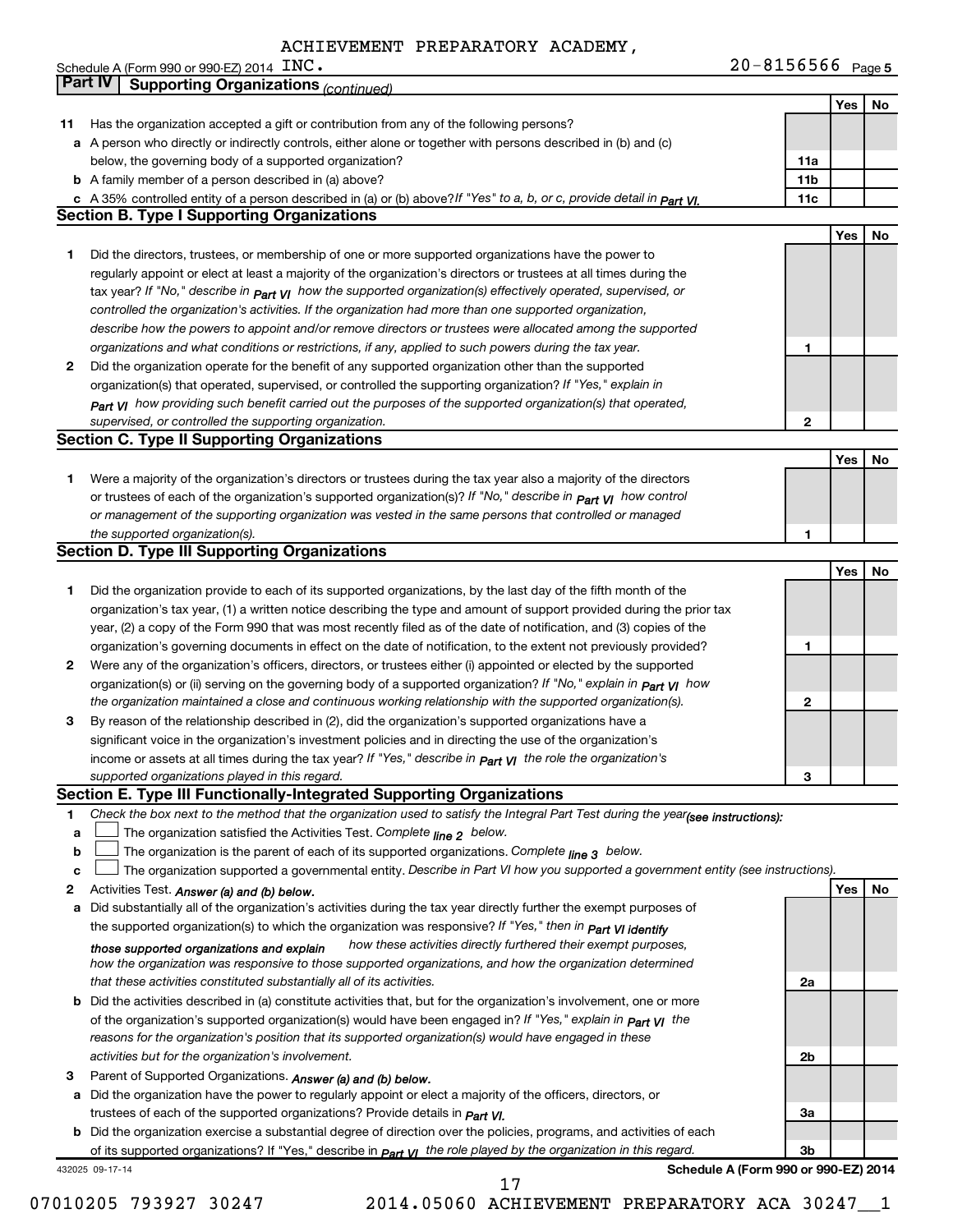|              | Schedule A (Form 990 or 990-EZ) 2014 INC.                                                                                     |                |                | $20 - 8156566$ Page 6          |
|--------------|-------------------------------------------------------------------------------------------------------------------------------|----------------|----------------|--------------------------------|
|              | <b>Part V</b><br>Type III Non-Functionally Integrated 509(a)(3) Supporting Organizations                                      |                |                |                                |
| 1            | Check here if the organization satisfied the Integral Part Test as a qualifying trust on Nov. 20, 1970. See instructions. All |                |                |                                |
|              | other Type III non-functionally integrated supporting organizations must complete Sections A through E.                       |                |                |                                |
|              | Section A - Adjusted Net Income                                                                                               |                | (A) Prior Year | (B) Current Year               |
|              |                                                                                                                               |                |                | (optional)                     |
| 1            | Net short-term capital gain                                                                                                   | 1              |                |                                |
| 2            | Recoveries of prior-year distributions                                                                                        | $\overline{2}$ |                |                                |
| З            | Other gross income (see instructions)                                                                                         | 3              |                |                                |
| 4            | Add lines 1 through 3                                                                                                         | 4              |                |                                |
| 5            | Depreciation and depletion                                                                                                    | 5              |                |                                |
| 6            | Portion of operating expenses paid or incurred for production or                                                              |                |                |                                |
|              | collection of gross income or for management, conservation, or                                                                |                |                |                                |
|              | maintenance of property held for production of income (see instructions)                                                      | 6              |                |                                |
| 7            | Other expenses (see instructions)                                                                                             | $\overline{7}$ |                |                                |
| 8            | Adjusted Net Income (subtract lines 5, 6 and 7 from line 4)                                                                   | 8              |                |                                |
|              | <b>Section B - Minimum Asset Amount</b>                                                                                       |                | (A) Prior Year | (B) Current Year<br>(optional) |
| 1            | Aggregate fair market value of all non-exempt-use assets (see                                                                 |                |                |                                |
|              | instructions for short tax year or assets held for part of year):                                                             |                |                |                                |
|              | a Average monthly value of securities                                                                                         | 1a             |                |                                |
|              | <b>b</b> Average monthly cash balances                                                                                        | 1 <sub>b</sub> |                |                                |
|              | <b>c</b> Fair market value of other non-exempt-use assets                                                                     | 1c             |                |                                |
|              | d Total (add lines 1a, 1b, and 1c)                                                                                            | 1 <sub>d</sub> |                |                                |
|              | e Discount claimed for blockage or other                                                                                      |                |                |                                |
|              | factors (explain in detail in <b>Part VI</b> ):                                                                               |                |                |                                |
| $\mathbf{2}$ | Acquisition indebtedness applicable to non-exempt-use assets                                                                  | $\mathbf{2}$   |                |                                |
| 3            | Subtract line 2 from line 1d                                                                                                  | 3              |                |                                |
| 4            | Cash deemed held for exempt use. Enter 1-1/2% of line 3 (for greater amount,                                                  |                |                |                                |
|              | see instructions).                                                                                                            | 4              |                |                                |
| 5            | Net value of non-exempt-use assets (subtract line 4 from line 3)                                                              | 5              |                |                                |
| 6            | 035. Multiply line 5 by                                                                                                       | 6              |                |                                |
| 7            | Recoveries of prior-year distributions                                                                                        | $\overline{7}$ |                |                                |
| 8            | Minimum Asset Amount (add line 7 to line 6)                                                                                   | 8              |                |                                |
|              | <b>Section C - Distributable Amount</b>                                                                                       |                |                | <b>Current Year</b>            |
| 1            | Adjusted net income for prior year (from Section A, line 8, Column A)                                                         | 1              |                |                                |
| 2            | Enter 85% of line 1                                                                                                           | $\mathbf{2}$   |                |                                |
| 3            | Minimum asset amount for prior year (from Section B, line 8, Column A)                                                        | 3              |                |                                |
| 4            | Enter greater of line 2 or line 3                                                                                             | 4              |                |                                |
| 5            | Income tax imposed in prior year                                                                                              | 5              |                |                                |
| 6            | <b>Distributable Amount.</b> Subtract line 5 from line 4, unless subject to                                                   |                |                |                                |
|              | emergency temporary reduction (see instructions)                                                                              | 6              |                |                                |

**7** Let Check here if the current year is the organization's first as a non-functionally-integrated Type III supporting organization (see instructions).

**Schedule A (Form 990 or 990-EZ) 2014**

432026 09-17-14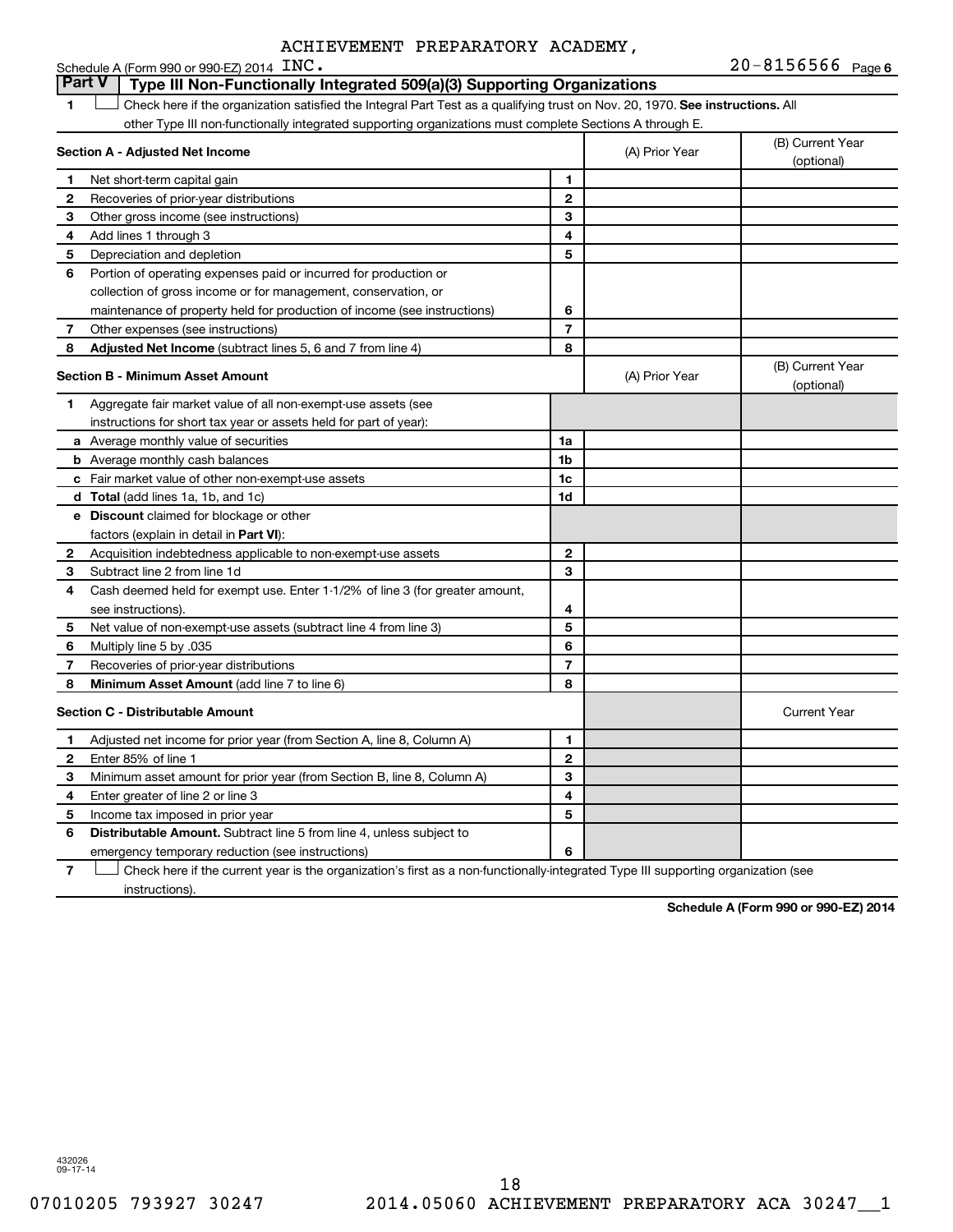|               | Schedule A (Form 990 or 990-EZ) 2014 $\text{INC}$ .                                        |                             |                    | $20 - 8156566$ Page 7 |
|---------------|--------------------------------------------------------------------------------------------|-----------------------------|--------------------|-----------------------|
| <b>Part V</b> | Type III Non-Functionally Integrated 509(a)(3) Supporting Organizations (continued)        |                             |                    |                       |
|               | <b>Section D - Distributions</b>                                                           |                             |                    | <b>Current Year</b>   |
| 1             | Amounts paid to supported organizations to accomplish exempt purposes                      |                             |                    |                       |
| 2             | Amounts paid to perform activity that directly furthers exempt purposes of supported       |                             |                    |                       |
|               | organizations, in excess of income from activity                                           |                             |                    |                       |
| 3             | Administrative expenses paid to accomplish exempt purposes of supported organizations      |                             |                    |                       |
| 4             | Amounts paid to acquire exempt-use assets                                                  |                             |                    |                       |
| 5             | Qualified set-aside amounts (prior IRS approval required)                                  |                             |                    |                       |
| 6             | Other distributions (describe in Part VI). See instructions.                               |                             |                    |                       |
| 7             | Total annual distributions. Add lines 1 through 6.                                         |                             |                    |                       |
| 8             | Distributions to attentive supported organizations to which the organization is responsive |                             |                    |                       |
|               | (provide details in Part VI). See instructions.                                            |                             |                    |                       |
| 9             | Distributable amount for 2014 from Section C, line 6                                       |                             |                    |                       |
| 10            | Line 8 amount divided by Line 9 amount                                                     |                             |                    |                       |
|               |                                                                                            | (i)                         | (ii)               | (iii)                 |
|               |                                                                                            | <b>Excess Distributions</b> | Underdistributions | <b>Distributable</b>  |
|               | Section E - Distribution Allocations (see instructions)                                    |                             | Pre-2014           | Amount for 2014       |
| 1             | Distributable amount for 2014 from Section C, line 6                                       |                             |                    |                       |
| 2             | Underdistributions, if any, for years prior to 2014                                        |                             |                    |                       |
|               | (reasonable cause required-see instructions)                                               |                             |                    |                       |
| 3             | Excess distributions carryover, if any, to 2014:                                           |                             |                    |                       |
| a             |                                                                                            |                             |                    |                       |
| b             |                                                                                            |                             |                    |                       |
| c             |                                                                                            |                             |                    |                       |
| d             |                                                                                            |                             |                    |                       |
|               | e From 2013                                                                                |                             |                    |                       |
|               | f Total of lines 3a through e                                                              |                             |                    |                       |
|               | g Applied to underdistributions of prior years                                             |                             |                    |                       |
|               | <b>h</b> Applied to 2014 distributable amount                                              |                             |                    |                       |
|               | i Carryover from 2009 not applied (see instructions)                                       |                             |                    |                       |
|               | Remainder. Subtract lines 3g, 3h, and 3i from 3f.                                          |                             |                    |                       |
| 4             | Distributions for 2014 from Section D,                                                     |                             |                    |                       |
|               | line $7:$<br>\$                                                                            |                             |                    |                       |
|               | a Applied to underdistributions of prior years                                             |                             |                    |                       |
|               | <b>b</b> Applied to 2014 distributable amount                                              |                             |                    |                       |
|               | <b>c</b> Remainder. Subtract lines 4a and 4b from 4.                                       |                             |                    |                       |
| 5             | Remaining underdistributions for years prior to 2014, if                                   |                             |                    |                       |
|               | any. Subtract lines 3g and 4a from line 2 (if amount                                       |                             |                    |                       |
|               | greater than zero, see instructions).                                                      |                             |                    |                       |
| 6             | Remaining underdistributions for 2014. Subtract lines 3h                                   |                             |                    |                       |
|               | and 4b from line 1 (if amount greater than zero, see                                       |                             |                    |                       |
|               | instructions).                                                                             |                             |                    |                       |
| 7             | Excess distributions carryover to 2015. Add lines 3j                                       |                             |                    |                       |
|               | and 4c.                                                                                    |                             |                    |                       |
| 8             | Breakdown of line 7:                                                                       |                             |                    |                       |
| a             |                                                                                            |                             |                    |                       |
| b             |                                                                                            |                             |                    |                       |
| c             |                                                                                            |                             |                    |                       |
|               | d Excess from 2013                                                                         |                             |                    |                       |
|               | e Excess from 2014                                                                         |                             |                    |                       |

**Schedule A (Form 990 or 990-EZ) 2014**

432027 09-17-14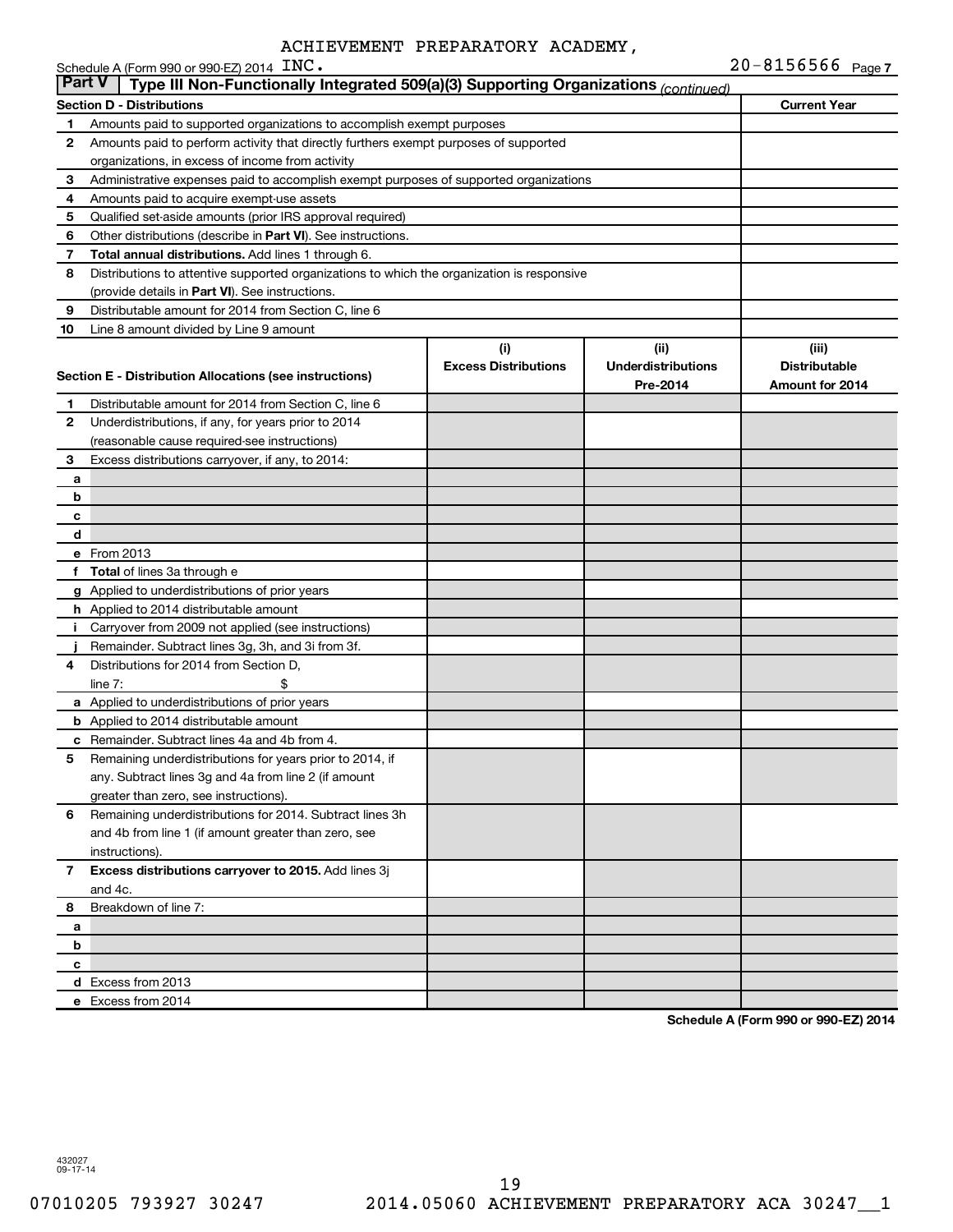|                                                    | ACHIEVEMENT PREPARATORY ACADEMY, |  |
|----------------------------------------------------|----------------------------------|--|
| Schedule A (Form 990 or 990-EZ) 2014 $\text{INC.}$ |                                  |  |

|                                                |  | Schedule A (Form 990 or 990-EZ) 2014 |
|------------------------------------------------|--|--------------------------------------|
| 2014.05060 ACHIEVEMENT PREPARATORY ACA 30247_1 |  |                                      |
|                                                |  | 20                                   |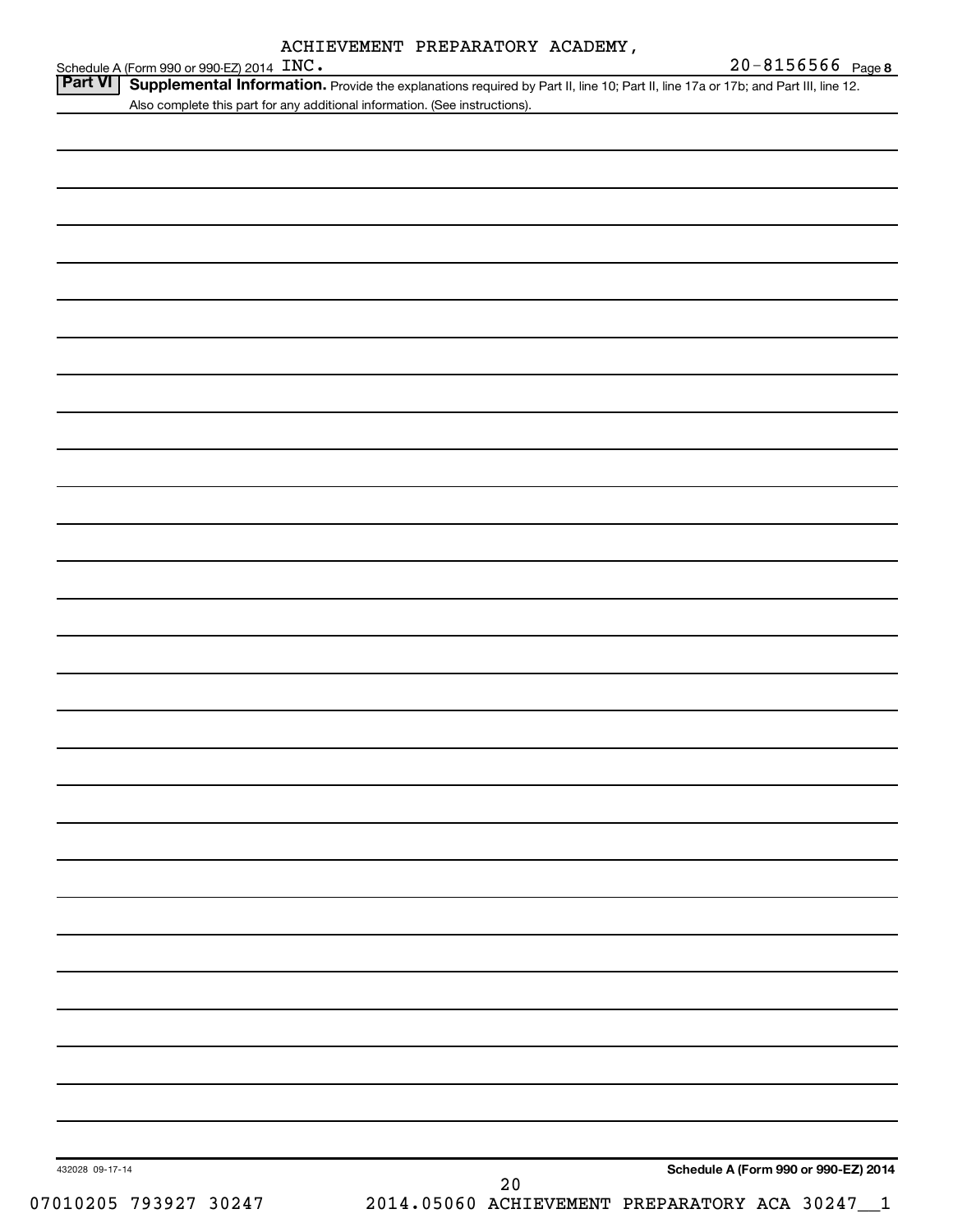\*\* PUBLIC DISCLOSURE COPY \*\*

## **Schedule B Schedule of Contributors**

**or 990-PF) | Attach to Form 990, Form 990-EZ, or Form 990-PF. | Information about Schedule B (Form 990, 990-EZ, or 990-PF) and** its instructions is at <sub>www.irs.gov/form990  $\cdot$ </sub>

OMB No. 1545-0047

# **2014**

**Name of the organization Employer identification number**

|  | Name of the organization |
|--|--------------------------|
|  |                          |

Department of the Treasury Internal Revenue Service

**(Form 990, 990-EZ,**

### ACHIEVEMENT PREPARATORY ACADEMY,

INC. 20-8156566

| Organization type (check one): |  |  |
|--------------------------------|--|--|

| Filers of:         | Section:                                                                           |
|--------------------|------------------------------------------------------------------------------------|
| Form 990 or 990-EZ | $\underline{\mathbf{X}}$ 501(c)( $3$ ) (enter number) organization                 |
|                    | $4947(a)(1)$ nonexempt charitable trust <b>not</b> treated as a private foundation |
|                    | 527 political organization                                                         |
| Form 990-PF        | 501(c)(3) exempt private foundation                                                |
|                    | 4947(a)(1) nonexempt charitable trust treated as a private foundation              |
|                    | 501(c)(3) taxable private foundation                                               |

Check if your organization is covered by the General Rule or a Special Rule.

**Note.**  Only a section 501(c)(7), (8), or (10) organization can check boxes for both the General Rule and a Special Rule. See instructions.

### **General Rule**

**K** For an organization filing Form 990, 990-EZ, or 990-PF that received, during the year, contributions totaling \$5,000 or more (in money or property) from any one contributor. Complete Parts I and II. See instructions for determining a contributor's total contributions.

### **Special Rules**

 $\Box$ 

any one contributor, during the year, total contributions of the greater of **(1)** \$5,000 or **(2)** 2% of the amount on (i) Form 990, Part VIII, line 1h, For an organization described in section 501(c)(3) filing Form 990 or 990-EZ that met the 33 1/3% support test of the regulations under sections 509(a)(1) and 170(b)(1)(A)(vi), that checked Schedule A (Form 990 or 990-EZ), Part II, line 13, 16a, or 16b, and that received from or (ii) Form 990-EZ, line 1. Complete Parts I and II.  $\Box$ 

year, total contributions of more than \$1,000 *exclusively* for religious, charitable, scientific, literary, or educational purposes, or for For an organization described in section 501(c)(7), (8), or (10) filing Form 990 or 990-EZ that received from any one contributor, during the the prevention of cruelty to children or animals. Complete Parts I, II, and III.  $\Box$ 

purpose. Do not complete any of the parts unless the General Rule applies to this organization because it received nonexclusively year, contributions exclusively for religious, charitable, etc., purposes, but no such contributions totaled more than \$1,000. If this box is checked, enter here the total contributions that were received during the year for an exclusively religious, charitable, etc., For an organization described in section 501(c)(7), (8), or (10) filing Form 990 or 990-EZ that received from any one contributor, during the religious, charitable, etc., contributions totaling \$5,000 or more during the year  $\ldots$  $\ldots$  $\ldots$  $\ldots$  $\ldots$  $\ldots$ 

**Caution.** An organization that is not covered by the General Rule and/or the Special Rules does not file Schedule B (Form 990, 990-EZ, or 990-PF),  **must** but it answer "No" on Part IV, line 2, of its Form 990; or check the box on line H of its Form 990-EZ or on its Form 990-PF, Part I, line 2, to certify that it does not meet the filing requirements of Schedule B (Form 990, 990-EZ, or 990-PF).

LHA For Paperwork Reduction Act Notice, see the Instructions for Form 990, 990-EZ, or 990-PF. Schedule B (Form 990, 990-EZ, or 990-PF) (2014)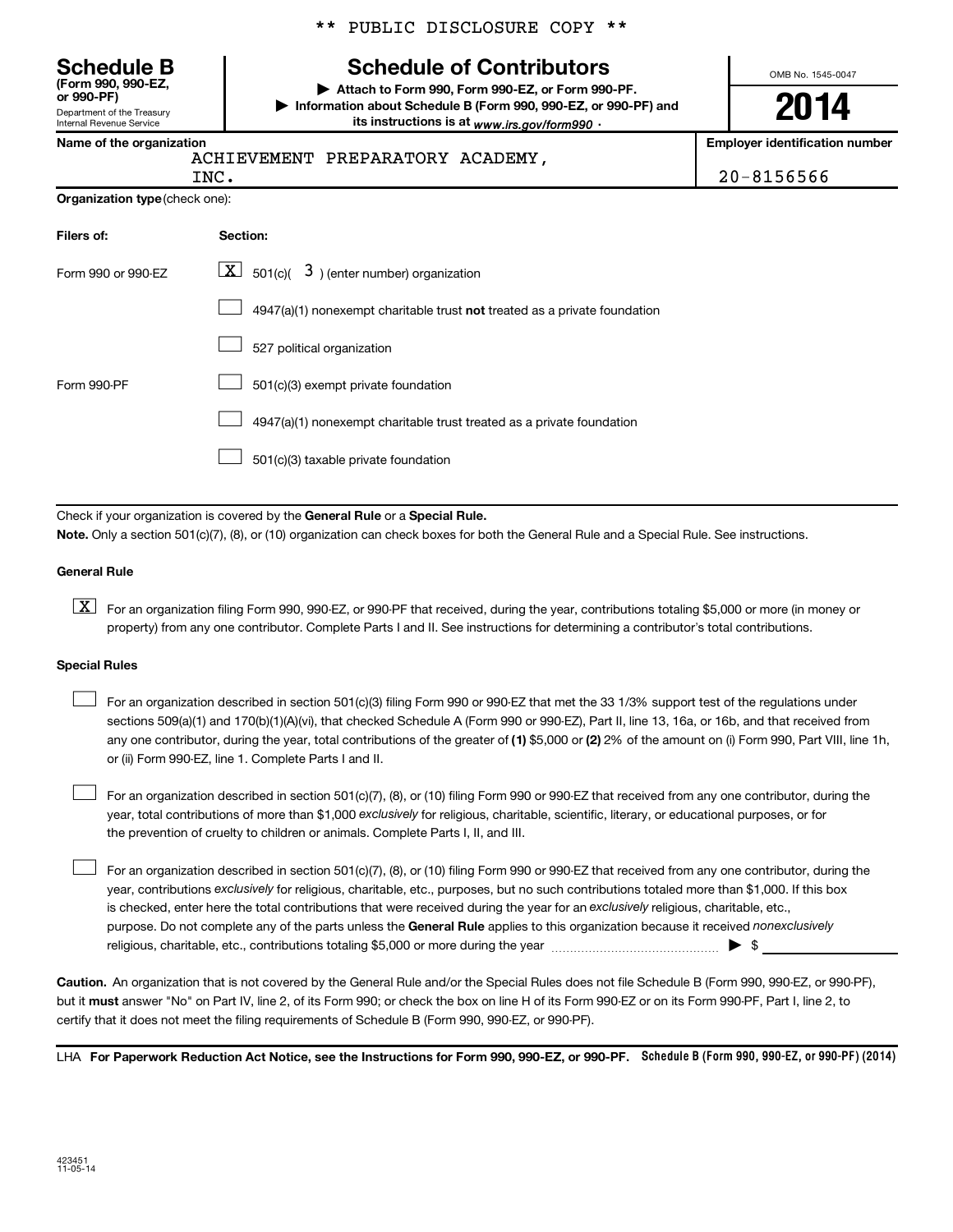| Schedule B (Form 990, 990-EZ, or 990-PF) (2014) | Page |  |
|-------------------------------------------------|------|--|
|                                                 |      |  |

**Name of organization Employer identification number**

INC. 20-8156566

ACHIEVEMENT PREPARATORY ACADEMY,

| (a)<br>No.           | (b)<br>Name, address, and ZIP + 4 | (c)<br><b>Total contributions</b> | (d)<br>Type of contribution                                                                                                                                 |
|----------------------|-----------------------------------|-----------------------------------|-------------------------------------------------------------------------------------------------------------------------------------------------------------|
| 1                    |                                   | 10,000.<br>\$                     | $\mathbf{X}$<br>Person<br>Payroll<br>Noncash<br>(Complete Part II for<br>noncash contributions.)                                                            |
| (a)<br>No.           | (b)<br>Name, address, and ZIP + 4 | (c)<br><b>Total contributions</b> | (d)<br>Type of contribution                                                                                                                                 |
| 2                    |                                   | 10,500.<br>\$                     | $\overline{\mathbf{X}}$<br>Person<br>Payroll<br>Noncash<br>(Complete Part II for<br>noncash contributions.)                                                 |
| (a)<br>No.           | (b)<br>Name, address, and ZIP + 4 | (c)<br><b>Total contributions</b> | (d)<br>Type of contribution                                                                                                                                 |
| 3                    |                                   | 180,000.<br>\$                    | $\overline{\mathbf{X}}$<br>Person<br>Payroll<br><b>Noncash</b><br>(Complete Part II for<br>noncash contributions.)                                          |
| (a)<br>No.           | (b)<br>Name, address, and ZIP + 4 | (c)<br><b>Total contributions</b> | (d)<br>Type of contribution                                                                                                                                 |
| 4                    |                                   | 10,000.<br>\$                     | $\overline{\text{X}}$<br>Person<br>Payroll<br><b>Noncash</b><br>(Complete Part II for<br>noncash contributions.)                                            |
| (a)<br>No.           | (b)<br>Name, address, and ZIP + 4 | (c)<br><b>Total contributions</b> | (d)<br>Type of contribution                                                                                                                                 |
| 5                    |                                   | 33,000.<br>$\,$                   | $\boxed{\textbf{X}}$<br>Person<br>Payroll<br>Noncash<br>(Complete Part II for<br>noncash contributions.)                                                    |
| (a)<br>No.           | (b)<br>Name, address, and ZIP + 4 | (c)<br><b>Total contributions</b> | (d)<br>Type of contribution                                                                                                                                 |
| 6<br>423452 11-05-14 |                                   | 450,000.<br>\$                    | $\boxed{\textbf{X}}$<br>Person<br>Payroll<br>Noncash<br>(Complete Part II for<br>noncash contributions.)<br>Schedule B (Form 990, 990-EZ, or 990-PF) (2014) |
|                      | 22                                |                                   |                                                                                                                                                             |

**Part I** Contributors (see instructions). Use duplicate copies of Part I if additional space is needed.

07010205 793927 30247 2014.05060 ACHIEVEMENT PREPARATORY ACA 30247\_1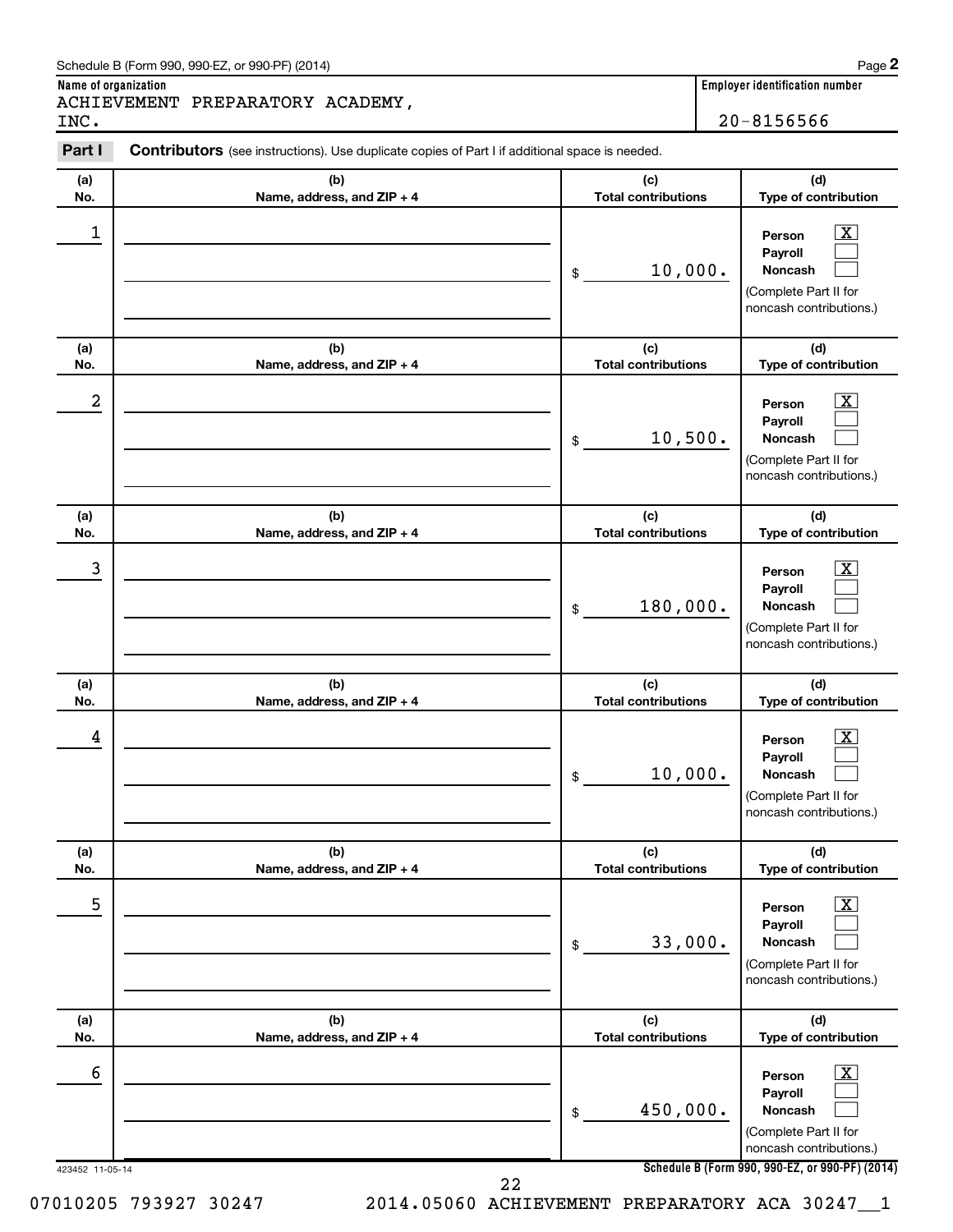| Schedule B (Form 990, 990-EZ, or 990-PF) (2014) | Page |
|-------------------------------------------------|------|
|                                                 |      |

**Name of organization** 

|  | lover identification numher |  |
|--|-----------------------------|--|

**Schedule B (Form 990, 990-EZ, or 990-PF) (2014)**

| INC.<br>Part I |                                                                                                       |                                   | $20 - 8156566$                                                                                              |
|----------------|-------------------------------------------------------------------------------------------------------|-----------------------------------|-------------------------------------------------------------------------------------------------------------|
|                | <b>Contributors</b> (see instructions). Use duplicate copies of Part I if additional space is needed. |                                   |                                                                                                             |
| (a)<br>No.     | (b)<br>Name, address, and ZIP + 4                                                                     | (c)<br><b>Total contributions</b> | (d)<br>Type of contribution                                                                                 |
| 7              |                                                                                                       | 6,000.<br>\$                      | $\overline{\mathbf{x}}$<br>Person<br>Payroll<br>Noncash<br>(Complete Part II for<br>noncash contributions.) |
| (a)<br>No.     | (b)<br>Name, address, and ZIP + 4                                                                     | (c)<br><b>Total contributions</b> | (d)<br>Type of contribution                                                                                 |
| 8              |                                                                                                       | 5,000.<br>\$                      | $\mathbf{X}$<br>Person<br>Payroll<br>Noncash<br>(Complete Part II for<br>noncash contributions.)            |
| (a)<br>No.     | (b)<br>Name, address, and ZIP + 4                                                                     | (c)<br><b>Total contributions</b> | (d)<br>Type of contribution                                                                                 |
| 9              |                                                                                                       | 5,000.<br>\$                      | $\mathbf{X}$<br>Person<br>Payroll<br>Noncash<br>(Complete Part II for<br>noncash contributions.)            |
| (a)<br>No.     | (b)<br>Name, address, and ZIP + 4                                                                     | (c)<br><b>Total contributions</b> | (d)<br>Type of contribution                                                                                 |
|                |                                                                                                       | \$                                | Person<br>Payroll<br>Noncash<br>(Complete Part II for<br>noncash contributions.)                            |
| (a)<br>No.     | (b)<br>Name, address, and ZIP + 4                                                                     | (c)<br><b>Total contributions</b> | (d)<br>Type of contribution                                                                                 |
|                |                                                                                                       | \$                                | Person<br>Payroll<br><b>Noncash</b><br>(Complete Part II for<br>noncash contributions.)                     |
| (a)<br>No.     | (b)<br>Name, address, and ZIP + 4                                                                     | (c)<br><b>Total contributions</b> | (d)<br>Type of contribution                                                                                 |
|                |                                                                                                       | \$                                | Person<br>Payroll<br>Noncash<br>(Complete Part II for<br>noncash contributions.)                            |

23

| Employer identification number |  |
|--------------------------------|--|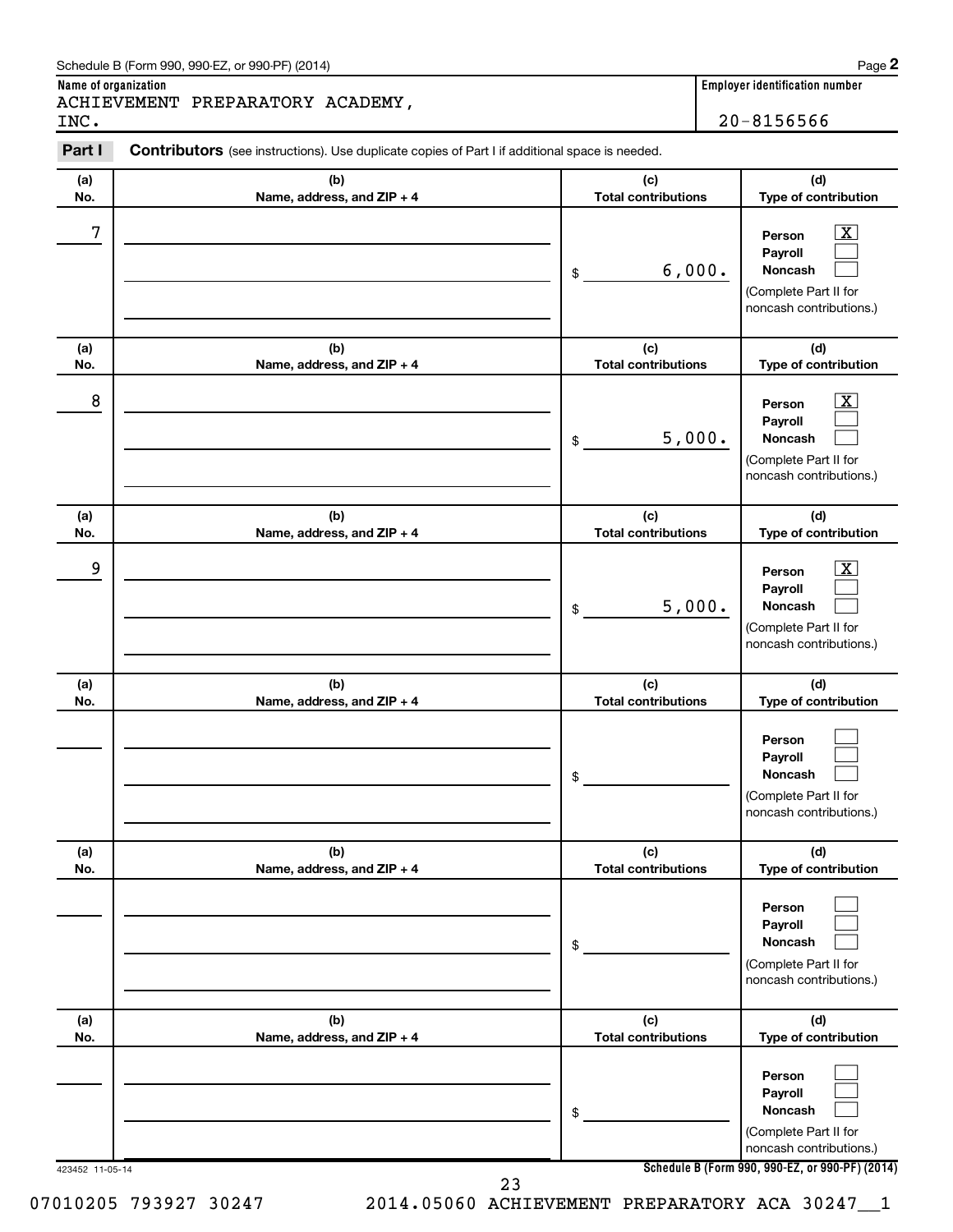| Part II                      | Noncash Property (see instructions). Use duplicate copies of Part II if additional space is needed. |                                                |                      |
|------------------------------|-----------------------------------------------------------------------------------------------------|------------------------------------------------|----------------------|
|                              |                                                                                                     |                                                |                      |
| (a)<br>No.<br>from<br>Part I | (b)<br>Description of noncash property given                                                        | (c)<br>FMV (or estimate)<br>(see instructions) | (d)<br>Date received |
|                              |                                                                                                     | \$                                             |                      |
| (a)<br>No.<br>from<br>Part I | (b)<br>Description of noncash property given                                                        | (c)<br>FMV (or estimate)<br>(see instructions) | (d)<br>Date received |
|                              |                                                                                                     | \$                                             |                      |
| (a)<br>No.<br>from<br>Part I | (b)<br>Description of noncash property given                                                        | (c)<br>FMV (or estimate)<br>(see instructions) | (d)<br>Date received |
|                              |                                                                                                     | \$                                             |                      |
| (a)<br>No.<br>from<br>Part I | (b)<br>Description of noncash property given                                                        | (c)<br>FMV (or estimate)<br>(see instructions) | (d)<br>Date received |
|                              |                                                                                                     | \$                                             |                      |
| (a)<br>No.<br>from<br>Part I | (b)<br>Description of noncash property given                                                        | (c)<br>FMV (or estimate)<br>(see instructions) | (d)<br>Date received |
|                              |                                                                                                     | \$                                             |                      |
| (a)<br>No.<br>from<br>Part I | (b)<br>Description of noncash property given                                                        | (c)<br>FMV (or estimate)<br>(see instructions) | (d)<br>Date received |
|                              |                                                                                                     |                                                |                      |

Schedule B (Form 990, 990-EZ, or 990-PF) (2014)

07010205 793927 30247 2014.05060 ACHIEVEMENT PREPARATORY ACA 30247 1

**3**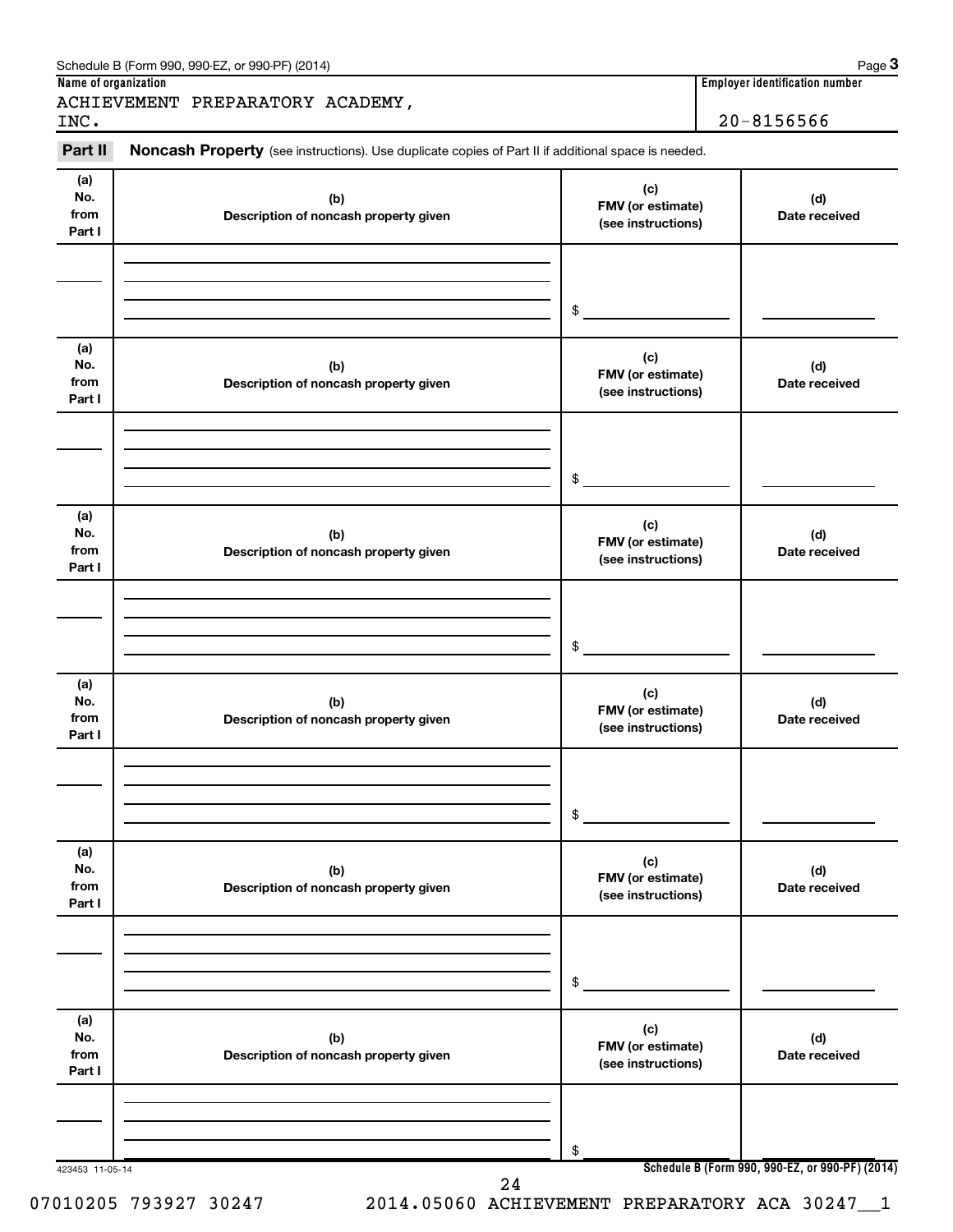| <b>Employer identification number</b><br>$20 - 8156566$<br><i>Exclusively</i> religious, charitable, etc., contributions to organizations described in section 501(c)(7), (8), or (10) that total more than \$1,000 for<br>the year from any one contributor. Complete columns (a) through (e) and<br>(d) Description of how gift is held<br>Relationship of transferor to transferee |  |  |  |  |  |  |
|---------------------------------------------------------------------------------------------------------------------------------------------------------------------------------------------------------------------------------------------------------------------------------------------------------------------------------------------------------------------------------------|--|--|--|--|--|--|
|                                                                                                                                                                                                                                                                                                                                                                                       |  |  |  |  |  |  |
|                                                                                                                                                                                                                                                                                                                                                                                       |  |  |  |  |  |  |
|                                                                                                                                                                                                                                                                                                                                                                                       |  |  |  |  |  |  |
|                                                                                                                                                                                                                                                                                                                                                                                       |  |  |  |  |  |  |
|                                                                                                                                                                                                                                                                                                                                                                                       |  |  |  |  |  |  |
|                                                                                                                                                                                                                                                                                                                                                                                       |  |  |  |  |  |  |
|                                                                                                                                                                                                                                                                                                                                                                                       |  |  |  |  |  |  |
|                                                                                                                                                                                                                                                                                                                                                                                       |  |  |  |  |  |  |
|                                                                                                                                                                                                                                                                                                                                                                                       |  |  |  |  |  |  |
|                                                                                                                                                                                                                                                                                                                                                                                       |  |  |  |  |  |  |
| (d) Description of how gift is held                                                                                                                                                                                                                                                                                                                                                   |  |  |  |  |  |  |
|                                                                                                                                                                                                                                                                                                                                                                                       |  |  |  |  |  |  |
|                                                                                                                                                                                                                                                                                                                                                                                       |  |  |  |  |  |  |
| Relationship of transferor to transferee                                                                                                                                                                                                                                                                                                                                              |  |  |  |  |  |  |
|                                                                                                                                                                                                                                                                                                                                                                                       |  |  |  |  |  |  |
| (d) Description of how gift is held                                                                                                                                                                                                                                                                                                                                                   |  |  |  |  |  |  |
|                                                                                                                                                                                                                                                                                                                                                                                       |  |  |  |  |  |  |
| (e) Transfer of gift                                                                                                                                                                                                                                                                                                                                                                  |  |  |  |  |  |  |
| Relationship of transferor to transferee                                                                                                                                                                                                                                                                                                                                              |  |  |  |  |  |  |
|                                                                                                                                                                                                                                                                                                                                                                                       |  |  |  |  |  |  |
| (d) Description of how gift is held                                                                                                                                                                                                                                                                                                                                                   |  |  |  |  |  |  |
|                                                                                                                                                                                                                                                                                                                                                                                       |  |  |  |  |  |  |
|                                                                                                                                                                                                                                                                                                                                                                                       |  |  |  |  |  |  |
| Relationship of transferor to transferee                                                                                                                                                                                                                                                                                                                                              |  |  |  |  |  |  |
|                                                                                                                                                                                                                                                                                                                                                                                       |  |  |  |  |  |  |
|                                                                                                                                                                                                                                                                                                                                                                                       |  |  |  |  |  |  |
|                                                                                                                                                                                                                                                                                                                                                                                       |  |  |  |  |  |  |

07010205 793927 30247 2014.05060 ACHIEVEMENT PREPARATORY ACA 30247 1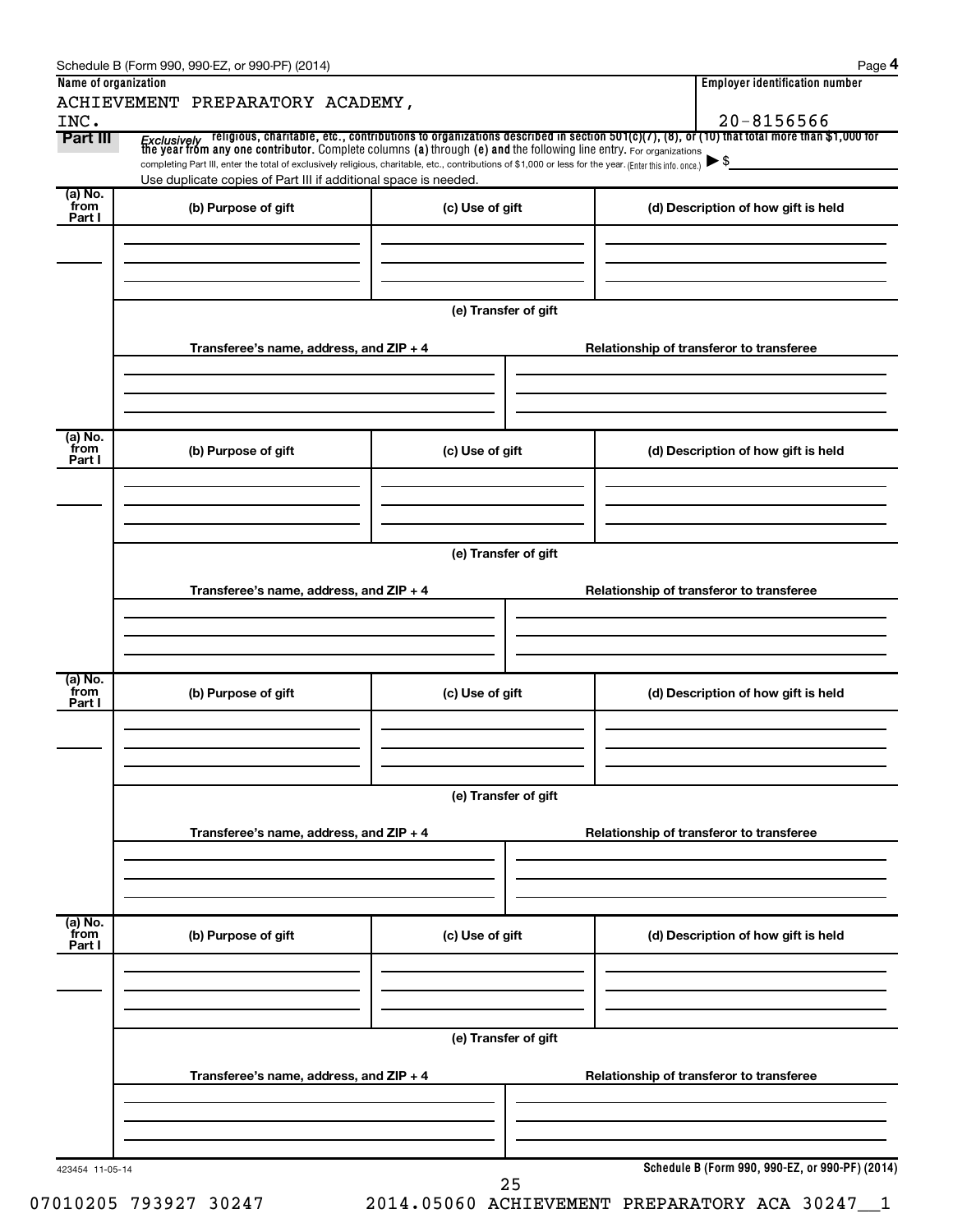|                          | <b>SCHEDULE D</b>                   |                                                                                                                                                                          | <b>Supplemental Financial Statements</b>                                                                                             |                                 | OMB No. 1545-0047                                       |                |
|--------------------------|-------------------------------------|--------------------------------------------------------------------------------------------------------------------------------------------------------------------------|--------------------------------------------------------------------------------------------------------------------------------------|---------------------------------|---------------------------------------------------------|----------------|
|                          | (Form 990)                          |                                                                                                                                                                          | Complete if the organization answered "Yes" to Form 990,<br>Part IV, line 6, 7, 8, 9, 10, 11a, 11b, 11c, 11d, 11e, 11f, 12a, or 12b. |                                 |                                                         |                |
|                          | Department of the Treasury          |                                                                                                                                                                          | Attach to Form 990.                                                                                                                  |                                 | Inspection                                              | Open to Public |
|                          | Internal Revenue Service            | ACHIEVEMENT PREPARATORY ACADEMY,                                                                                                                                         | Information about Schedule D (Form 990) and its instructions is at www.irs.gov/form990.                                              |                                 |                                                         |                |
|                          | Name of the organization            | INC.                                                                                                                                                                     |                                                                                                                                      |                                 | <b>Employer identification number</b><br>$20 - 8156566$ |                |
| Part I                   |                                     | Organizations Maintaining Donor Advised Funds or Other Similar Funds or Accounts. Complete if the                                                                        |                                                                                                                                      |                                 |                                                         |                |
|                          |                                     | organization answered "Yes" to Form 990, Part IV, line 6.                                                                                                                |                                                                                                                                      |                                 |                                                         |                |
|                          |                                     |                                                                                                                                                                          | (a) Donor advised funds                                                                                                              |                                 | (b) Funds and other accounts                            |                |
| 1                        |                                     | Aggregate value of contributions to (during year)                                                                                                                        |                                                                                                                                      |                                 |                                                         |                |
| 2<br>3                   |                                     | Aggregate value of grants from (during year)                                                                                                                             |                                                                                                                                      |                                 |                                                         |                |
| 4                        |                                     |                                                                                                                                                                          |                                                                                                                                      |                                 |                                                         |                |
| 5                        |                                     | Did the organization inform all donors and donor advisors in writing that the assets held in donor advised funds                                                         |                                                                                                                                      |                                 |                                                         |                |
|                          |                                     |                                                                                                                                                                          |                                                                                                                                      |                                 | Yes                                                     | <b>No</b>      |
| 6                        |                                     | Did the organization inform all grantees, donors, and donor advisors in writing that grant funds can be used only                                                        |                                                                                                                                      |                                 |                                                         |                |
|                          |                                     | for charitable purposes and not for the benefit of the donor or donor advisor, or for any other purpose conferring                                                       |                                                                                                                                      |                                 |                                                         |                |
| Part II                  | impermissible private benefit?      |                                                                                                                                                                          |                                                                                                                                      |                                 | Yes                                                     | No             |
|                          |                                     | Conservation Easements. Complete if the organization answered "Yes" to Form 990, Part IV, line 7.                                                                        |                                                                                                                                      |                                 |                                                         |                |
| 1.                       |                                     | Purpose(s) of conservation easements held by the organization (check all that apply).<br>Preservation of land for public use (e.g., recreation or education)             | Preservation of a historically important land area                                                                                   |                                 |                                                         |                |
|                          |                                     | Protection of natural habitat                                                                                                                                            | Preservation of a certified historic structure                                                                                       |                                 |                                                         |                |
|                          |                                     | Preservation of open space                                                                                                                                               |                                                                                                                                      |                                 |                                                         |                |
| 2                        |                                     | Complete lines 2a through 2d if the organization held a qualified conservation contribution in the form of a conservation easement on the last                           |                                                                                                                                      |                                 |                                                         |                |
|                          | day of the tax year.                |                                                                                                                                                                          |                                                                                                                                      |                                 |                                                         |                |
|                          |                                     |                                                                                                                                                                          |                                                                                                                                      |                                 | Held at the End of the Tax Year                         |                |
| а                        |                                     |                                                                                                                                                                          |                                                                                                                                      | 2a                              |                                                         |                |
| b                        |                                     |                                                                                                                                                                          |                                                                                                                                      | 2b                              |                                                         |                |
| с                        |                                     |                                                                                                                                                                          |                                                                                                                                      | 2c                              |                                                         |                |
| d                        |                                     | Number of conservation easements included in (c) acquired after 8/17/06, and not on a historic structure                                                                 |                                                                                                                                      |                                 |                                                         |                |
|                          |                                     | Number of conservation easements modified, transferred, released, extinguished, or terminated by the organization during the tax                                         |                                                                                                                                      | 2d                              |                                                         |                |
| 3                        | $\mathsf{year}$                     |                                                                                                                                                                          |                                                                                                                                      |                                 |                                                         |                |
| 4                        |                                     | Number of states where property subject to conservation easement is located >                                                                                            |                                                                                                                                      |                                 |                                                         |                |
| 5                        |                                     | Does the organization have a written policy regarding the periodic monitoring, inspection, handling of                                                                   |                                                                                                                                      |                                 |                                                         |                |
|                          |                                     |                                                                                                                                                                          |                                                                                                                                      |                                 | Yes                                                     | No             |
|                          |                                     | Staff and volunteer hours devoted to monitoring, inspecting, and enforcing conservation easements during the year                                                        |                                                                                                                                      |                                 |                                                         |                |
| 7                        |                                     | Amount of expenses incurred in monitoring, inspecting, and enforcing conservation easements during the year $\triangleright$ \$                                          |                                                                                                                                      |                                 |                                                         |                |
| 8                        |                                     | Does each conservation easement reported on line 2(d) above satisfy the requirements of section 170(h)(4)(B)(i)                                                          |                                                                                                                                      |                                 |                                                         |                |
|                          |                                     |                                                                                                                                                                          |                                                                                                                                      |                                 | Yes                                                     | No             |
| 9                        |                                     | In Part XIII, describe how the organization reports conservation easements in its revenue and expense statement, and balance sheet, and                                  |                                                                                                                                      |                                 |                                                         |                |
|                          | conservation easements.             | include, if applicable, the text of the footnote to the organization's financial statements that describes the organization's accounting for                             |                                                                                                                                      |                                 |                                                         |                |
|                          |                                     | Part III   Organizations Maintaining Collections of Art, Historical Treasures, or Other Similar Assets.                                                                  |                                                                                                                                      |                                 |                                                         |                |
|                          |                                     | Complete if the organization answered "Yes" to Form 990, Part IV, line 8.                                                                                                |                                                                                                                                      |                                 |                                                         |                |
|                          |                                     | 1a If the organization elected, as permitted under SFAS 116 (ASC 958), not to report in its revenue statement and balance sheet works of art,                            |                                                                                                                                      |                                 |                                                         |                |
|                          |                                     | historical treasures, or other similar assets held for public exhibition, education, or research in furtherance of public service, provide, in Part XIII,                |                                                                                                                                      |                                 |                                                         |                |
|                          |                                     | the text of the footnote to its financial statements that describes these items.                                                                                         |                                                                                                                                      |                                 |                                                         |                |
| b                        |                                     | If the organization elected, as permitted under SFAS 116 (ASC 958), to report in its revenue statement and balance sheet works of art, historical                        |                                                                                                                                      |                                 |                                                         |                |
|                          |                                     | treasures, or other similar assets held for public exhibition, education, or research in furtherance of public service, provide the following amounts                    |                                                                                                                                      |                                 |                                                         |                |
|                          | relating to these items:            |                                                                                                                                                                          |                                                                                                                                      |                                 |                                                         |                |
|                          |                                     |                                                                                                                                                                          |                                                                                                                                      | -\$<br>$\blacktriangleright$ \$ |                                                         |                |
| 2                        |                                     | (ii) Assets included in Form 990, Part X<br>If the organization received or held works of art, historical treasures, or other similar assets for financial gain, provide |                                                                                                                                      |                                 |                                                         |                |
|                          |                                     | the following amounts required to be reported under SFAS 116 (ASC 958) relating to these items:                                                                          |                                                                                                                                      |                                 |                                                         |                |
| а                        |                                     |                                                                                                                                                                          |                                                                                                                                      | - \$                            | <u>and the state of the state of the state</u>          |                |
| b                        | Assets included in Form 990, Part X |                                                                                                                                                                          |                                                                                                                                      | $\blacktriangleright$ s         |                                                         |                |
|                          |                                     |                                                                                                                                                                          |                                                                                                                                      |                                 |                                                         |                |
|                          |                                     | LHA For Paperwork Reduction Act Notice, see the Instructions for Form 990.                                                                                               |                                                                                                                                      |                                 | Schedule D (Form 990) 2014                              |                |
| 432051<br>$10 - 01 - 14$ |                                     |                                                                                                                                                                          |                                                                                                                                      |                                 |                                                         |                |
|                          |                                     |                                                                                                                                                                          | 26                                                                                                                                   |                                 |                                                         |                |

07010205 793927 30247 2014.05060 ACHIEVEMENT PREPARATORY ACA 30247 1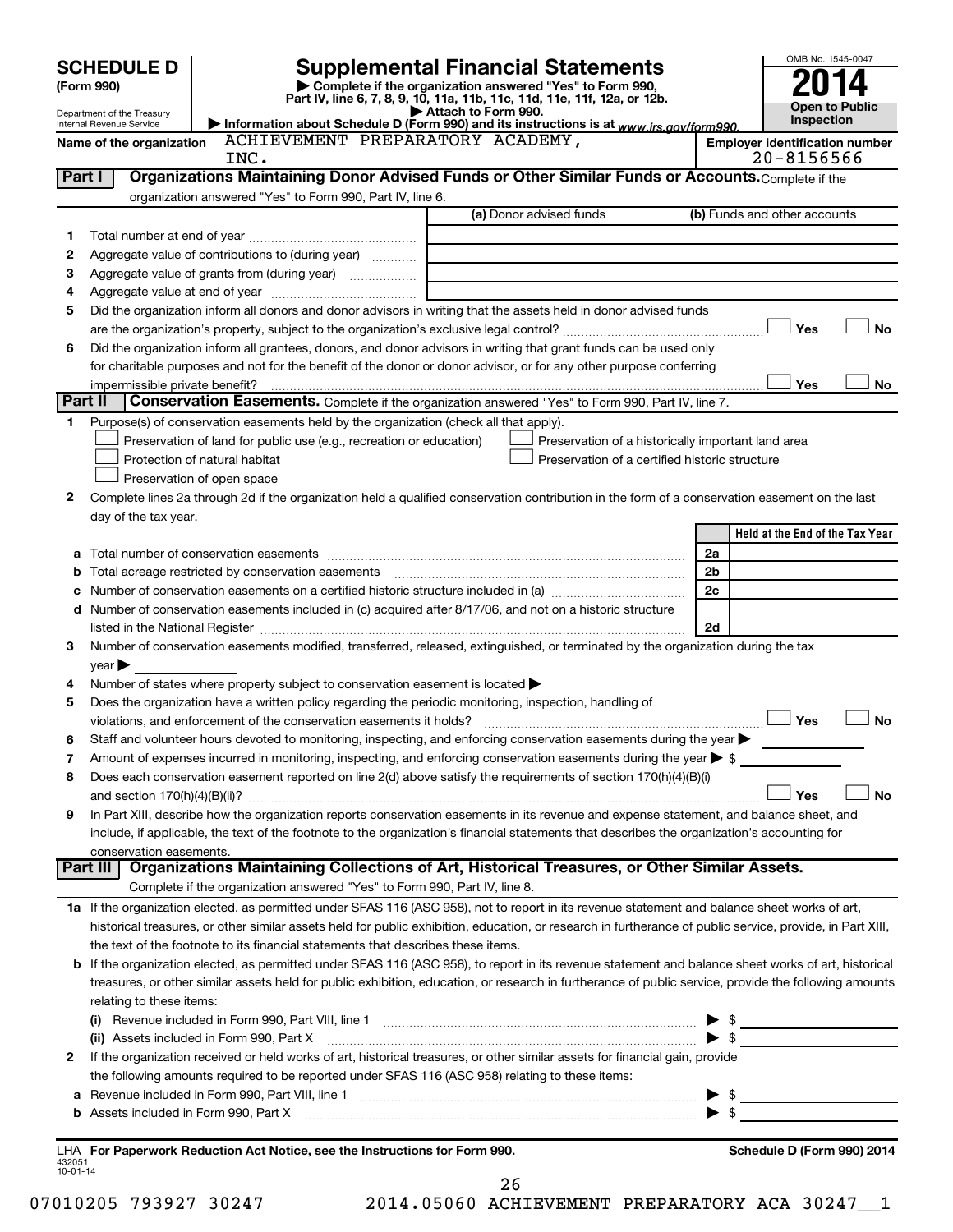|    |                                                                                                                                                                                                                                | ACHIEVEMENI FREPARAIORI ACADEMI, |   |                |                           |                      |                | $20 - 8156566$ Page 2 |
|----|--------------------------------------------------------------------------------------------------------------------------------------------------------------------------------------------------------------------------------|----------------------------------|---|----------------|---------------------------|----------------------|----------------|-----------------------|
|    | INC.<br>Schedule D (Form 990) 2014                                                                                                                                                                                             |                                  |   |                |                           |                      |                |                       |
|    | Part III   Organizations Maintaining Collections of Art, Historical Treasures, or Other Similar Assets (continued)                                                                                                             |                                  |   |                |                           |                      |                |                       |
| 3  | Using the organization's acquisition, accession, and other records, check any of the following that are a significant use of its collection items                                                                              |                                  |   |                |                           |                      |                |                       |
|    | (check all that apply):                                                                                                                                                                                                        |                                  |   |                |                           |                      |                |                       |
| a  | Public exhibition                                                                                                                                                                                                              | d                                |   |                | Loan or exchange programs |                      |                |                       |
| b  | Scholarly research                                                                                                                                                                                                             | e                                |   | Other          |                           |                      |                |                       |
| c  | Preservation for future generations                                                                                                                                                                                            |                                  |   |                |                           |                      |                |                       |
| 4  | Provide a description of the organization's collections and explain how they further the organization's exempt purpose in Part XIII.                                                                                           |                                  |   |                |                           |                      |                |                       |
| 5  | During the year, did the organization solicit or receive donations of art, historical treasures, or other similar assets                                                                                                       |                                  |   |                |                           |                      |                |                       |
|    |                                                                                                                                                                                                                                |                                  |   |                |                           |                      | Yes            | No                    |
|    | Part IV<br>Escrow and Custodial Arrangements. Complete if the organization answered "Yes" to Form 990, Part IV, line 9, or                                                                                                     |                                  |   |                |                           |                      |                |                       |
|    | reported an amount on Form 990, Part X, line 21.                                                                                                                                                                               |                                  |   |                |                           |                      |                |                       |
|    | 1a Is the organization an agent, trustee, custodian or other intermediary for contributions or other assets not included                                                                                                       |                                  |   |                |                           |                      |                |                       |
|    |                                                                                                                                                                                                                                |                                  |   |                |                           |                      | Yes            | <b>No</b>             |
|    | b If "Yes," explain the arrangement in Part XIII and complete the following table:                                                                                                                                             |                                  |   |                |                           |                      |                |                       |
|    |                                                                                                                                                                                                                                |                                  |   |                |                           |                      | Amount         |                       |
|    | Beginning balance measurements and the contract measurement of the contract measurement of the contract measurement of the contract measurement of the contract measurement of the contract measurement of the contract measur |                                  |   |                |                           | 1c                   |                |                       |
|    |                                                                                                                                                                                                                                |                                  |   |                |                           | 1d                   |                |                       |
| е  | Distributions during the year manufactured and continuum control of the state of the control of the year manufactured and control of the state of the state of the state of the state of the state of the state of the state o |                                  |   |                |                           | 1е                   |                |                       |
| f  |                                                                                                                                                                                                                                |                                  |   |                |                           | 1f                   |                |                       |
|    | 2a Did the organization include an amount on Form 990, Part X, line 21, for escrow or custodial account liability?                                                                                                             |                                  |   |                |                           |                      | Yes            | No                    |
|    | <b>b</b> If "Yes," explain the arrangement in Part XIII. Check here if the explanation has been provided in Part XIII                                                                                                          |                                  |   |                |                           |                      |                |                       |
|    | <b>Part V</b><br>Endowment Funds. Complete if the organization answered "Yes" to Form 990, Part IV, line 10.                                                                                                                   |                                  |   |                |                           |                      |                |                       |
|    |                                                                                                                                                                                                                                | (a) Current year                 |   | (b) Prior year | (c) Two years back        | (d) Three years back |                | (e) Four years back   |
| 1a | Beginning of year balance                                                                                                                                                                                                      |                                  |   |                |                           |                      |                |                       |
|    |                                                                                                                                                                                                                                |                                  |   |                |                           |                      |                |                       |
|    | Net investment earnings, gains, and losses                                                                                                                                                                                     |                                  |   |                |                           |                      |                |                       |
|    |                                                                                                                                                                                                                                |                                  |   |                |                           |                      |                |                       |
|    | <b>e</b> Other expenditures for facilities                                                                                                                                                                                     |                                  |   |                |                           |                      |                |                       |
|    | and programs                                                                                                                                                                                                                   |                                  |   |                |                           |                      |                |                       |
| f. |                                                                                                                                                                                                                                |                                  |   |                |                           |                      |                |                       |
| g  |                                                                                                                                                                                                                                |                                  |   |                |                           |                      |                |                       |
| 2  | Provide the estimated percentage of the current year end balance (line 1g, column (a)) held as:                                                                                                                                |                                  |   |                |                           |                      |                |                       |
|    | Board designated or quasi-endowment                                                                                                                                                                                            |                                  | % |                |                           |                      |                |                       |
|    | Permanent endowment                                                                                                                                                                                                            | %                                |   |                |                           |                      |                |                       |
|    | <b>c</b> Temporarily restricted endowment $\blacktriangleright$                                                                                                                                                                | %                                |   |                |                           |                      |                |                       |
|    | The percentages in lines 2a, 2b, and 2c should equal 100%.                                                                                                                                                                     |                                  |   |                |                           |                      |                |                       |
|    | 3a Are there endowment funds not in the possession of the organization that are held and administered for the organization                                                                                                     |                                  |   |                |                           |                      |                |                       |
|    | by:                                                                                                                                                                                                                            |                                  |   |                |                           |                      |                | Yes<br>No             |
|    |                                                                                                                                                                                                                                |                                  |   |                |                           |                      | 3a(i)          |                       |
|    | (ii) related organizations                                                                                                                                                                                                     |                                  |   |                |                           |                      | 3a(ii)         |                       |
|    |                                                                                                                                                                                                                                |                                  |   |                |                           |                      | 3b             |                       |
| 4  | Describe in Part XIII the intended uses of the organization's endowment funds.                                                                                                                                                 |                                  |   |                |                           |                      |                |                       |
|    | Land, Buildings, and Equipment.<br><b>Part VI</b>                                                                                                                                                                              |                                  |   |                |                           |                      |                |                       |
|    | Complete if the organization answered "Yes" to Form 990, Part IV, line 11a. See Form 990, Part X, line 10.                                                                                                                     |                                  |   |                |                           |                      |                |                       |
|    | Description of property                                                                                                                                                                                                        | (a) Cost or other                |   |                | (b) Cost or other         | (c) Accumulated      | (d) Book value |                       |
|    |                                                                                                                                                                                                                                | basis (investment)               |   | basis (other)  |                           | depreciation         |                |                       |
|    |                                                                                                                                                                                                                                |                                  |   |                |                           |                      |                |                       |
| b  |                                                                                                                                                                                                                                |                                  |   |                |                           |                      |                |                       |
|    | Leasehold improvements                                                                                                                                                                                                         | 190,799.                         |   |                |                           | 190,799.             |                | υ.                    |
|    |                                                                                                                                                                                                                                | 1,001,789.                       |   |                |                           | 624,526.             |                | 377, 263.             |
|    |                                                                                                                                                                                                                                | 6,447,198.                       |   |                |                           |                      |                | 6,447,198.            |
|    | Total. Add lines 1a through 1e. (Column (d) must equal Form 990, Part X, column (B), line 10c.)                                                                                                                                |                                  |   |                |                           |                      |                | 6,824,461.            |

**Schedule D (Form 990) 2014**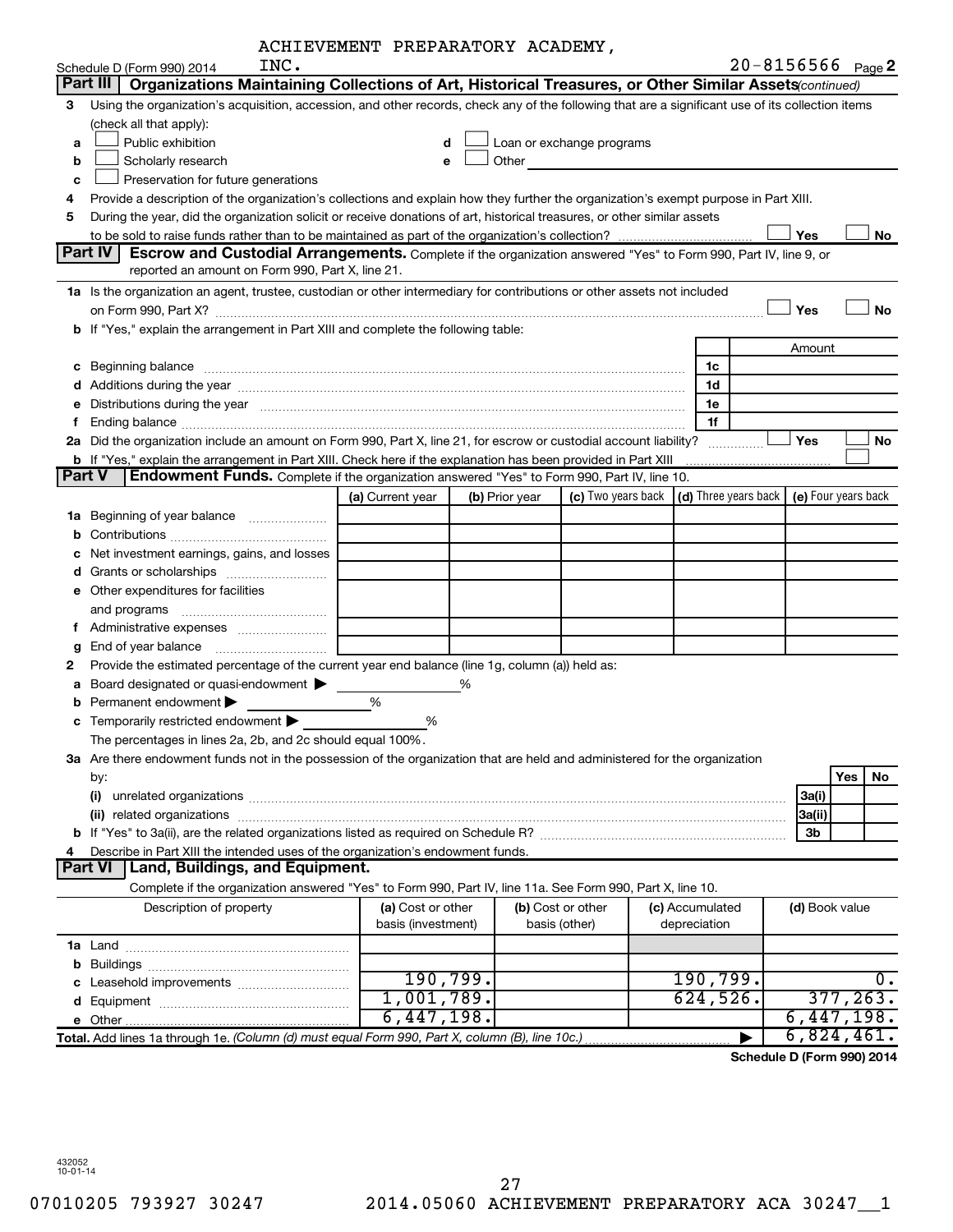| INC.<br>Schedule D (Form 990) 2014                                                                                                                                      |                 |                | $20 - 8156566$ Page 3                                     |
|-------------------------------------------------------------------------------------------------------------------------------------------------------------------------|-----------------|----------------|-----------------------------------------------------------|
| <b>Investments - Other Securities.</b><br><b>Part VII</b><br>Complete if the organization answered "Yes" to Form 990, Part IV, line 11b. See Form 990, Part X, line 12. |                 |                |                                                           |
| (a) Description of security or category (including name of security)                                                                                                    | (b) Book value  |                | (c) Method of valuation: Cost or end-of-year market value |
|                                                                                                                                                                         |                 |                |                                                           |
|                                                                                                                                                                         |                 |                |                                                           |
| (3) Other                                                                                                                                                               |                 |                |                                                           |
| (A)                                                                                                                                                                     |                 |                |                                                           |
| (B)                                                                                                                                                                     |                 |                |                                                           |
| (C)                                                                                                                                                                     |                 |                |                                                           |
| (D)                                                                                                                                                                     |                 |                |                                                           |
| (E)                                                                                                                                                                     |                 |                |                                                           |
| (F)                                                                                                                                                                     |                 |                |                                                           |
| (G)<br>(H)                                                                                                                                                              |                 |                |                                                           |
| Total. (Col. (b) must equal Form 990, Part X, col. (B) line 12.) $\blacktriangleright$                                                                                  |                 |                |                                                           |
| Part VIII Investments - Program Related.                                                                                                                                |                 |                |                                                           |
| Complete if the organization answered "Yes" to Form 990, Part IV, line 11c. See Form 990, Part X, line 13.                                                              |                 |                |                                                           |
| (a) Description of investment                                                                                                                                           | (b) Book value  |                | (c) Method of valuation: Cost or end-of-year market value |
| (1)                                                                                                                                                                     |                 |                |                                                           |
| (2)                                                                                                                                                                     |                 |                |                                                           |
| (3)                                                                                                                                                                     |                 |                |                                                           |
| (4)                                                                                                                                                                     |                 |                |                                                           |
| (5)                                                                                                                                                                     |                 |                |                                                           |
| (6)                                                                                                                                                                     |                 |                |                                                           |
| (7)                                                                                                                                                                     |                 |                |                                                           |
| (8)                                                                                                                                                                     |                 |                |                                                           |
| (9)                                                                                                                                                                     |                 |                |                                                           |
| Total. (Col. (b) must equal Form 990, Part X, col. (B) line 13.) $\blacktriangleright$<br><b>Other Assets.</b><br>Part IX                                               |                 |                |                                                           |
| Complete if the organization answered "Yes" to Form 990, Part IV, line 11d. See Form 990, Part X, line 15.                                                              |                 |                |                                                           |
|                                                                                                                                                                         | (a) Description |                | (b) Book value                                            |
| (1)                                                                                                                                                                     |                 |                |                                                           |
| (2)                                                                                                                                                                     |                 |                |                                                           |
| (3)                                                                                                                                                                     |                 |                |                                                           |
| (4)                                                                                                                                                                     |                 |                |                                                           |
| (5)                                                                                                                                                                     |                 |                |                                                           |
| (6)                                                                                                                                                                     |                 |                |                                                           |
| (7)                                                                                                                                                                     |                 |                |                                                           |
| (8)                                                                                                                                                                     |                 |                |                                                           |
| (9)                                                                                                                                                                     |                 |                |                                                           |
| Total. (Column (b) must equal Form 990, Part X, col. (B) line 15.)<br><b>Other Liabilities.</b><br>Part X                                                               |                 |                |                                                           |
|                                                                                                                                                                         |                 |                |                                                           |
| Complete if the organization answered "Yes" to Form 990, Part IV, line 11e or 11f. See Form 990, Part X, line 25.<br>(a) Description of liability                       |                 | (b) Book value |                                                           |
| 1.<br>Federal income taxes<br>(1)                                                                                                                                       |                 |                |                                                           |
| <b>ACCRUED INTEREST PAYABLE</b><br>(2)                                                                                                                                  |                 | 32,967.        |                                                           |
| (3)                                                                                                                                                                     |                 |                |                                                           |
| (4)                                                                                                                                                                     |                 |                |                                                           |
| (5)                                                                                                                                                                     |                 |                |                                                           |
| (6)                                                                                                                                                                     |                 |                |                                                           |
| (7)                                                                                                                                                                     |                 |                |                                                           |
| (8)                                                                                                                                                                     |                 |                |                                                           |
| (9)                                                                                                                                                                     |                 |                |                                                           |
| Total. (Column (b) must equal Form 990, Part X, col. (B) line 25.)                                                                                                      |                 | 32,967.        |                                                           |
| Liability for uncertain tax positions. In Part XIII, provide the text of the footnote to the organization's financial statements that reports the<br>2.                 |                 |                |                                                           |
| organization's liability for uncertain tax positions under FIN 48 (ASC 740). Check here if the text of the footnote has been provided in Part XIII $ X $                |                 |                |                                                           |
|                                                                                                                                                                         |                 |                | Schedule D (Form 990) 2014                                |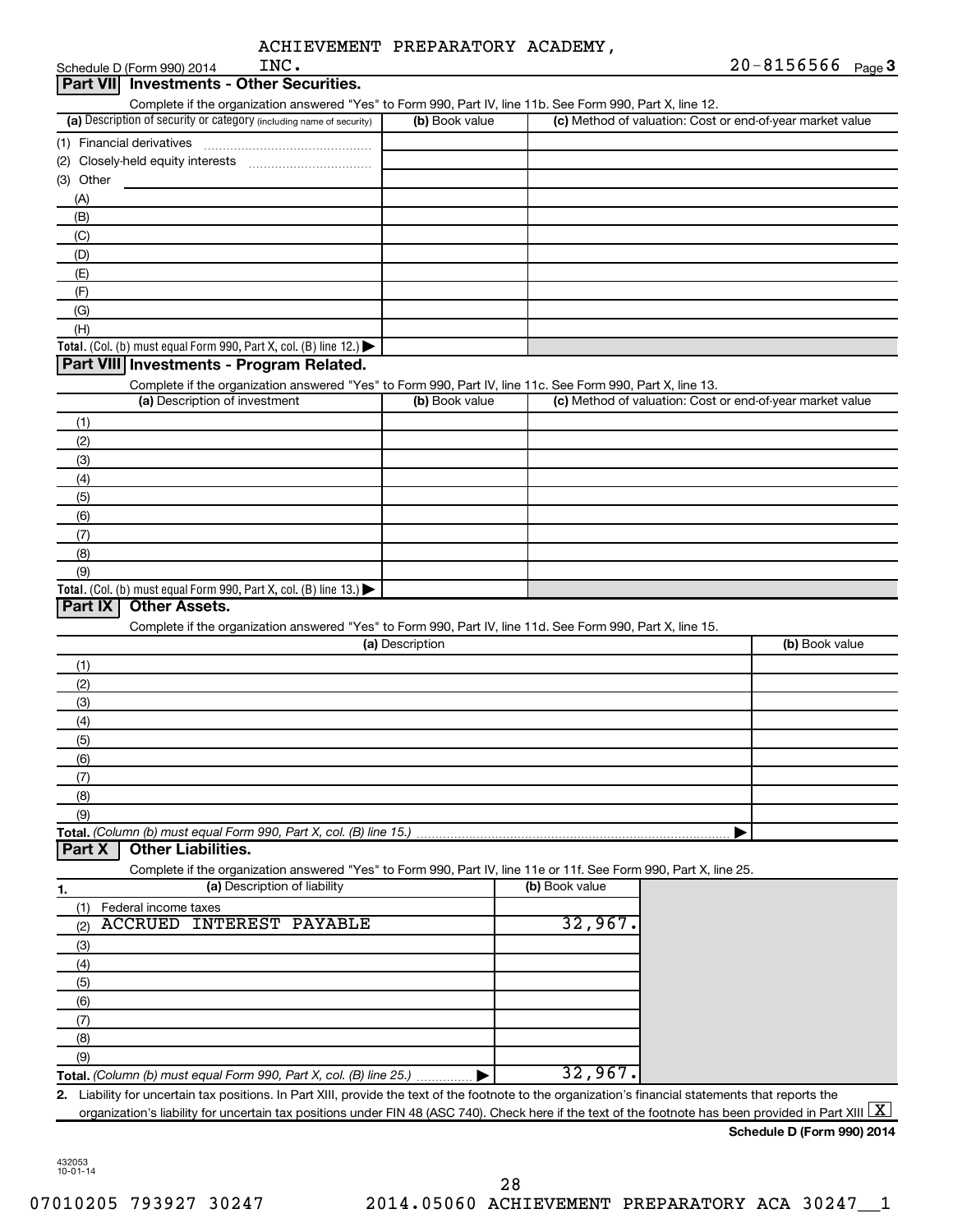|   | INC.<br>Schedule D (Form 990) 2014                                                                                                                                                                                                  |                |        |                         | $20 - 8156566$ Page 4 |
|---|-------------------------------------------------------------------------------------------------------------------------------------------------------------------------------------------------------------------------------------|----------------|--------|-------------------------|-----------------------|
|   | Part XI   Reconciliation of Revenue per Audited Financial Statements With Revenue per Return.                                                                                                                                       |                |        |                         |                       |
|   | Complete if the organization answered "Yes" to Form 990, Part IV, line 12a.                                                                                                                                                         |                |        |                         |                       |
| 1 | Total revenue, gains, and other support per audited financial statements                                                                                                                                                            |                |        | $\overline{1}$          | 12,466,688.           |
| 2 | Amounts included on line 1 but not on Form 990, Part VIII, line 12:                                                                                                                                                                 |                |        |                         |                       |
| a |                                                                                                                                                                                                                                     | 2a             |        |                         |                       |
|   |                                                                                                                                                                                                                                     | 2 <sub>b</sub> |        |                         |                       |
| c | Recoveries of prior year grants [11] matter contracts and prior year grants and prior year grants and prior year grants and prior year of the state of the state of the state of the state of the state of the state of the st      | 2 <sub>c</sub> |        |                         |                       |
| d |                                                                                                                                                                                                                                     | 2d             | 1,353. |                         |                       |
| е | Add lines 2a through 2d <b>contained a contained a contained a contained a</b> contained a contained a contained a contained a contained a contained a contained a contained a contained a contained a contained a contained a cont |                |        | 2e                      | 1,353.                |
| 3 |                                                                                                                                                                                                                                     |                |        | $\mathbf{3}$            | 12,465,335.           |
| 4 | Amounts included on Form 990, Part VIII, line 12, but not on line 1:                                                                                                                                                                |                |        |                         |                       |
|   |                                                                                                                                                                                                                                     | 4a l           |        |                         |                       |
| b |                                                                                                                                                                                                                                     | 4 <sub>b</sub> |        |                         |                       |
|   | Add lines 4a and 4b                                                                                                                                                                                                                 |                |        | 4с                      | υ.                    |
|   |                                                                                                                                                                                                                                     |                |        | 5                       | 12,465,335.           |
|   |                                                                                                                                                                                                                                     |                |        |                         |                       |
|   | Part XII Reconciliation of Expenses per Audited Financial Statements With Expenses per Return.                                                                                                                                      |                |        |                         |                       |
|   | Complete if the organization answered "Yes" to Form 990, Part IV, line 12a.                                                                                                                                                         |                |        |                         |                       |
| 1 |                                                                                                                                                                                                                                     |                |        | $\mathbf{1}$            | 10,553,614.           |
| 2 | Amounts included on line 1 but not on Form 990, Part IX, line 25:                                                                                                                                                                   |                |        |                         |                       |
| a |                                                                                                                                                                                                                                     | 2a             |        |                         |                       |
|   |                                                                                                                                                                                                                                     | 2 <sub>b</sub> |        |                         |                       |
| c |                                                                                                                                                                                                                                     | 2 <sub>c</sub> |        |                         |                       |
| d |                                                                                                                                                                                                                                     | 2d             | 1,353. |                         |                       |
|   | Add lines 2a through 2d <b>contained a contained a contained a contained a</b> contained a contact the contact of the contact of the contact of the contact of the contact of the contact of the contact of the contact of the cont |                |        | 2e                      | 1,353.                |
| 3 |                                                                                                                                                                                                                                     |                |        | $\overline{\mathbf{3}}$ | 10,552,261.           |
| 4 | Amounts included on Form 990, Part IX, line 25, but not on line 1:                                                                                                                                                                  |                |        |                         |                       |
|   |                                                                                                                                                                                                                                     |                |        |                         |                       |
| b |                                                                                                                                                                                                                                     | 4b             |        |                         |                       |
|   | Add lines 4a and 4b                                                                                                                                                                                                                 |                |        | 4c                      | ο.                    |
|   | Part XIII Supplemental Information.                                                                                                                                                                                                 |                |        | 5                       | 10,552,261.           |

Provide the descriptions required for Part II, lines 3, 5, and 9; Part III, lines 1a and 4; Part IV, lines 1b and 2b; Part V, line 4; Part X, line 2; Part XI, lines 2d and 4b; and Part XII, lines 2d and 4b. Also complete this part to provide any additional information.

## PART X, LINE 2:

| THE ACCOUNTING OF<br>THE SCHOOL HAS ADOPTED<br>UNCERTAINTY<br>INCOME<br>ΙN<br>TAXES AS                   |
|----------------------------------------------------------------------------------------------------------|
| TAXES TOPIC OF THE FASB ASC. THE TOPIC REQUIRES THE<br>REOUIRED<br>BY<br><b>INCOME</b><br>THE            |
| DETERMINE WHETHER A TAX POSITION IS MORE LIKELY THAN NOT<br>SCHOOL<br>TO.<br>BE<br>TO.                   |
| UPON EXAMINATION BY THE APPLICABLE TAXING AUTHORITY, INCLUDING<br>SUSTAINED                              |
| ANY RELATED APPEALS OR LITIGATION PROCESSES, BASED ON THE<br>RESOLUTION OF                               |
| TECHNICAL<br>MERITS OF<br>THE POSITION. THE TAX BENEFIT TO<br>BE RECOGNIZED<br>ΙS                        |
| LARGEST AMOUNT OF<br>BENEFIT<br><b>MEASURED</b><br>AS<br>THAT IS MORE<br>THAN<br>PERCENT<br>THE<br>FIFTY |
| BEING REALIZED UPON ULTIMATE SETTLEMENT WHICH COULD RESULT IN<br>LIKELY OF                               |
| THE SCHOOL RECORDING A TAX LIABILITY THAT WOULD REDUCE<br>ITS NET ASSETS.<br>THE                         |
| SCHOOL HAS ANALYZED ITS TAX POSITIONS, AND HAS CONCLUDED<br>THAT<br>NO LIABILITY                         |
| SHOULD<br>BE RECORDED RELATED<br>UNRECOGNIZED TAX BENEFITS<br>ANY UNCERTAIN<br>FOR<br>TO.                |
| 432054<br>Schedule D (Form 990) 2014<br>$10 - 01 - 14$<br>29                                             |
| 2014.05060 ACHIEVEMENT PREPARATORY ACA 30247<br>07010205 793927 30247<br>-1                              |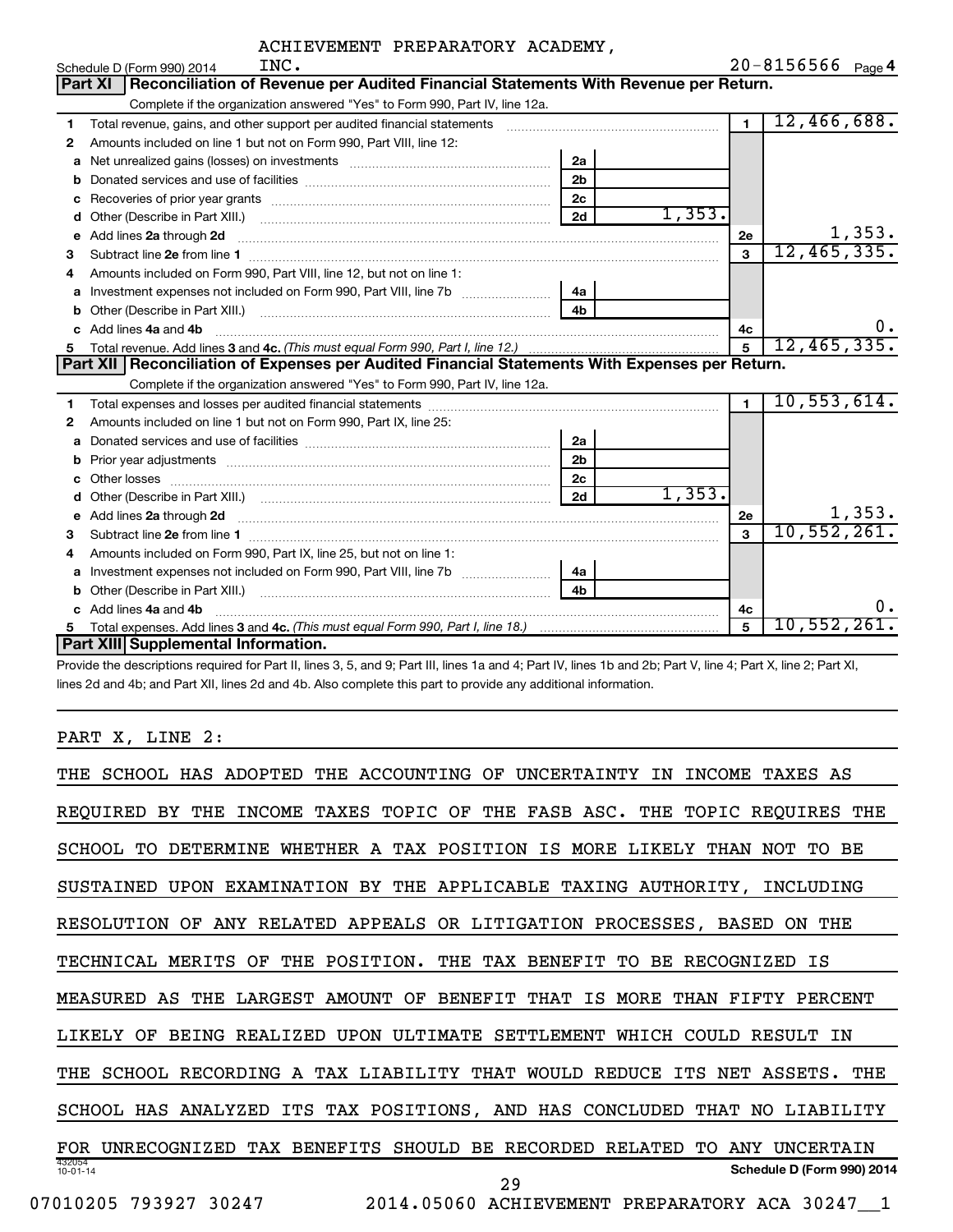| ACHIEVEMENT PREPARATORY ACADEMY,<br>$20 - 8156566$ Page 5<br>INC.<br>Schedule D (Form 990) 2014<br>Part XIII Supplemental Information (continued) |        |
|---------------------------------------------------------------------------------------------------------------------------------------------------|--------|
| TAX POSITIONS TAKEN ON RETURNS FILED FOR OPEN TAX YEARS (2011-2013), OR                                                                           |        |
| EXPECTED TO BE TAKEN IN ITS 2014 TAX RETURN. THE SCHOOL IS NOT AWARE OF                                                                           |        |
| ANY TAX POSITIONS FOR WHICH IT BELIEVES THAT THERE IS A REASONABLE                                                                                |        |
| POSSIBILITY THAT THE TOTAL AMOUNTS OF UNRECOGNIZED TAX BENEFITS WILL                                                                              |        |
| CHANGE MATERIALLY IN THE NEXT TWELVE MONTHS.                                                                                                      |        |
|                                                                                                                                                   |        |
| PART XI, LINE 2D - OTHER ADJUSTMENTS:                                                                                                             |        |
| FUNDRAISING EXPENSE                                                                                                                               | 1,353. |
| PART XII, LINE 2D - OTHER ADJUSTMENTS:                                                                                                            |        |
| FUNDRAISING EXPENSE                                                                                                                               | 1,353. |
|                                                                                                                                                   |        |
|                                                                                                                                                   |        |
|                                                                                                                                                   |        |
|                                                                                                                                                   |        |
|                                                                                                                                                   |        |
|                                                                                                                                                   |        |
|                                                                                                                                                   |        |
|                                                                                                                                                   |        |
|                                                                                                                                                   |        |
|                                                                                                                                                   |        |
|                                                                                                                                                   |        |
|                                                                                                                                                   |        |
|                                                                                                                                                   |        |
|                                                                                                                                                   |        |
|                                                                                                                                                   |        |
|                                                                                                                                                   |        |
| Schedule D (Form 990) 2014<br>432055                                                                                                              |        |
| $10 - 01 - 14$<br>30                                                                                                                              |        |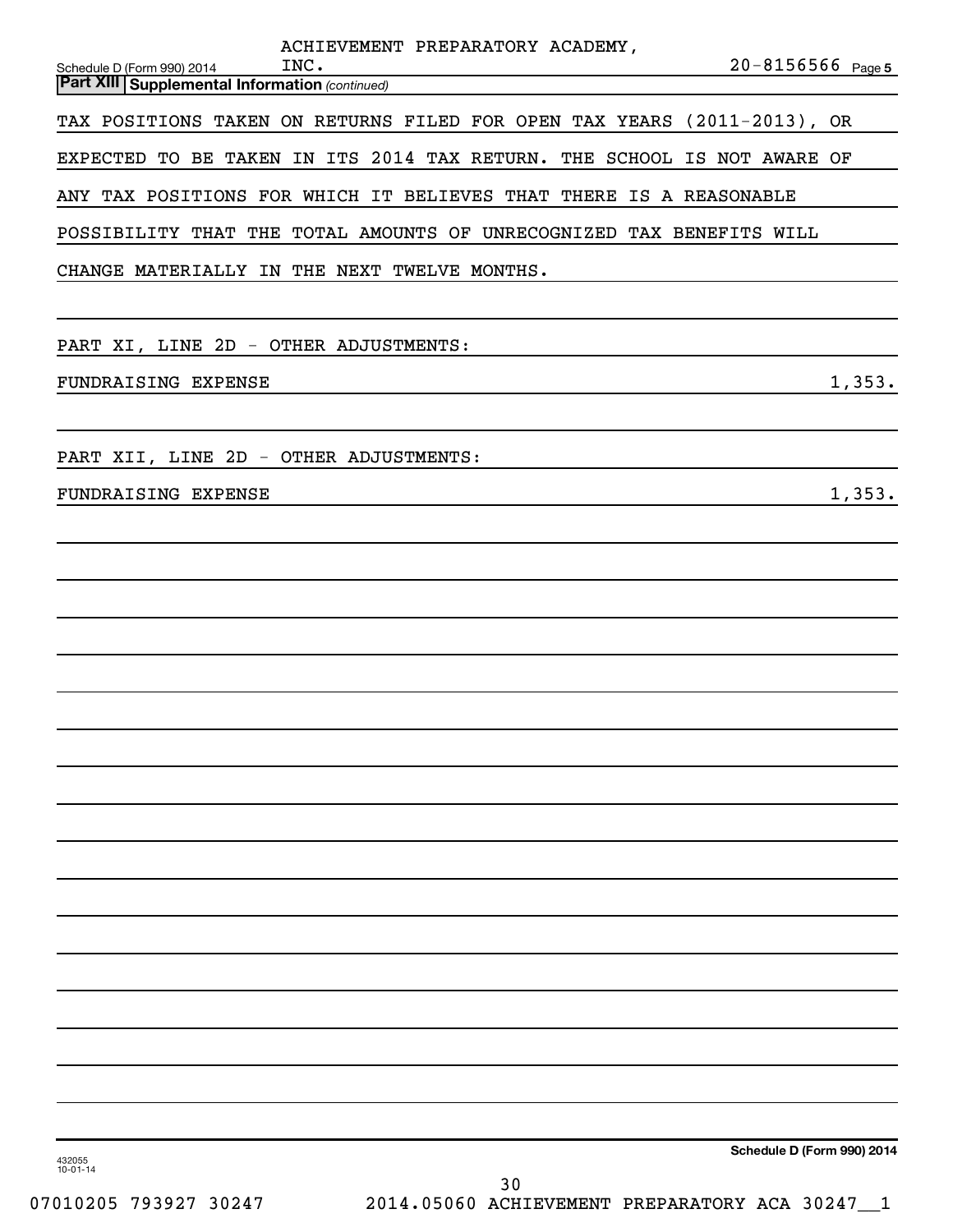| <b>SCHEDULE E</b> |  |
|-------------------|--|
|                   |  |

## **Schools**

OMB No. 1545-0047 **2014**

| (Form 990 or 990-EZ) | ► Complete if the organization answered "Yes" to Form 990, Part IV, line 13, |
|----------------------|------------------------------------------------------------------------------|
|                      | or Form 990-EZ. Part VI. line 48.                                            |
|                      |                                                                              |

|        | Attach to Form 990 or Form 990-EZ.<br>Department of the Treasury<br>Internal Revenue Service<br>Inspection<br>Information about Schedule E (Form 990 or 990-EZ) and its instructions is at www.irs.gov/form990. |                                                                                                                                                                                                                                    |  |                                       | <b>Open to Public</b> |                         |
|--------|-----------------------------------------------------------------------------------------------------------------------------------------------------------------------------------------------------------------|------------------------------------------------------------------------------------------------------------------------------------------------------------------------------------------------------------------------------------|--|---------------------------------------|-----------------------|-------------------------|
|        | Name of the organization                                                                                                                                                                                        | ACHIEVEMENT PREPARATORY ACADEMY,                                                                                                                                                                                                   |  | <b>Employer identification number</b> |                       |                         |
|        |                                                                                                                                                                                                                 | INC.                                                                                                                                                                                                                               |  | $20 - 8156566$                        |                       |                         |
| Part I |                                                                                                                                                                                                                 |                                                                                                                                                                                                                                    |  |                                       |                       |                         |
|        |                                                                                                                                                                                                                 |                                                                                                                                                                                                                                    |  |                                       | <b>YES</b>            | <b>NO</b>               |
| 1      |                                                                                                                                                                                                                 | Does the organization have a racially nondiscriminatory policy toward students by statement in its charter, bylaws,                                                                                                                |  |                                       |                       |                         |
|        |                                                                                                                                                                                                                 |                                                                                                                                                                                                                                    |  | 1                                     | х                     |                         |
| 2      |                                                                                                                                                                                                                 | Does the organization include a statement of its racially nondiscriminatory policy toward students in all its brochures,                                                                                                           |  |                                       |                       |                         |
|        |                                                                                                                                                                                                                 | catalogues, and other written communications with the public dealing with student admissions, programs, and scholarships?                                                                                                          |  | $\mathbf{2}$                          | х                     |                         |
| З      |                                                                                                                                                                                                                 | Has the organization publicized its racially nondiscriminatory policy through newspaper or broadcast media during the                                                                                                              |  |                                       |                       |                         |
|        |                                                                                                                                                                                                                 | period of solicitation for students, or during the registration period if it has no solicitation program, in a way that makes                                                                                                      |  |                                       |                       |                         |
|        |                                                                                                                                                                                                                 | the policy known to all parts of the general community it serves? If "Yes," please describe. If "No," please explain.                                                                                                              |  |                                       |                       |                         |
|        |                                                                                                                                                                                                                 | If you need more space, use Part II manufactured and an intervention of the space of the contract of the contract of the contract of the contract of the contract of the contract of the contract of the contract of the contr     |  | З                                     | X                     |                         |
|        | SEE PART II                                                                                                                                                                                                     |                                                                                                                                                                                                                                    |  |                                       |                       |                         |
|        |                                                                                                                                                                                                                 |                                                                                                                                                                                                                                    |  |                                       |                       |                         |
| 4      |                                                                                                                                                                                                                 | Does the organization maintain the following?                                                                                                                                                                                      |  |                                       |                       |                         |
| а      |                                                                                                                                                                                                                 |                                                                                                                                                                                                                                    |  | 4a                                    | х                     |                         |
| b      |                                                                                                                                                                                                                 | Records documenting that scholarships and other financial assistance are awarded on a racially nondiscriminatory basis?                                                                                                            |  | 4b                                    | х                     |                         |
|        |                                                                                                                                                                                                                 | c Copies of all catalogues, brochures, announcements, and other written communications to the public dealing with student                                                                                                          |  |                                       |                       |                         |
|        |                                                                                                                                                                                                                 |                                                                                                                                                                                                                                    |  | 4 <sub>c</sub>                        | х                     |                         |
|        |                                                                                                                                                                                                                 |                                                                                                                                                                                                                                    |  | 4d                                    | х                     |                         |
|        |                                                                                                                                                                                                                 |                                                                                                                                                                                                                                    |  |                                       |                       |                         |
| 5      |                                                                                                                                                                                                                 | Does the organization discriminate by race in any way with respect to:                                                                                                                                                             |  |                                       |                       |                         |
|        |                                                                                                                                                                                                                 |                                                                                                                                                                                                                                    |  | 5a                                    |                       | х                       |
|        |                                                                                                                                                                                                                 |                                                                                                                                                                                                                                    |  | 5b                                    |                       | $\overline{\textbf{x}}$ |
|        |                                                                                                                                                                                                                 |                                                                                                                                                                                                                                    |  | <b>5c</b>                             |                       | х                       |
|        |                                                                                                                                                                                                                 |                                                                                                                                                                                                                                    |  | <b>5d</b>                             |                       | х                       |
|        |                                                                                                                                                                                                                 |                                                                                                                                                                                                                                    |  | 5e                                    |                       | х                       |
|        |                                                                                                                                                                                                                 | f Use of facilities? <b>www.communities.</b> We can be a series of the contract of the contract of the contract of the contract of the contract of the contract of the contract of the contract of the contract of the contract of |  | 5f                                    |                       | $\overline{\textbf{x}}$ |
|        |                                                                                                                                                                                                                 |                                                                                                                                                                                                                                    |  | 5g                                    |                       | $\overline{\texttt{x}}$ |
|        |                                                                                                                                                                                                                 |                                                                                                                                                                                                                                    |  | 5h                                    |                       | $\overline{\textbf{X}}$ |
|        |                                                                                                                                                                                                                 | If you answered "Yes" to any of the above, please explain. If you need more space, use Part II.                                                                                                                                    |  |                                       |                       |                         |
|        |                                                                                                                                                                                                                 |                                                                                                                                                                                                                                    |  |                                       |                       |                         |
|        |                                                                                                                                                                                                                 |                                                                                                                                                                                                                                    |  | 6а                                    | X                     |                         |
|        |                                                                                                                                                                                                                 |                                                                                                                                                                                                                                    |  | 6b                                    |                       | x                       |
|        |                                                                                                                                                                                                                 | If you answered "Yes" to either line 6a or line 6b, explain on Part II.                                                                                                                                                            |  |                                       |                       |                         |
|        |                                                                                                                                                                                                                 |                                                                                                                                                                                                                                    |  |                                       |                       |                         |
| 7      |                                                                                                                                                                                                                 | Does the organization certify that it has complied with the applicable requirements of sections 4.01 through 4.05 of                                                                                                               |  |                                       |                       |                         |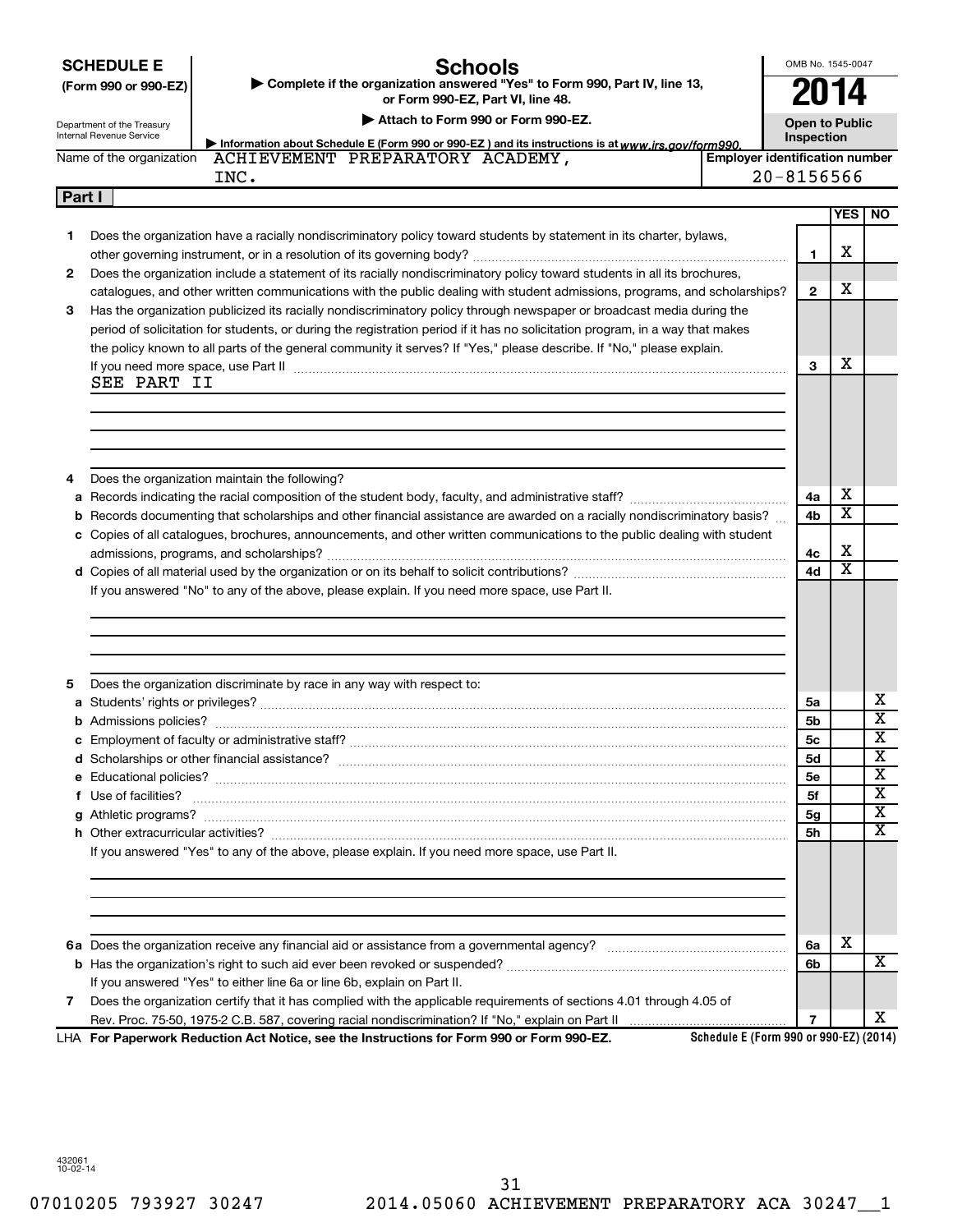**2** INC. 20-8156566

Schedule E (Form 990 or 990-EZ) (2014)  $\text{INC}$  . Part II | Supplemental Information. Provide the explanations required by Part I, lines 3, 4d, 5h, 6b, and 7, as applicable. Also provide any other additional information.

LINE 3 - EXPLANATION OF NONDISCRIMINATION POLICY:

ACHIEVEMENT PREPARATORY ACADEMY INCLUDES A NONDISCRIMINATION

STATEMENT IN ALL COMMUNICATIONS AND SOLICITATIONS INDICATING

THAT THE SCHOOL DOES NOT DISCRIMINATE ON THE BASIS OF RACE,

CREED, NATIONAL ORIGIN, ETHNICITY, RELIGION, GENDER, SEXUAL

ORIENTATION, MENTAL OR PHYSICAL DISABILITY, SPECIAL NEEDS

ENGLISH LANGUAGE PROFICIENCY, ATHLETIC ABILITY, OR ACADEMIC

ACHIEVEMENT.

LINE 6 - EXPLANATION OF GOVERNMENT FINANCIAL AID:

SCHOOL RECIPTS FROM GOVERNMENTAL AGENCIES

-DISTRICT OF COLUMBIA LOCAL APPROPRIATIONS \$10,420,263

-FEDERAL FORMULA GRANTS - ENTITLEMENTS  $\sim$  \$654,453

-OTHER GOVERNMENT GRANTS **\$615,700** 

LINE 7 - EXPLANATION OF RACIAL NONDISCRIMINATION COMPLIANCE:

AS A PUBLIC CHARTER SCHOOL, ACHIEVEMENT PREPARATORY ACADEMY, INC. IS

EXEMPT FROM THE REQUIREMENTS OF REV. PROC. 75-50.

432062 10-02-14

07010205 793927 30247 2014.05060 ACHIEVEMENT PREPARATORY ACA 30247 1 32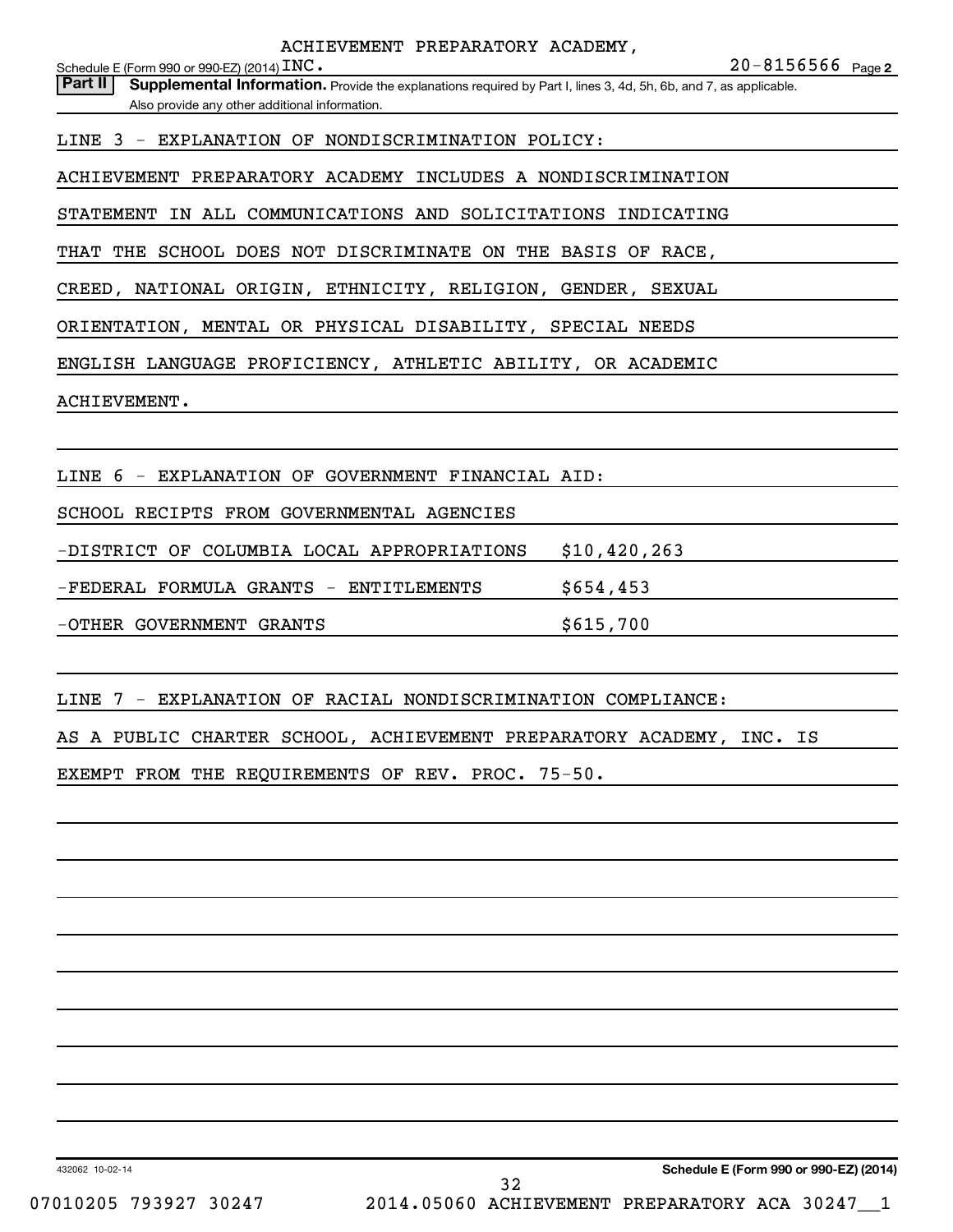| <b>Compensation Information</b><br>(Form 990)<br>For certain Officers, Directors, Trustees, Key Employees, and Highest<br>2014<br><b>Compensated Employees</b><br>Complete if the organization answered "Yes" on Form 990, Part IV, line 23.<br><b>Open to Public</b><br>Attach to Form 990.<br>Department of the Treasury<br>Inspection<br>Information about Schedule J (Form 990) and its instructions is at www.irs.gov/form990.<br>Internal Revenue Service<br>ACHIEVEMENT PREPARATORY ACADEMY,<br><b>Employer identification number</b><br>Name of the organization<br>$20 - 8156566$<br>INC.<br>Part I<br><b>Questions Regarding Compensation</b><br>Yes<br>1a Check the appropriate box(es) if the organization provided any of the following to or for a person listed in Form 990,<br>Part VII, Section A, line 1a. Complete Part III to provide any relevant information regarding these items.<br>First-class or charter travel<br>Housing allowance or residence for personal use<br>Travel for companions<br>Payments for business use of personal residence<br>Health or social club dues or initiation fees<br>Tax indemnification and gross-up payments |                              |
|-------------------------------------------------------------------------------------------------------------------------------------------------------------------------------------------------------------------------------------------------------------------------------------------------------------------------------------------------------------------------------------------------------------------------------------------------------------------------------------------------------------------------------------------------------------------------------------------------------------------------------------------------------------------------------------------------------------------------------------------------------------------------------------------------------------------------------------------------------------------------------------------------------------------------------------------------------------------------------------------------------------------------------------------------------------------------------------------------------------------------------------------------------------------------|------------------------------|
|                                                                                                                                                                                                                                                                                                                                                                                                                                                                                                                                                                                                                                                                                                                                                                                                                                                                                                                                                                                                                                                                                                                                                                         |                              |
|                                                                                                                                                                                                                                                                                                                                                                                                                                                                                                                                                                                                                                                                                                                                                                                                                                                                                                                                                                                                                                                                                                                                                                         |                              |
|                                                                                                                                                                                                                                                                                                                                                                                                                                                                                                                                                                                                                                                                                                                                                                                                                                                                                                                                                                                                                                                                                                                                                                         |                              |
|                                                                                                                                                                                                                                                                                                                                                                                                                                                                                                                                                                                                                                                                                                                                                                                                                                                                                                                                                                                                                                                                                                                                                                         |                              |
|                                                                                                                                                                                                                                                                                                                                                                                                                                                                                                                                                                                                                                                                                                                                                                                                                                                                                                                                                                                                                                                                                                                                                                         |                              |
|                                                                                                                                                                                                                                                                                                                                                                                                                                                                                                                                                                                                                                                                                                                                                                                                                                                                                                                                                                                                                                                                                                                                                                         |                              |
|                                                                                                                                                                                                                                                                                                                                                                                                                                                                                                                                                                                                                                                                                                                                                                                                                                                                                                                                                                                                                                                                                                                                                                         |                              |
|                                                                                                                                                                                                                                                                                                                                                                                                                                                                                                                                                                                                                                                                                                                                                                                                                                                                                                                                                                                                                                                                                                                                                                         | No                           |
|                                                                                                                                                                                                                                                                                                                                                                                                                                                                                                                                                                                                                                                                                                                                                                                                                                                                                                                                                                                                                                                                                                                                                                         |                              |
|                                                                                                                                                                                                                                                                                                                                                                                                                                                                                                                                                                                                                                                                                                                                                                                                                                                                                                                                                                                                                                                                                                                                                                         |                              |
|                                                                                                                                                                                                                                                                                                                                                                                                                                                                                                                                                                                                                                                                                                                                                                                                                                                                                                                                                                                                                                                                                                                                                                         |                              |
|                                                                                                                                                                                                                                                                                                                                                                                                                                                                                                                                                                                                                                                                                                                                                                                                                                                                                                                                                                                                                                                                                                                                                                         |                              |
|                                                                                                                                                                                                                                                                                                                                                                                                                                                                                                                                                                                                                                                                                                                                                                                                                                                                                                                                                                                                                                                                                                                                                                         |                              |
| Discretionary spending account<br>Personal services (e.g., maid, chauffeur, chef)                                                                                                                                                                                                                                                                                                                                                                                                                                                                                                                                                                                                                                                                                                                                                                                                                                                                                                                                                                                                                                                                                       |                              |
|                                                                                                                                                                                                                                                                                                                                                                                                                                                                                                                                                                                                                                                                                                                                                                                                                                                                                                                                                                                                                                                                                                                                                                         |                              |
| <b>b</b> If any of the boxes on line 1a are checked, did the organization follow a written policy regarding payment or                                                                                                                                                                                                                                                                                                                                                                                                                                                                                                                                                                                                                                                                                                                                                                                                                                                                                                                                                                                                                                                  |                              |
| 1b                                                                                                                                                                                                                                                                                                                                                                                                                                                                                                                                                                                                                                                                                                                                                                                                                                                                                                                                                                                                                                                                                                                                                                      |                              |
| Did the organization require substantiation prior to reimbursing or allowing expenses incurred by all directors,<br>2                                                                                                                                                                                                                                                                                                                                                                                                                                                                                                                                                                                                                                                                                                                                                                                                                                                                                                                                                                                                                                                   |                              |
| $\mathbf{2}$                                                                                                                                                                                                                                                                                                                                                                                                                                                                                                                                                                                                                                                                                                                                                                                                                                                                                                                                                                                                                                                                                                                                                            |                              |
|                                                                                                                                                                                                                                                                                                                                                                                                                                                                                                                                                                                                                                                                                                                                                                                                                                                                                                                                                                                                                                                                                                                                                                         |                              |
| Indicate which, if any, of the following the filing organization used to establish the compensation of the organization's<br>з                                                                                                                                                                                                                                                                                                                                                                                                                                                                                                                                                                                                                                                                                                                                                                                                                                                                                                                                                                                                                                          |                              |
| CEO/Executive Director. Check all that apply. Do not check any boxes for methods used by a related organization to                                                                                                                                                                                                                                                                                                                                                                                                                                                                                                                                                                                                                                                                                                                                                                                                                                                                                                                                                                                                                                                      |                              |
| establish compensation of the CEO/Executive Director, but explain in Part III.                                                                                                                                                                                                                                                                                                                                                                                                                                                                                                                                                                                                                                                                                                                                                                                                                                                                                                                                                                                                                                                                                          |                              |
| Compensation committee<br>Written employment contract                                                                                                                                                                                                                                                                                                                                                                                                                                                                                                                                                                                                                                                                                                                                                                                                                                                                                                                                                                                                                                                                                                                   |                              |
| $ \mathbf{X} $ Compensation survey or study<br>Independent compensation consultant                                                                                                                                                                                                                                                                                                                                                                                                                                                                                                                                                                                                                                                                                                                                                                                                                                                                                                                                                                                                                                                                                      |                              |
| $\lfloor \underline{X} \rfloor$ Form 990 of other organizations<br>$\underline{\textbf{X}}$ Approval by the board or compensation committee                                                                                                                                                                                                                                                                                                                                                                                                                                                                                                                                                                                                                                                                                                                                                                                                                                                                                                                                                                                                                             |                              |
|                                                                                                                                                                                                                                                                                                                                                                                                                                                                                                                                                                                                                                                                                                                                                                                                                                                                                                                                                                                                                                                                                                                                                                         |                              |
| During the year, did any person listed in Form 990, Part VII, Section A, line 1a, with respect to the filing<br>4                                                                                                                                                                                                                                                                                                                                                                                                                                                                                                                                                                                                                                                                                                                                                                                                                                                                                                                                                                                                                                                       |                              |
| organization or a related organization:                                                                                                                                                                                                                                                                                                                                                                                                                                                                                                                                                                                                                                                                                                                                                                                                                                                                                                                                                                                                                                                                                                                                 |                              |
| Receive a severance payment or change-of-control payment?<br>4a<br>а                                                                                                                                                                                                                                                                                                                                                                                                                                                                                                                                                                                                                                                                                                                                                                                                                                                                                                                                                                                                                                                                                                    | х                            |
| 4b<br>b                                                                                                                                                                                                                                                                                                                                                                                                                                                                                                                                                                                                                                                                                                                                                                                                                                                                                                                                                                                                                                                                                                                                                                 | $\overline{\text{x}}$        |
| 4c<br>c                                                                                                                                                                                                                                                                                                                                                                                                                                                                                                                                                                                                                                                                                                                                                                                                                                                                                                                                                                                                                                                                                                                                                                 | $\overline{\mathtt{x}}$      |
| If "Yes" to any of lines 4a-c, list the persons and provide the applicable amounts for each item in Part III.                                                                                                                                                                                                                                                                                                                                                                                                                                                                                                                                                                                                                                                                                                                                                                                                                                                                                                                                                                                                                                                           |                              |
|                                                                                                                                                                                                                                                                                                                                                                                                                                                                                                                                                                                                                                                                                                                                                                                                                                                                                                                                                                                                                                                                                                                                                                         |                              |
| Only section 501(c)(3), 501(c)(4), and 501(c)(29) organizations must complete lines 5-9.                                                                                                                                                                                                                                                                                                                                                                                                                                                                                                                                                                                                                                                                                                                                                                                                                                                                                                                                                                                                                                                                                |                              |
| For persons listed in Form 990, Part VII, Section A, line 1a, did the organization pay or accrue any compensation                                                                                                                                                                                                                                                                                                                                                                                                                                                                                                                                                                                                                                                                                                                                                                                                                                                                                                                                                                                                                                                       |                              |
| contingent on the revenues of:                                                                                                                                                                                                                                                                                                                                                                                                                                                                                                                                                                                                                                                                                                                                                                                                                                                                                                                                                                                                                                                                                                                                          |                              |
| 5a                                                                                                                                                                                                                                                                                                                                                                                                                                                                                                                                                                                                                                                                                                                                                                                                                                                                                                                                                                                                                                                                                                                                                                      | x<br>$\overline{\mathtt{x}}$ |
| 5 <sub>b</sub>                                                                                                                                                                                                                                                                                                                                                                                                                                                                                                                                                                                                                                                                                                                                                                                                                                                                                                                                                                                                                                                                                                                                                          |                              |
| If "Yes" to line 5a or 5b, describe in Part III.                                                                                                                                                                                                                                                                                                                                                                                                                                                                                                                                                                                                                                                                                                                                                                                                                                                                                                                                                                                                                                                                                                                        |                              |
| For persons listed in Form 990, Part VII, Section A, line 1a, did the organization pay or accrue any compensation<br>6.                                                                                                                                                                                                                                                                                                                                                                                                                                                                                                                                                                                                                                                                                                                                                                                                                                                                                                                                                                                                                                                 |                              |
| contingent on the net earnings of:                                                                                                                                                                                                                                                                                                                                                                                                                                                                                                                                                                                                                                                                                                                                                                                                                                                                                                                                                                                                                                                                                                                                      | x                            |
| 6a                                                                                                                                                                                                                                                                                                                                                                                                                                                                                                                                                                                                                                                                                                                                                                                                                                                                                                                                                                                                                                                                                                                                                                      | $\overline{\mathtt{x}}$      |
| 6b                                                                                                                                                                                                                                                                                                                                                                                                                                                                                                                                                                                                                                                                                                                                                                                                                                                                                                                                                                                                                                                                                                                                                                      |                              |
| If "Yes" to line 6a or 6b, describe in Part III.                                                                                                                                                                                                                                                                                                                                                                                                                                                                                                                                                                                                                                                                                                                                                                                                                                                                                                                                                                                                                                                                                                                        |                              |
| 7 For persons listed in Form 990, Part VII, Section A, line 1a, did the organization provide any non-fixed payments                                                                                                                                                                                                                                                                                                                                                                                                                                                                                                                                                                                                                                                                                                                                                                                                                                                                                                                                                                                                                                                     | х                            |
| 7                                                                                                                                                                                                                                                                                                                                                                                                                                                                                                                                                                                                                                                                                                                                                                                                                                                                                                                                                                                                                                                                                                                                                                       |                              |
| Were any amounts reported in Form 990, Part VII, paid or accrued pursuant to a contract that was subject to the<br>8                                                                                                                                                                                                                                                                                                                                                                                                                                                                                                                                                                                                                                                                                                                                                                                                                                                                                                                                                                                                                                                    | х                            |
| 8                                                                                                                                                                                                                                                                                                                                                                                                                                                                                                                                                                                                                                                                                                                                                                                                                                                                                                                                                                                                                                                                                                                                                                       |                              |
| If "Yes" to line 8, did the organization also follow the rebuttable presumption procedure described in<br>9<br>9                                                                                                                                                                                                                                                                                                                                                                                                                                                                                                                                                                                                                                                                                                                                                                                                                                                                                                                                                                                                                                                        |                              |
| LHA For Paperwork Reduction Act Notice, see the Instructions for Form 990.<br>Schedule J (Form 990) 2014                                                                                                                                                                                                                                                                                                                                                                                                                                                                                                                                                                                                                                                                                                                                                                                                                                                                                                                                                                                                                                                                |                              |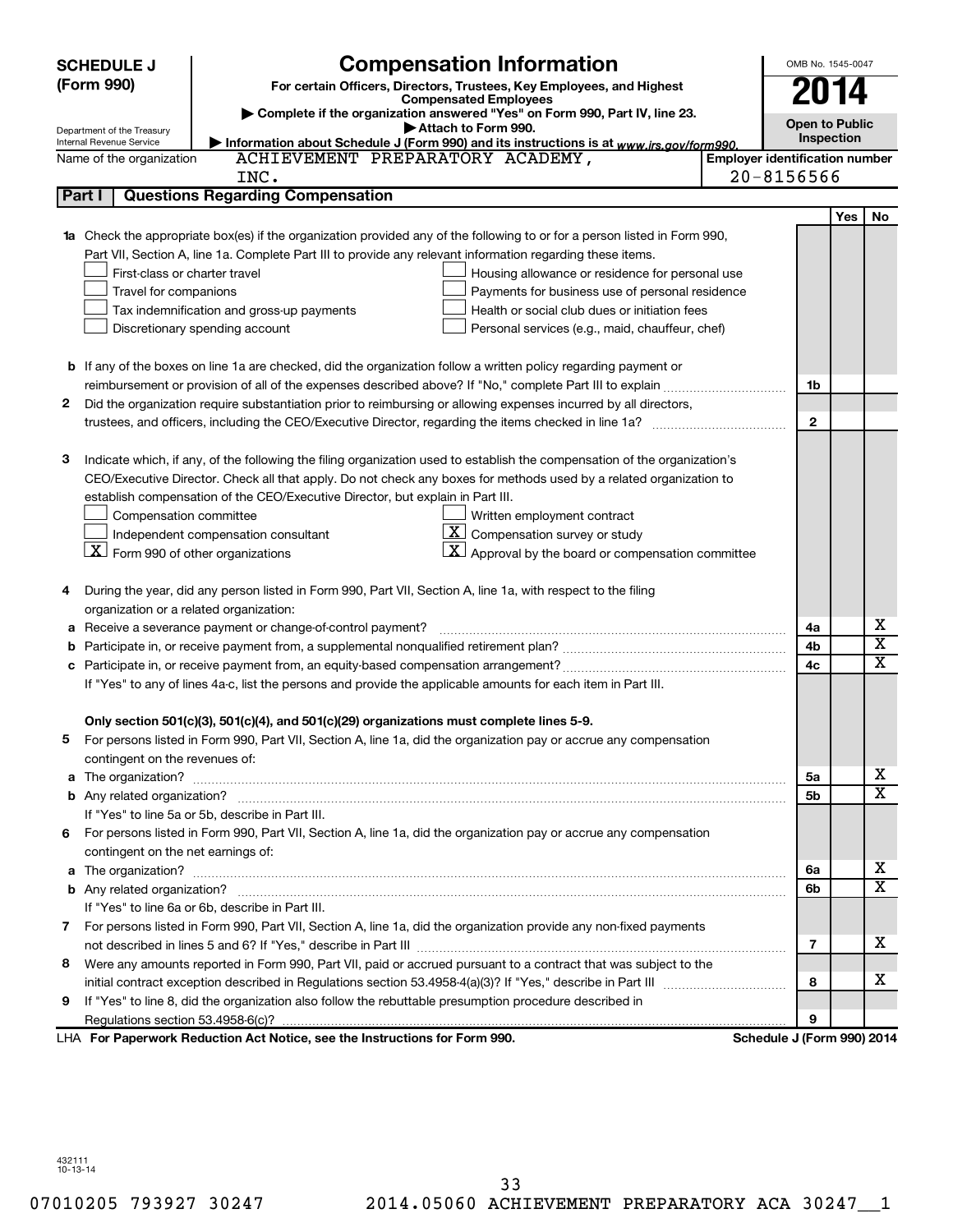Schedule J (Form 990) 2014  $\text{INC.}$ 

Part II | Officers, Directors, Trustees, Key Employees, and Highest Compensated Employees. Use duplicate copies if additional space is needed.

For each individual whose compensation must be reported in Schedule J, report compensation from the organization on row (i) and from related organizations, described in the instructions, on row (ii). Do not list any individuals that are not listed on Form 990, Part VII.

 $20 - 8156566$ 

Note. The sum of columns (B)(i)-(iii) for each listed individual must equal the total amount of Form 990, Part VII, Section A, line 1a, applicable column (D) and (E) amounts for that individual.

|                                | (B) Breakdown of W-2 and/or 1099-MISC compensation |                                           |                                           | (C) Retirement and             | (D) Nontaxable              | (E) Total of columns        | (F) Compensation                                           |
|--------------------------------|----------------------------------------------------|-------------------------------------------|-------------------------------------------|--------------------------------|-----------------------------|-----------------------------|------------------------------------------------------------|
| (A) Name and Title             | (i) Base<br>compensation                           | (ii) Bonus &<br>incentive<br>compensation | (iii) Other<br>reportable<br>compensation | other deferred<br>compensation | benefits                    | $(B)(i)-(D)$                | in column (B)<br>reported as deferred<br>in prior Form 990 |
| SHANTELLE WRIGHT<br>(1)<br>(i) | 165, 701.                                          | 10,000.                                   | $\overline{\mathfrak{o}}$ .               | 5,343.                         | 3,047.                      | 184,091.                    | $\overline{0}$ .                                           |
| (ii)<br>$\mathtt{CEO}$         | $\overline{0}$ .                                   | $\overline{\mathfrak{o}}$ .               | $\overline{0}$ .                          | $\overline{0}$ .               | $\overline{\mathfrak{o}}$ . | $\overline{\mathfrak{o}}$ . | $\overline{0}$ .                                           |
| (i)                            |                                                    |                                           |                                           |                                |                             |                             |                                                            |
| $\vert$ (ii)                   |                                                    |                                           |                                           |                                |                             |                             |                                                            |
| (i)                            |                                                    |                                           |                                           |                                |                             |                             |                                                            |
| $\vert$ (ii)                   |                                                    |                                           |                                           |                                |                             |                             |                                                            |
| (i)                            |                                                    |                                           |                                           |                                |                             |                             |                                                            |
| (ii)                           |                                                    |                                           |                                           |                                |                             |                             |                                                            |
| (i)                            |                                                    |                                           |                                           |                                |                             |                             |                                                            |
| $\vert$ (ii)                   |                                                    |                                           |                                           |                                |                             |                             |                                                            |
| (i)                            |                                                    |                                           |                                           |                                |                             |                             |                                                            |
| $\vert$ (ii)                   |                                                    |                                           |                                           |                                |                             |                             |                                                            |
| (i)<br>$\vert$ (ii)            |                                                    |                                           |                                           |                                |                             |                             |                                                            |
| (i)                            |                                                    |                                           |                                           |                                |                             |                             |                                                            |
| (ii)                           |                                                    |                                           |                                           |                                |                             |                             |                                                            |
| (i)                            |                                                    |                                           |                                           |                                |                             |                             |                                                            |
| (ii)                           |                                                    |                                           |                                           |                                |                             |                             |                                                            |
| $(\sf{i})$                     |                                                    |                                           |                                           |                                |                             |                             |                                                            |
| (ii)                           |                                                    |                                           |                                           |                                |                             |                             |                                                            |
| $(\sf{i})$                     |                                                    |                                           |                                           |                                |                             |                             |                                                            |
| (ii)                           |                                                    |                                           |                                           |                                |                             |                             |                                                            |
| (i)                            |                                                    |                                           |                                           |                                |                             |                             |                                                            |
| (ii)                           |                                                    |                                           |                                           |                                |                             |                             |                                                            |
| $(\sf{i})$                     |                                                    |                                           |                                           |                                |                             |                             |                                                            |
| (ii)                           |                                                    |                                           |                                           |                                |                             |                             |                                                            |
| (i)                            |                                                    |                                           |                                           |                                |                             |                             |                                                            |
| (ii)                           |                                                    |                                           |                                           |                                |                             |                             |                                                            |
| (i)                            |                                                    |                                           |                                           |                                |                             |                             |                                                            |
| (ii)                           |                                                    |                                           |                                           |                                |                             |                             |                                                            |
| (i)<br>(ii)                    |                                                    |                                           |                                           |                                |                             |                             |                                                            |
|                                |                                                    |                                           |                                           |                                |                             |                             |                                                            |

**2**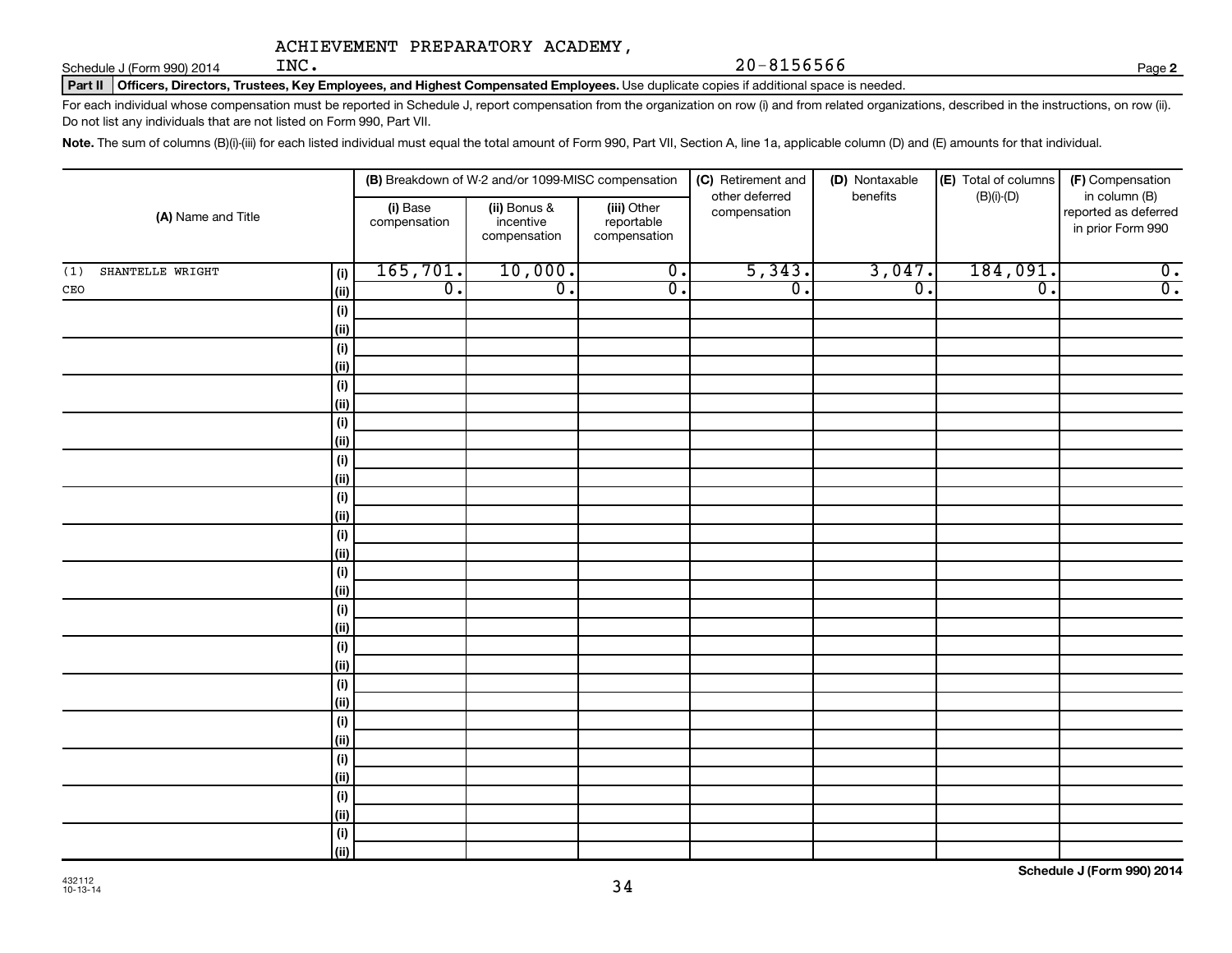| ACHIEVEMENT PREPARATORY ACADEMY, |  |
|----------------------------------|--|
|                                  |  |

 $20 - 8156566$ 

**3**

Schedule J (Form 990) 2014  $\text{INC.}$ 

**Part III Supplemental Information**

Provide the information, explanation, or descriptions required for Part I, lines 1a, 1b, 3, 4a, 4b, 4c, 5a, 5b, 6a, 6b, 7, and 8, and for Part II. Also complete this part for any additional information.

**Schedule J (Form 990) 2014**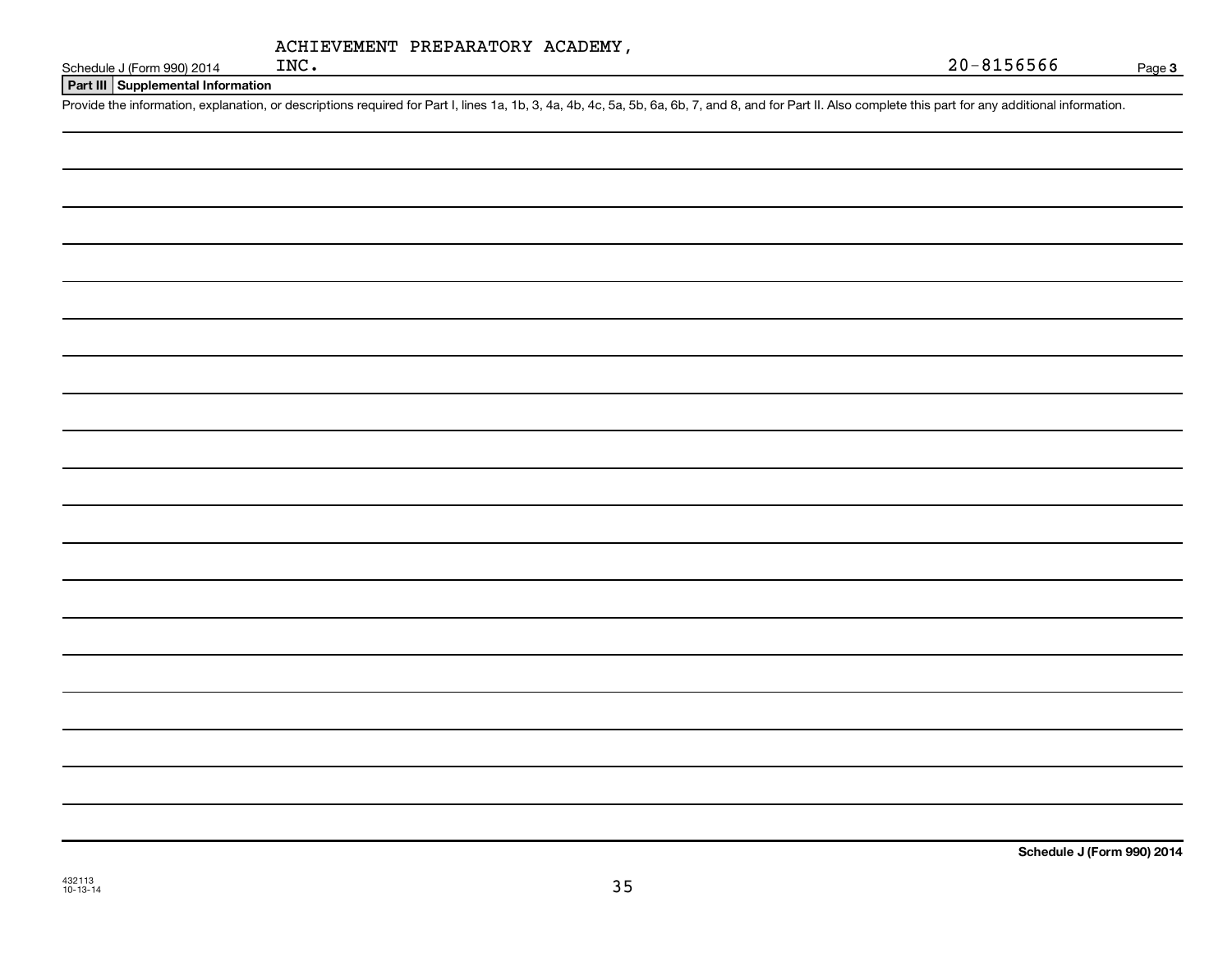**(Form 990 or 990-EZ)**

Department of the Treasury Internal Revenue Service

**Form 990 or 990-EZ or to provide any additional information. | Attach to Form 990 or 990-EZ.**

**Complete to provide information for responses to specific questions on**

Information about Schedule O (Form 990 or 990-EZ) and its instructions is at www.irs.gov/form990.

OMB No. 1545-0047 **Open to Public Inspection Employer identification number** SCHEDULE O **Supplemental Information to Form 990 or 990-EZ 2014**<br>(Form 990 or 990-EZ) **2014** 

Name of the organization

ACHIEVEMENT PREPARATORY ACADEMY, INC. 20-8156566

FORM 990, PART I, LINE 1, DESCRIPTION OF ORGANIZATION MISSION:

BEYOND.

FORM 990, PART VI, SECTION A, LINE 1:

THE BOARD MAY DESIGNATE ONE OR MORE TRUSTEES AS ALTERNATE MEMBERS OF ANY COMMITTEE, WHO MAY REPLACE ANY ABSENT OR DISQUALIFIED MEMBER AT ANY MEETING OF THE COMMITTEE. THE CHAIR SHALL APPOINT THE CHAIRPERSON OF EACH COMMITTEE, EXCEPT OF THE GOVERNANCE COMMITTEE WHICH SHALL SELECT ITS OWN CHAIRPERSON. SUCH COMMITTEES SHALL HAVE ALL THE POWERS DELEGATED BY THE BOARD EXCEPT THAT NO COMMITTEE SHALL HAVE THE POWER TO (A)AUTHORIZE DISTRIBUTIONS, (B)APPROVE OR RECOMMEND TO THE BOARD THE DISSOLUTION, MERGER, OR THE SALE, PLEDGE OR TRANFER OF ALL OR SUBSTANTIALLY ALL OF ACHIEVEMENT PREPARATORY ACADEMY'S ASSETS, (C)ELECT, APPOINT, OR REMOVE TRUSTEES OR FILL VACANCIES ON THE BOARD OR ON ANY OF ITS COMMITTEES; OR (D)ADOPT, AMEND OR REPEAL ACHIEVEMENT PREPARATORY ACADEMY'S ARTICLES OF INCORPORATION OR BYLAWS. EACH COMMITTEE AND EACH MEMBER OF EACH COMMITTEE SHALL SERVE AT THE PLEASURE OF THE BOARD OF TRUSTEES.

FORM 990, PART VI, SECTION A, LINE 8B: THE ORGANIZATION ONLY KEEPS MINUTES ON ITS FULL BOARD MEETINGS, NOT COMMITTEE LEVEL MEETINGS. THE COMMITTEES REPORT TO THE FULL BOARD, WHERE DECISIONS ARE THEN MADE.

FORM 990, PART VI, SECTION B, LINE 11:

AFTER THE FISCAL YEAR AUDIT AND THE DRAFT FORM 990 ARE COMPLETE AND

432211 08-27-14 LHA For Paperwork Reduction Act Notice, see the Instructions for Form 990 or 990-EZ. Schedule O (Form 990 or 990-EZ) (2014) DELIVERED TO MANAGEMENT, THE FINANCE COMMITTEE OF THE BOARD OF TRUSTEES

36

07010205 793927 30247 2014.05060 ACHIEVEMENT PREPARATORY ACA 30247 1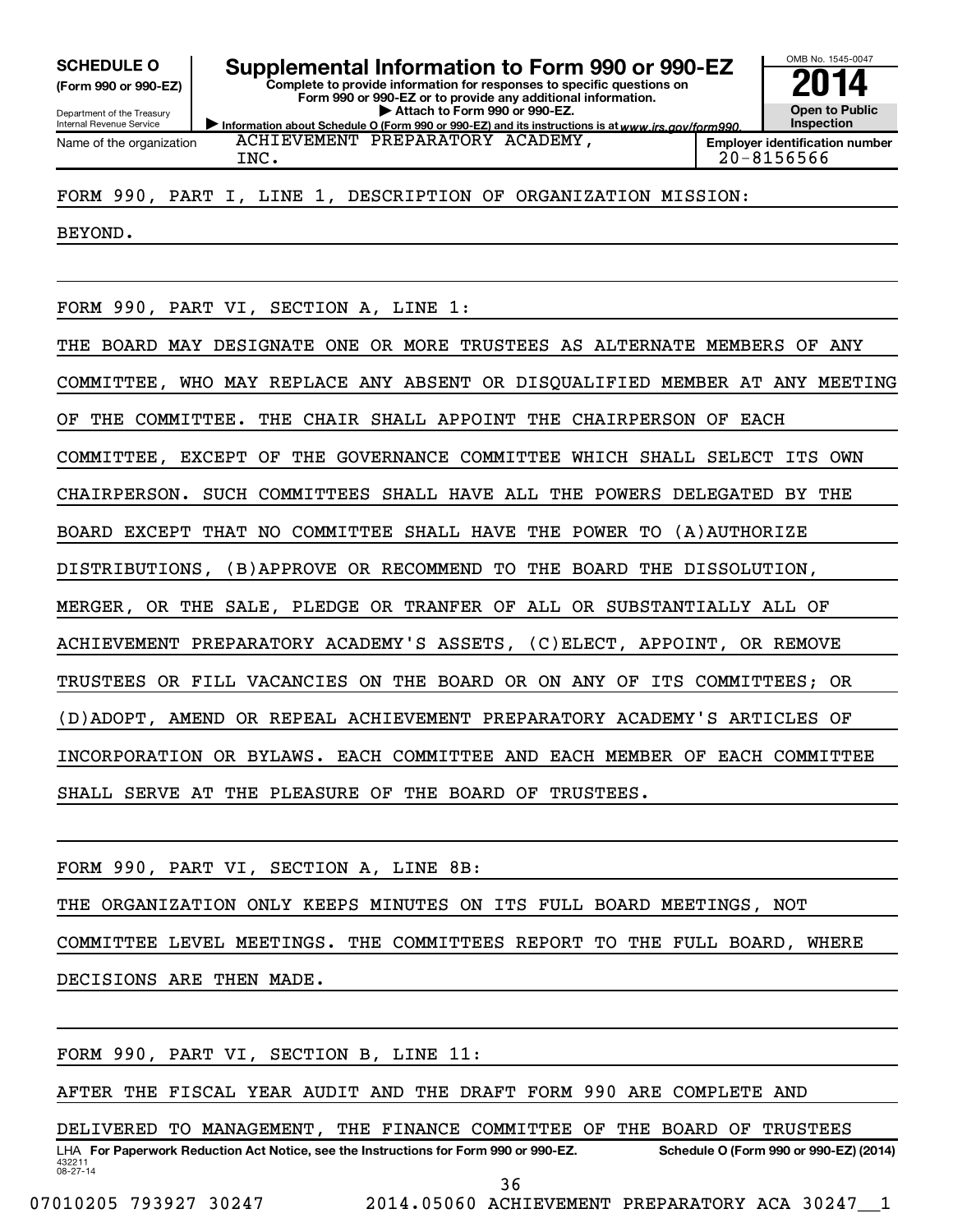| Schedule O (Form 990 or 990-EZ) (2014)                                      | Page 2                                              |  |  |
|-----------------------------------------------------------------------------|-----------------------------------------------------|--|--|
| Name of the organization ACHIEVEMENT PREPARATORY ACADEMY,<br>INC.           | <b>Employer identification number</b><br>20-8156566 |  |  |
| REVIEWS THE 990 WITH MANAGEMENT AND DISCUSSES ANY CHANGES AND               |                                                     |  |  |
| RECOMMENDATIONS WITH MANAGEMENT AND THE AUDITORS BEFORE A FINAL FORM 990 IS |                                                     |  |  |
| FILED. A COPY OF THE FORM 990 IS ALSO PROVIDED AT THE BOARD MEETING.        |                                                     |  |  |

FORM 990, PART VI, SECTION B, LINE 12C:

EACH TRUSTEE, OFFICER AND MEMBER OF A COMMITTEE WITH BOARD-DELEGATED POWERS SHALL ANNUALLY SIGN A STATEMENT WHICH CONFIRMS THAT SUCH PERSON: A)HAS RECEIVED A COPY OF THE CONFLICT OF INTEREST POLICY; B)HAS READ AND UNDERSTANDS THE POLICY; C)HAS AGREED TO COMPLY WITH THE POLICY; AND D)UNDERSTANDS THAT ACHIEVEMENT PREPARATORY ACADEMY IS A CHARITABLE ORGANIZATION AND THAT, IN ORDER TO MAINTAIN ITS FEDERAL TAX EXEMPTION, IT MUST ENGAGE PRIMARILY IN ACTIVITIES WHICH ACCOMPLISH ONE OR MORE OF ITS TAX-EXEMPT PURPOSES.

432212 08-27-14 **Schedule O (Form 990 or 990-EZ) (2014)** DETERMINING WHETHER A CONFLICT OF INTEREST EXISTS: AFTER DISCLOSURE OF FINANCIAL INTEREST AND ALL MATERIAL FACTS RELATING THERETO, AND AFTER ANY DISCUSSION THEREOF, THE TRUSTEE, OFFICER OR COMMITTEE MEMBER SHALL LEAVE THE BOARD OF TRUSTEES' MEETING WHILE THE FINANCIAL INTEREST IS DISCUSSED AND VOTED UPON. THE REMAINING BOARD OF TRUSTEES SHALL DECIDE IF A CONFLICT OF INTEREST EXISTS. AFTER EXERCISING DUE DILIGENCE, THE BOARD OF TRUSTEES SHALL DETERMINE WHETHER ACHIEVEMENT PREPARATORY ACADEMY CAN OBTAIN A MORE ADVANTAGEOUS TRANSACTION OR ARRANGEMENT WITH REASONABLE EFFORTS FROM A PERSON OR ENTITY WHOSE INVOLVEMENT WOULD NOT GIVE RISE TO A CONFLICT OF INTEREST. IF A MORE ADVANTAGEOUS TRANSACTION OR ARRANGEMENT IS NOT REASONABLY ATTAINABLE, THE BOARD OF TRUSTEES SHALL DETERMINE BY A MAJORITY VOTE OF THE DISINTERESTED TRUSTEES WHETHER THE TRANSACTION OR ARRANGEMENT IS IN ACHIEVEMENT PREPARATORY ACADEMY'S BEST INTEREST AND FOR ITS OWN BENEFIT, AND WHETHER THE TRANSACTION IS FAIR AND REASONABLE TO ACHIEVEMENT PREPARATORY ACADEMY AND SHALL MAKE ITS DECISION AS TO WHETHER TO ENTER INTO 37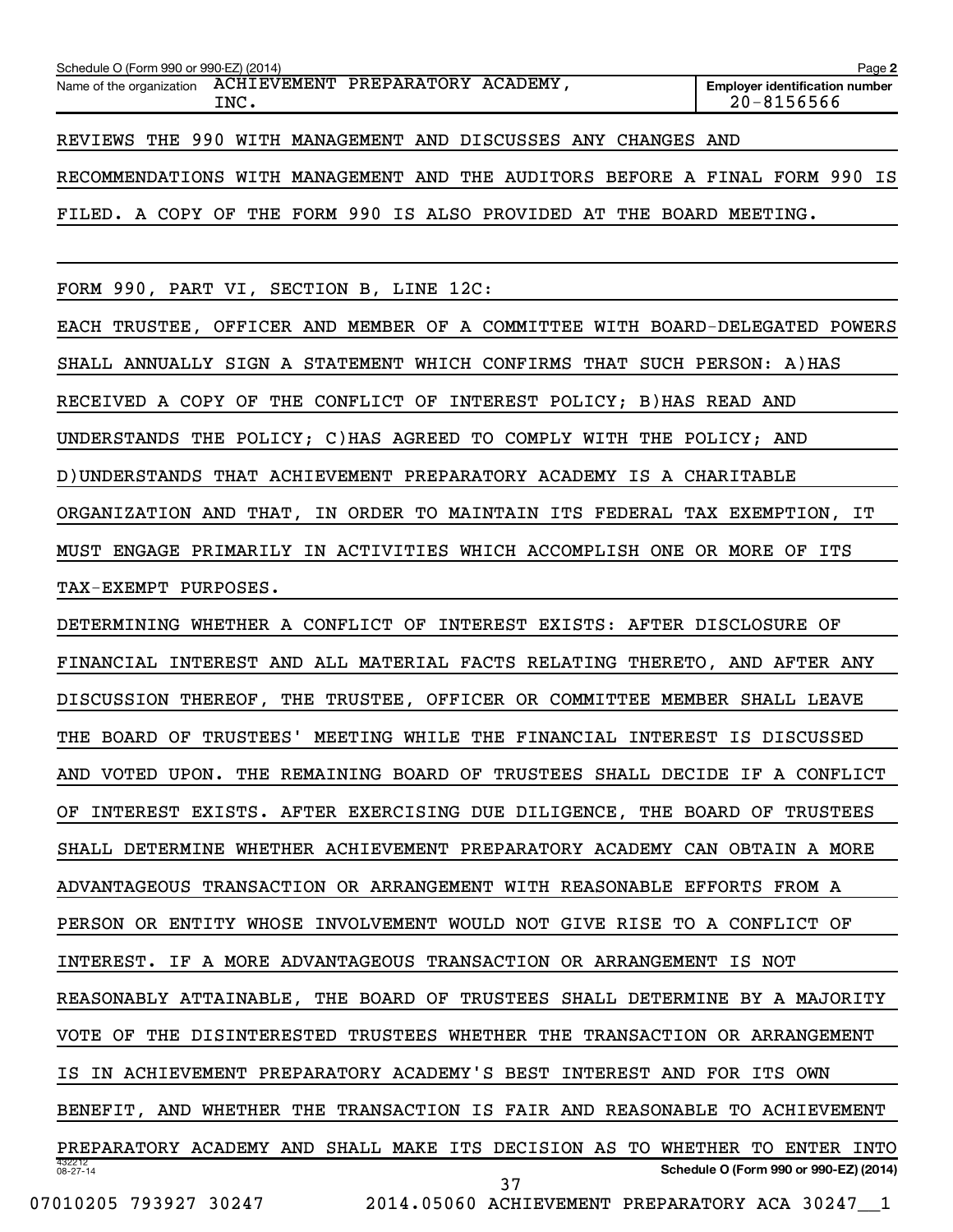| Schedule O (Form 990 or 990-EZ) (2014)                                      | Page 2                                                  |
|-----------------------------------------------------------------------------|---------------------------------------------------------|
| Name of the organization ACHIEVEMENT PREPARATORY ACADEMY,<br>INC.           | <b>Employer identification number</b><br>$20 - 8156566$ |
| THE TRANSACTION OR ARRANGEMENT IN CONFORMITY WITH SUCH DETERMINATION.       | ΙF                                                      |
| THE BOARD OF TRUSTEES HAS REASONABLE CAUSE TO BELIEVE THAT A TRUSTEE,       |                                                         |
| OR COMMITTEE MEMBER HAS FAILED TO DISCLOSE ACTUAL OR POSSIBLE<br>OFFICER    |                                                         |
| CONFLICTS OF INTEREST, IT SHALL INFORM SAID<br>INDIVIDUAL<br>OF             | BASIS FOR<br>THE                                        |
| AND AFFORD HIM OR HER AN OPPORTUNITY TO<br>EXPLAIN<br>SUCH BELIEF           | THE ALLEGED                                             |
| FAILURE TO DISCLOSE. IF, AFTER HEARING THE RESPONSE OF THE TRUSTEE, OFFICER |                                                         |
| MEMBER AND MAKING SUCH FURTHER INVESTIGATION AS<br>OR COMMITTEE             | MAY BE                                                  |
| THE CIRCUMSTANCES, THE BOARD OF TRUSTEES<br>WARRANTED<br>IN                 | DETERMINES<br>THE<br>THAT                               |
| IN FACT FAILED TO DISCLOSE AN ACTUAL OR POSSIBLE<br>MEMBER HAS              | CONFLICT OF                                             |
| SHALL TAKE APPROPRIATE DISCIPLINARY AND CORRECTIVE<br>INTEREST,<br>IT       | ACTION.                                                 |
|                                                                             |                                                         |

FORM 990, PART VI, SECTION B, LINE 15:

AT LEAST ANNUALLY, THE BOARD OF TRUSTEES CONTACTS OTHER PUBLIC CHARTER SCHOOLS LOCATED WITHIN THE DISTRICT OF COLUMBIA AND INQUIRES ABOUT THE SALARY OF THEIR EXECUTIVE DIRECTOR (OR EQUIVALENT), AS WELL AS THE AVERAGE COMPENSATION OF STAFF EDUCATORS. THE RESPONSES OBTAINED ARE USED TO DEVELOP A MARKET SURVEY WHICH THE BOARD OF TRUSTEES USES IN SETTING PERFORMANCE GOALS AND COMPENSATION FOR THE EXECUTIVE DIRECTOR. THE BOARD OF TRUSTEES HAS DELEGATED COMPENSATION AND EVALUATION RESPONSIBILITIES TO THE EXECUTIVE DIRECTOR FOR ALL OTHER EMPLOYEES. THE MOST RECENT YEAR IN WHICH THE PROCESS FOR DETERMINING COMPENSATION FOR THE TOP OFFICIALS WAS 2014.

FORM 990, PART VI, SECTION C, LINE 19: THE ORGANIZATION MAKES ITS GOVERNING DOCUMENTS, CONFLICT OF INTEREST POLICY, AND FINANCIAL STATEMENTS AVAILABLE TO THE PUBLIC UPON REQUEST.

38